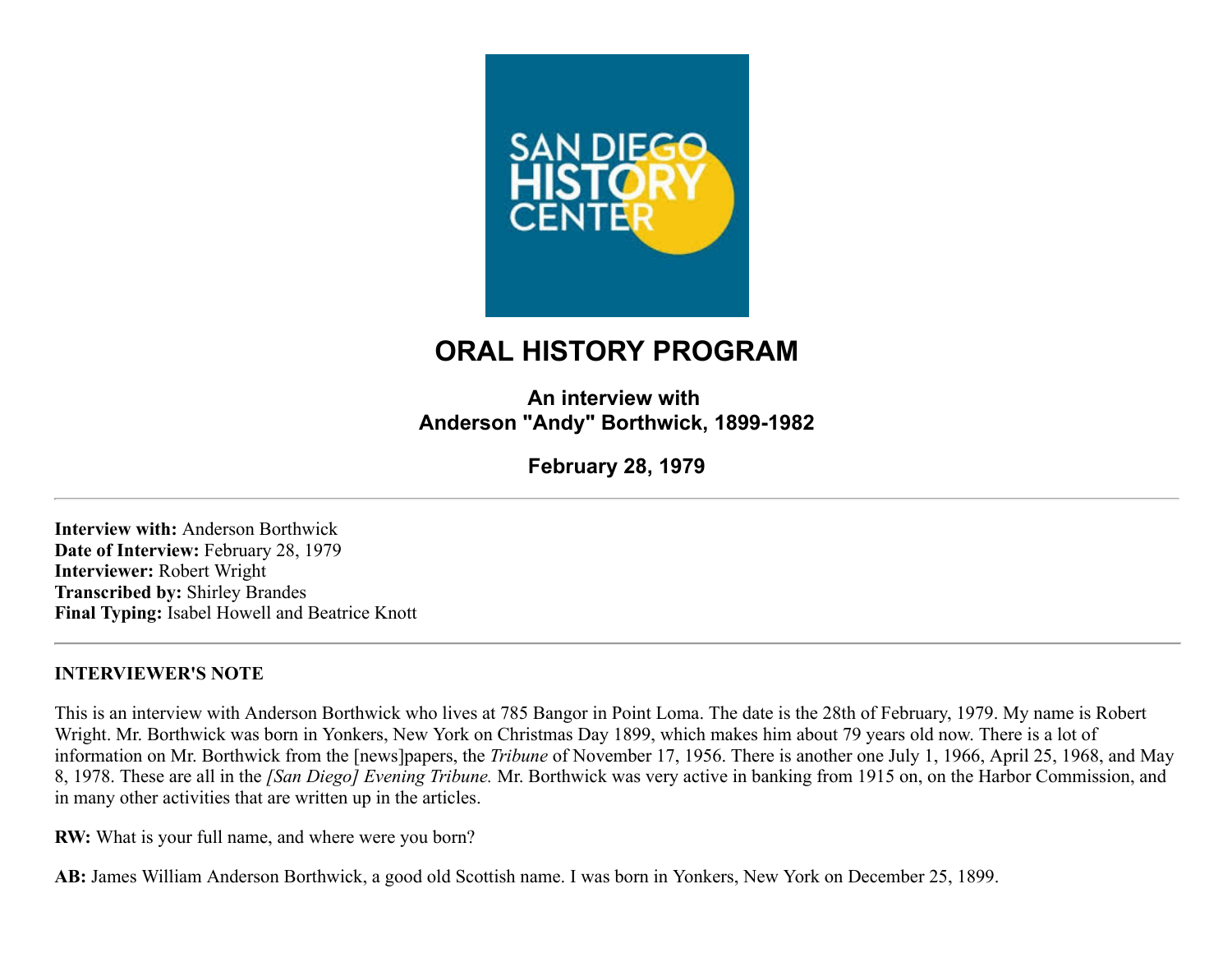#### **RW:** When did you come to San Diego?

**AB:** I came to San Diego in 1914, from Yonkers, New York. Yonkers had about 48,000 population, which is exactly what the county had here at that time.

**RW:** Did your parents bring you out here at that time?

**AB:** Yes, mother came out for my father's health and we spent a few weeks in Pomona, in Long Beach, and San Pedro, Los Angeles, and then came down here on one of the excursions on the boats. We left Wilmington and came down here and spent the weekend. It was a nice day in October, and mother looked at the community and said, "This is the place." She tore up the return tickets and wired for the furniture and never went back. My father died shortly after that. We didn't get to enjoy San Diego too much, but my mother lived 'till she was 89 years of age, in practically good health all her life, and really enjoyed the community as much as I did. So we were fortunate in that respect.

**RW:** I guess you were glad to get away from some of that weather back there.

**AB:** Well, I was disappointed in San Diego, as a boy. It was brown, there was no water, no green trees, no running streams and it was pretty desolate. That winter of 1915, the fountain froze over downtown at the Plaza. Then in '16 they had the flood in Mission Valley. It went bank to bank; washed everything out; took all the railroad tracks and the bridges. And the only way you could get to Los Angeles was by ship. It wasn't too promising an area to live in, except the fishing was awful good in the bay. You could live off the land for about 3 or 4 days a week. You could get some quail, rabbits, and you got ducks in the winter time and could catch fish all year long in the bay. Many of the families, and we did the same way, would get two or three meals a week off the land. So, it made a good living and a comfortable climate compared to the east, but it was a little desolate. And you'd get cold in the winter. Most of these homes in the early days weren't built with much heat. We had a little stove in the front room which we heated with paper or wood.

**RW:** What part of town did you live in?

**AB:** When we first came, we lived up on Arizona Street, then moved to Texas Street, and then out to El Cajon Boulevard. Then I moved down to 23rd Street with my mother. When I got married, we lived on Goldfinch -- no, not Goldfinch, but the street next to it [probably Hawk or Falcon.]

**RW:** Still out in east San Diego?

**AB:** No, that was up in Mission Hills. Then we moved out to Mission Cliff Gardens to the area overlooking the valley. It was very nice there. On Harvey Road, a nice three-story house; raised our family, mostly, there. Had a boy and a girl.

**RW:** I was going to ask if you had any children.

**AB:** I have two children. Marian Anderson Flood - Marian and her husband died a few years ago. And Donald Thompson Borthwick. He's got the middle name after my first wife's family name. He is an artist and lives up in northern California, up there in the redwood and pine forests. Then my second wife, Georgia Coddington Mathias had two children: Jane and John. Jane and my daughter were born in the hospital within 12 or 13 hours of each other, so they were acquainted almost from birth.

**RW:** Did you have to go to work when you were here?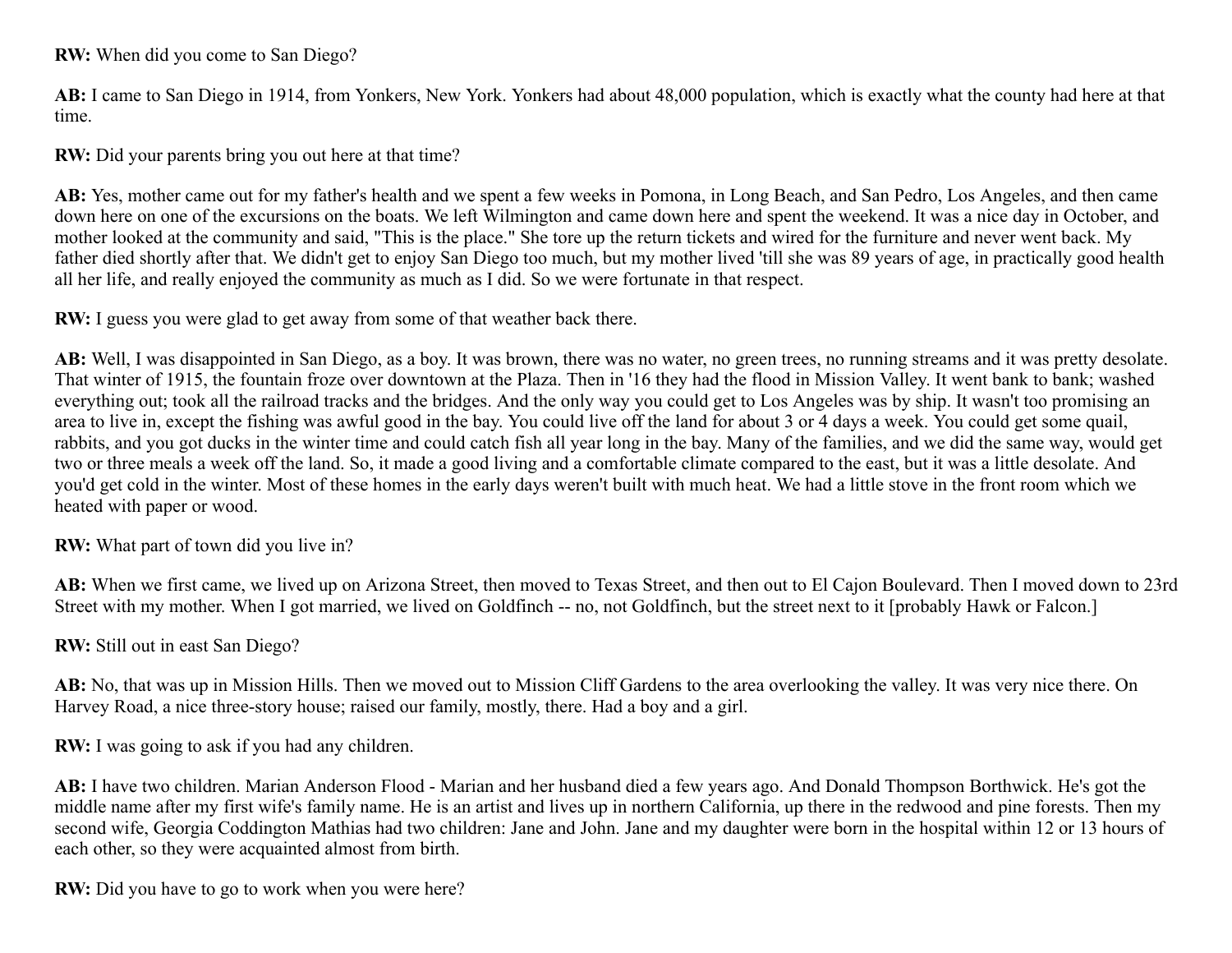**AB:** Yes, we didn't have much finances. Mother had enough to bury my father and keep us going for a year or two, I guess. I went to work in 1915, in a bank. I worked part-time at the bank, and part-time in a printing shop for a fellow by the name of Hartman who did engraved calling cards. I worked in the morning there and worked in the bank in the afternoon. Finally, Mr. F. J. Belcher, Jr., who was president of the bank, he was a cashier at that time, D. F. Garrettson was the president. Belcher's father-in-law suggested that he thought it might be a good idea for me to get a high school diploma, so he let me go back to school in the morning and work in the afternoon. I got \$10 a month for the first few months, and when Christmas came along, I got a \$20 bonus. Everything was paid in gold in those days. All the city firemen and all the city and county officials and people in the police department were all paid in gold. As far as gold would go down, there were \$2.50 gold pieces then, and the balance, of course, was in silver. Practically all of the money was in coin in those days, there was very little currency. If you saw somebody with a dollar bill in his pocket you'd know he had come from the east. Silver was used more than anything else. Then we used to exchange money, we had it in aluminum trays. It used to come in 5,000 units. If you had a credit balance with another bank, you'd have to pay them. We would go through the town carrying these gold trays- thought nothing of it. There were no robberies or anything.

**RW:** They were pretty heavy, weren't then?

AB: Oh yes, they'd get pretty heavy. You get two of those trays, one in each hand, you'd have a pretty good load. They had double eagles, eagles, half eagles, and quarter eagles. Every winter, the gypsies would come in here in the early days. They were pretty flagrant, coming in here with \$500. They would say, "I want \$500 in 20's, and the teller would give him 20 dollar bills and they'd say, "I don't want bills, I want gold." When you got that back you'd have a \$20 bill slipped out. When you would get a gypsy in the bank, that bank would call all the other banks, "The gypsies are in town!" So they would just rustle them out when they came in.

**RW:** You know, I remember gypsies back in New England. I saw gypsies in Ireland, but I've not seen any out here.

**AB:** Yes, you see a lot of gypsies back in Ireland, south Ireland and north Ireland. They are the tinsmiths, the tinkerers. They ask a housewife if they can fix her pots and pans and then they get in the house, and the first thing you know you've lost your knives, forks, and just about everything else.

**RW:** I understand you went to San Diego High.

**AB:** Yes, I went to San Diego High. In 1914 I skipped because I came out in October. But the schooling back in New York was the highest grade scholastic attainment of the whole system in the United States. The grammar schools there taught algebra and Latin and High school English, so when you came out here you were one year ahead in the school system. But that has changed drastically now.

**RW:** When I came out from New England in '41 I was a year ahead. I understand that C. Arnholt Smith spent his boyhood here.

AB: He was going to school about the same time I was. He is a year or so older than I am. I had to stay out two or three years to kind of recoup a little bit to get a little cash balance. Arny was working originally for Ellis' grocery store, which was sold to Safeway. They were just off of 5th and E. Lion Clothing Company was on the southeast corner and Ellis' store was right next to it. Then he got the job at Merchants National Bank at 5th and Broadway, and he was working up there as a teller and so forth. Then the Bank of Italy bought that and he went into the Bank of Italy system.

**RW:** Now this is C. Arnholt Smith you are talking about.

**AB:** Yes. Then later with the help of other people, his brother probably, he bought an interest into the United States National Bank. But Arny and I kind of grew up together; we rowed together on different crews up and down the coast. We enjoyed swimming at different beaches around here.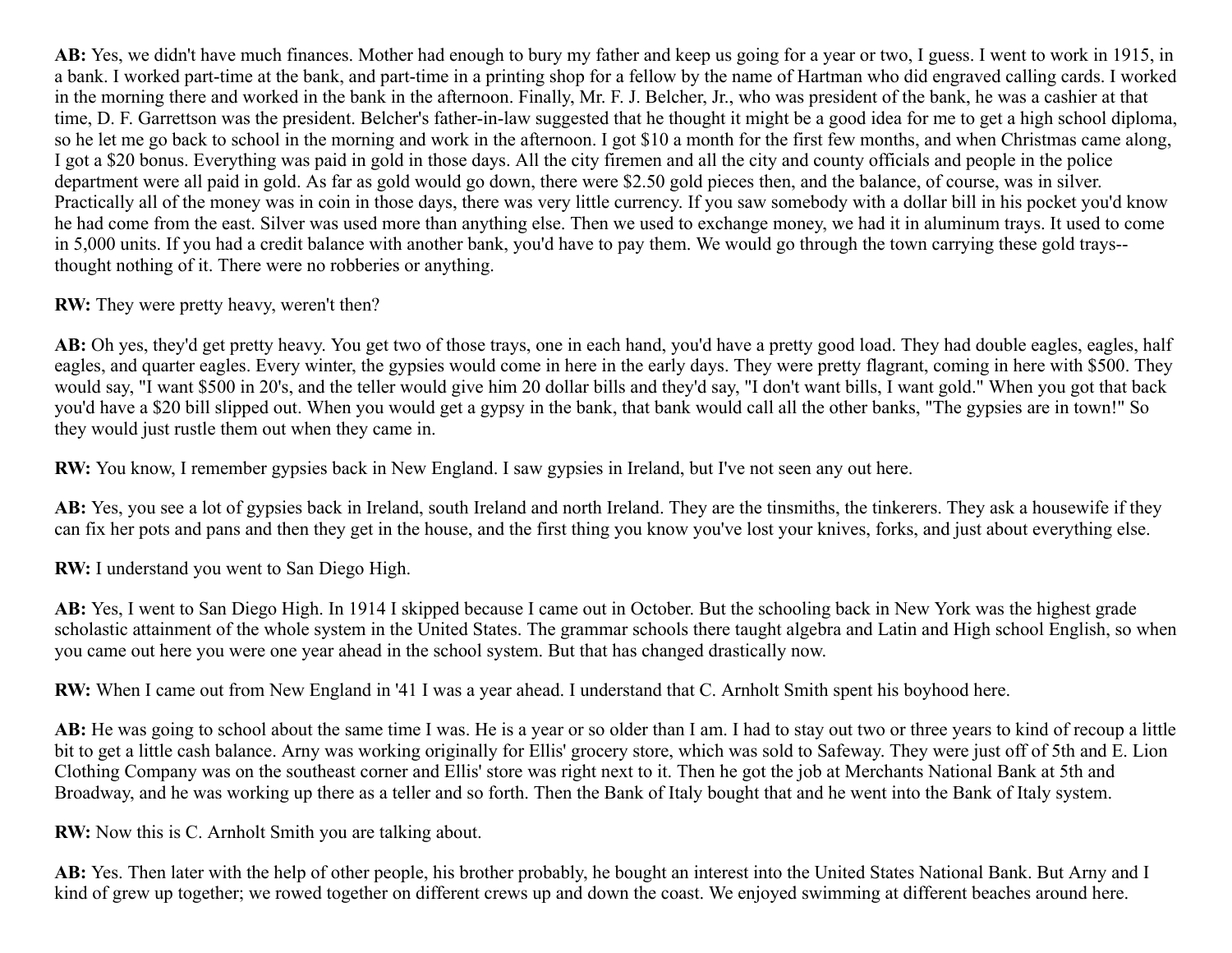**RW:** Was he an aggressive fellow then"

**AB:** Yes, he was a good competitor. He was a good oarsman; he was aggressive in business. He had objectives in life and seemed to accomplish them from time to time. I am sorry he has gotten into the trouble he has. I don't know how that came about. I've had no business dealings with him. Our relationship was all in athletics. We never had any dealings in the banking business together and all had our own businesses; we competed against each other and developed banking along that line.

**RW:** We are still talking about 1915 to about 1920 -- did the first world war affect San Diego? Were you involved?

**AB:** About 1910 or '11, they got the idea about building a Fair, you know, the Exposition, here. So they started working on that. A group of people, the Chamber of Commerce, F. J. Belcher, Jr., my predecessor and my boss, was the treasurer of it, and G. Aubrey Davidson was the president. They had a group that went together and they put through a bond issue of 3 or 4 million dollars to build those buildings. They raised a million dollars from the citizenry to build that Laurel Street bridge and finish up the buildings. Then, in 1914, and they were going to open the Fair in 1915, in 1914 World War I started in Europe. Thirty-seven countries' exhibits were pulled out overnight. So what do you do, do you cancel or go ahead? Well, they decided to go ahead. There were about 11 banks in this city at that time, but the 11 banks couldn't loan enough for working capital -- we needed about \$250,000. So Belcher got on the train and went back to Chicago, and he got the Continental Illinois Bank to loan the Exposition organization \$250,000. We had the endorsement of John D. Spreckels, of course, which made it pretty good and they opened the Fair --went right ahead and those temporary buildings are still up there. We have had the enjoyment and use of them for all these years. And, of course, John D. Spreckels was one of the great supporters of it. I think he put in \$25,000 to begin with. They he bought that organ, he spent over \$25,000, maybe even \$50,000, in the end, for that outdoor organ, the largest in the world. He was a great supporter of everything that happened in the city. I could never understand why the *Tribune* was so vociferous and antagonistic.

#### **RW:** You mean the *Sun* don't you?

**AB:** No. The *San Diego Sun* is a paper here. They were absolutely antagonistic to Spreckels - he couldn't do anything right in their eyes. They were always criticizing him, but Spreckels built the San Diego Hotel, the Golden West Hotel, the Spreckels building, the Union building; he put the First National Bank and the American National Bank together -- he owned the whole thing. He owned the railway system; he owned the Coronado Hotel; he owned the transit system in Coronado. He built the San Diego and Arizona Eastern Railroad. He spent about 12 million dollars cash of his own money putting that thing in. He was a great one to help people who would help the city. Bill Kettner, who was the Congressman from here in 1918 to 1922, was a Democrat and Spreckels was a Republican, but he put \$5,000 in Kettner's campaign because he knew Kettner was doing something for the community. Probably nobody has done as much for the city in Washington than Bill Kettner. He is the fellow who got us the Naval Training Station, he got us the Marine Corps, he dredged the bay, and he did many other things. When people go across that highway to Kettner Boulevard, nobody knows who he was. He was a great benefactor. They used to cross-file in those days, you could run on both the Democratic and Republican slates, and he got elected on both sides. So he served from 1918 to 1922; he used his own money. Salaries in those days were about \$5,000 and he spent his own money, as well as his salary, in trying to promote San Diego.

**RW:** Did you ever meet Spreckels or Kettner?

**AB:** Oh, yes. Spreckels was owner of the bank. When they put it together in 1918 -- they put the American National which had absorbed the Marine National; then the First National bought the American National -- he put the money up for that, he was the principal stockholder. Of course he didn't lose any money. The stock was \$200 par in those days, then split at 10 ro 1, then split it 4 for 1, then 2 for 1, then 2 for 1 with a 10 stock dividend. It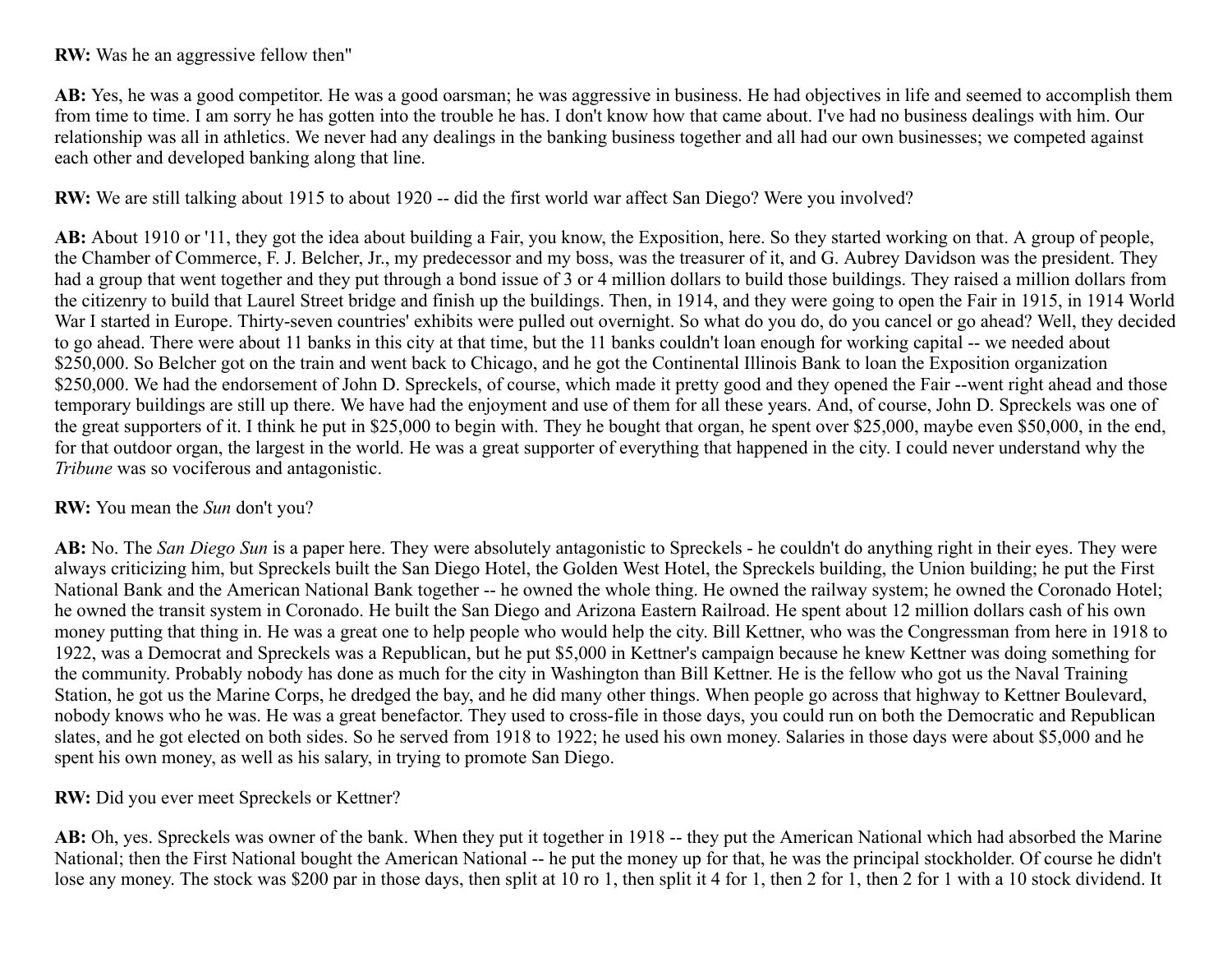you held it long enough you'd get a good remuneration. But he didn't make much money in San Diego -- Spreckels. The fact is, I doubt if he made any because he got a very small return on his investments. When the J.D. and A. B. Spreckels Securities Company, which was the holding company for all these assets, when the two brothers died, John D. and Adolph, why the heirs wanted cash and they had to liquidate them. They had to sell them at ridiculously low prices.

**RW:** What do you think his motivation was?

**AB:** Spreckels? Well, he wanted to make the town grow. He came down here during the San Francisco earthquake in 1906. He wasn't in good health. He was preparing his yacht for a trip down to the warmer countries when this earthquake occurred so he just came down and when he got down here he remained He thought it was a delightful place, and he used to anchor his yacht over there on the Coronado side by the ferry slips. Then he bought the Coronado Hotel and he had a big home there. He was an ardent enthusiast of organ playing. He had a big organ in his house. He had a reception one time for all the employees of the Spreckels companies at the San Diego Hotel for dinner. That place was jammed. He got up there and he stood, and stood, and never said a word; and finally Claus Spreckels, his son, had to get up and read his message. He couldn't open his mouth in the presence of an audience, he was just tongue-tied. The next day I asked Mr. Belcher, "Was Mr. Spreckels sick?" He said, "No, your brain starts growing from the day you are born, but it stops the minute you get up before an audience." He did so much for the community. They used to castigate him because he had so much wealth that they thought he ought to distribute it. Let me give you an example of the foundation of that fellow's thinking.

When the Sisters of Mercy started that hospital, the new hospital, the Mercy Hospital, they were over there on University Avenue, Old St. Joseph's, and they had to move from there. They built this new hospital and he gave them a quarter of a million dollars to start that off with. Anson Stevens gave them some land, or gave them some money for the land, and then they had this other money. After they built it, they ran a good hospital, but it wasn't big enough. They had people in the hallways. The managing Sister came down to Mr. Belcher and said, "Mr. Belcher, we are just up against it, we need a larger building here for this operation. Would you mind asking Mr. Spreckels if he could help us a little bit more?" So it happened that week, Spreckels had asked Mr. Belcher to go up to San Francisco with him on the *Benecia,* his yacht, which was just as fast as the railroad, about 20 knots. They'd leave here early in the morning and be up in San Francisco the next morning. So that night when they went to eat, Mr. Belcher approached Mr. Spreckels and told him what a fine job the Sisters were doing, but they needed more help. "Frank," he said, "you know I just got through building the railroad and I spent about 10 or 11 million dollars, so I don't have much extra cash." But that night before he went to bed, he wrote a codicil to his will, leaving them another quarter of a million dollars. And he was a 33rd Degree Mason. But his attitude was that if somebody is helping the community, we should help them. And that was about his philosophy. People don't realize that, but he offered to build a tunnel. He brought the engineers who built the New York tunnels out here to give him some estimates for building a tunnel to Coronado. He made an offer to the City of San Diego and Coronado to build the tunnel, pay for it himself and when he got his money back at three and a half percent, they would own it. And they turned it down twice.

## **RW:** Probably out of jealousy.

**AB:** That's about it. He ran the polo matches; and he operated the golf course. The city had the use of that golf course, and he offered to give it to them, to the City of Coronado, two or three times, and they wouldn't take it because he was paying the taxes on it. If the city owned it there would be no tax revenue. He was a good-hearted fellow in his own way. But he was a gruff fellow to approach because he was very short in speech, he wouldn't give you too many words. When you went in there, it was, "Yes" and "No" and "Goodbye" and that was it. But when you analyze what was done in the community; the transit system and all those hotels; the Spreckels and the Union buildings, the First National Bank and other real estate which he owned around here, I have a great admiration for that fellow. A wonderful guy.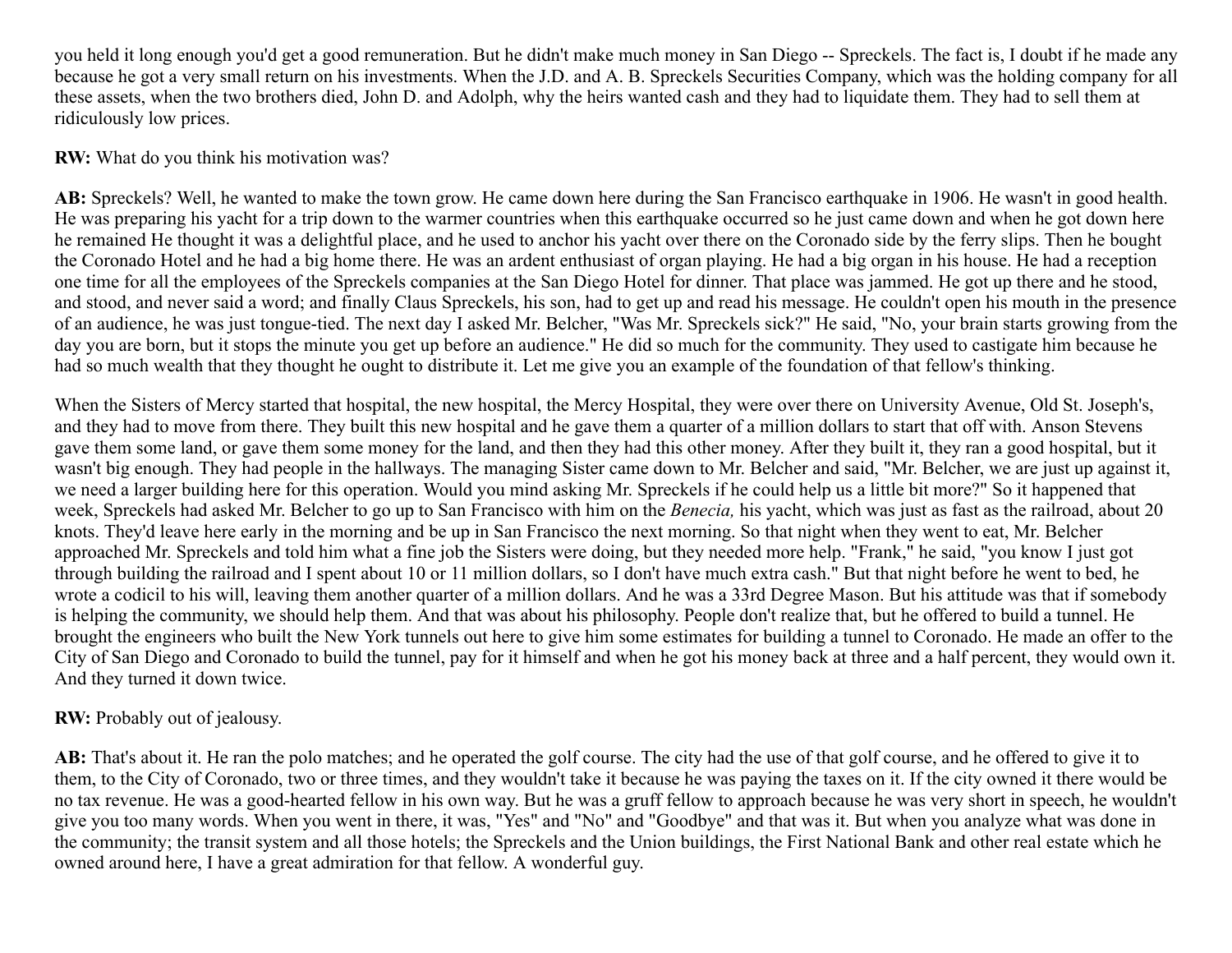**RW:** It sounds like it might have been an inspiration, probably for you as you were growing up.

**AB:** I used to run messages back and forth from the bank to his office and I was going into the Union building there one day, and a fellow came running down the steps, going like the dickens. I thought it was kind of unusual, a fellow running at such a pace, and I watched him running across the street to the United Cigar Store, which was at 3rd and Broadway at the northwest corner. I went up there and, by golly, the fellow had shot Bill Clayton, his executive vice president. He was a disgruntled motorman. Something had happened and he shot him in the stomach. The cops came and I told the policeman, "I saw a fellow running into the United Cigar Store over there." They went over and, sure enough, they got him. Bill Clayton survived. He was a director of the bank, by the way, a very fine fellow. They lived up at 6th and Laurel for years. His daughter inherited the property and she lived there. The house was right at the entrance going into Balboa Park, on the southwest corner. Spreckels had good men around him. Neil Brown and those type of fellows who were sincere and loyal and honest. And it was unfortunate that the empire had to break up when the parents died.

**RW:** You kind of lost me -- you mean the Spreckels empire?

**AB:** Yes, the Spreckels empire: J.D. and A.B. Spreckels Securities Company, the holding company for the sugar they had, the sugar trade with Hawaii, the sugar beet area they had in Sacramento Valley, the buildings they had in San Francisco, buildings in Los Angeles, buildings here, the shipping interests they had, land in Hawaii -- all of that was centralized in the J.D. and A.B. Spreckels Securities Company. Then, when the brothers died, the heirs, rather than manage the businesses which Mr. Belcher was doing at that time as president of the company, wanted distribution so they sold off all those assets. For instance, the Union building, I think, sold for something like, if my memory serves me right, less than \$400,000. And the same thing for the Spreckels building, at about \$375,000. A little different from now, isn't it? But they wanted an estimate, and Bill Kettner, he's the fellow who got the idea of bringing the Navy here.

There is an interesting tie-in with Kettner. When he was going to Congress, and he wasn't in Congress when the Exposition opened, but MacNamara, who was Secretary of Treasury, was invited down and Spreckels gave him his private car on the railroad to come down here in from the east, and put him up at the hotel. It was in December and it was nice weather, as we get many times in December, pleasant, around 67 to 70 degrees, and he had a great time opening the Exposition in good, pleasant weather. He went up to San Francisco and he was inspecting the installations up there at Goat Island. It was foggy weather and he went into those barracks and every kid was coughing himself sick, you know. So he said, "Why don't we have a training station down in a good climate?" and Kettner capitalized on that. So when he went to Congress to get that thing, they said, "Well, if we had the land." He came back here and the people did the same thing then that they did for downtown. They went out and raised \$1,600,000 in about 90 days and bought the San Diego Country Club place where they were playing, down there at Barnett Avenue and the adjacent land and gave it to the Federal government. And that is how the Training Station got started. Then he got the Army engineers to dredge the bay and from the reclaimed land, the city gave them 400 acres for the Marine Base. Bill Kettner was the Congressman for Inyo, Mono, Orange, San Bernardino, Imperial and San Diego Counties. That was the area he served. He did something for every one of them. I have a great admiration for that fellow. He really got things going. Everybody like him. You could meet that fellow for 5 minutes and you'd think he was your brother. He just had that happy faculty of exploding his personality to you. He was a great guy. I used to wait on him as a boy, as a teller. He had an account there at the bank. He had an insurance agency, Kettner and Stafford, and then there was another member who came in, a fellow by the name of Goldsmith, who at one time was the mayor of East San Diego. Kettner, Stafford & Goldsmith, and that was all the fellow had, was the income off of that, and then he had to sell that interest when he was back in Washington. He practically spent his fortune doing something for the City of San Diego. He could have been a lot wealthier man if he had never gone to Congress. That is the reason Spreckels thought he needed help. He was one of the biggest contributors, but he did the right thing, he picked the right horse. That guy, Kettner, did something for us.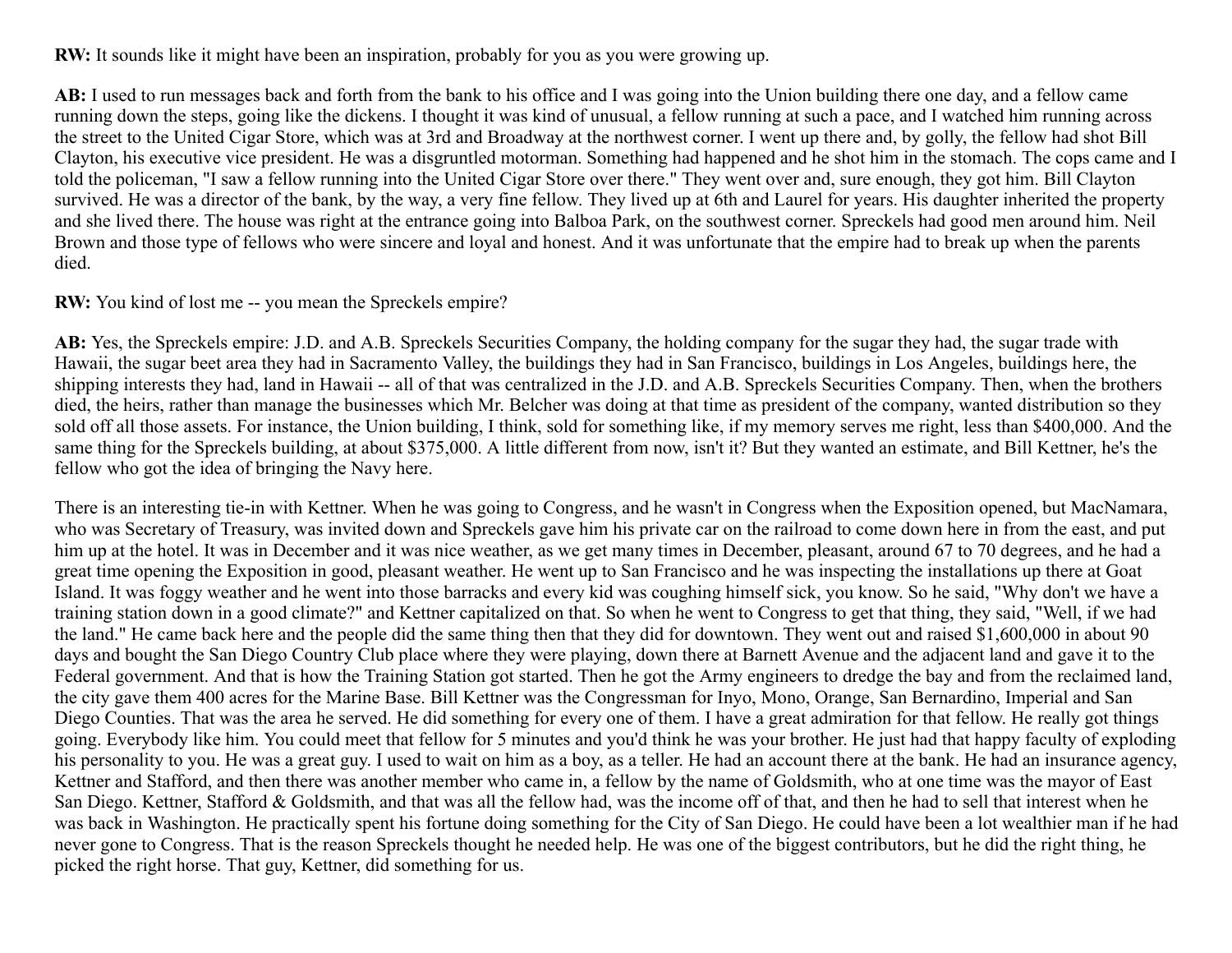**RW:** So often you hear of people that are less than honorable and then when you hear about someone who is honorable, they kind of stand out.

**AB:** That made an awful impression on me as a boy, that time Mr. Belcher and I went to that dinner down there that night. Here was the wealthiest man that I knew, and probably was on the Pacific Coast, that couldn't address an audience. I thought to myself, "You'd better take recognition of that because you may have the same necessity yourself, some time." Of course, I had a wonderful bosses in Belcher, Pfefferkorn and Whitcomb, fellows who were in the bank, the vice presidents. As my father had died, they acted almost as parents.

#### **RW:** That's Belcher....

**AB:** F. J. Belcher, Jr. He was a senior, but his name was a junior. His brother and his son worked in the bank too, Frank G. (Garrettson) Belcher. Then Sheldon Belcher was his brother. Then there was M. C. Pfefferkorn. He was a Navy chief who served four years in the Navy to get his citizenship. He came out in 1906, right after the earthquake in San Francisco and went to work in the bank and was in there for over 50 years. And Walter B. Whitcomb. Then there have been successors of them. They have been benefactors of mine for they taught me. You know, as a kid 15 years old, you get into a lot of trouble if you don't have the right guidance. They were on top of me all the time.

**RW:** You just started working in the bank, you didn't realize you wanted to make a career of it?

**AB:** No. It was the first job I could get. You see, in my day, you either had to join the Navy, go fishing, or you had a chance to go to work in a bank, the gas company, or a department store like Marston's or Holzwasser's, or else go to work for the County or the City, which was very limited. You were limited. We used to export people here, just as Ireland has exported a lot of people to the rest of the work, Scotland and the British Isles the same way. We exported many boys. Take, for instance, George Champion was in school with me. He went back to Dartmouth. He never came back; he became Chairman of the Board of Chase Manhattan (a bank in New York City.) Ken Zwiener went through here; he worked in the bank with me for a while. He left and went to Chicago, because there were more opportunities away from here.

## **RW:** What did Mr. Zwiener do?

**AB:** Mr. Zwiener became Chairman of the Board for the Harris Trust (Chicago) and Jimmy Rose left and went back to New York, another kind of a classmate. He became president of Electric Bond and Share Company. Charley Fletcher, he had to leave and went up to Los Angeles and went to work for the Security Bank, then came back and organized the building and loan which became the Home Federal Savings and Loan Association. There were no colleges to go to here. There was the Normal School which did the education for teachers. It was practically all women; in fact, it was all women for many years. Dr. Hardy was the principal and president of it, but the kids had to leave here and go to Stanford or California (at Berkeley), or go back east to Yale or Harvard or Dartmouth or someplace like that. So when they once got back there, the opportunities were so much greater that many of them never came back. And that was the example I had with some of my classmates. Then I met them later in banking and some of them became my closest friends.

**RW:** You went on later to college, didn't you?

**AB:** I went to college for one year. I saved enough money, I had about \$300 saved up, and then World War I was just ended and I speculated in German marks and made about \$100 one December. I used that money and went up there (UC-Berkeley) and then it ran out and I had to come back and go to work, which was all right. I don't regret not finishing college because the associations that I had in banking were better for me than any college education I could get. When you can associate with people like Spreckels and Belcher and Whitcomb and Pfefferkorn, you were mixing with the top-grade people; people that knew their business, were fundamentally sound, honorable men, and I don't regret not being able to continue college.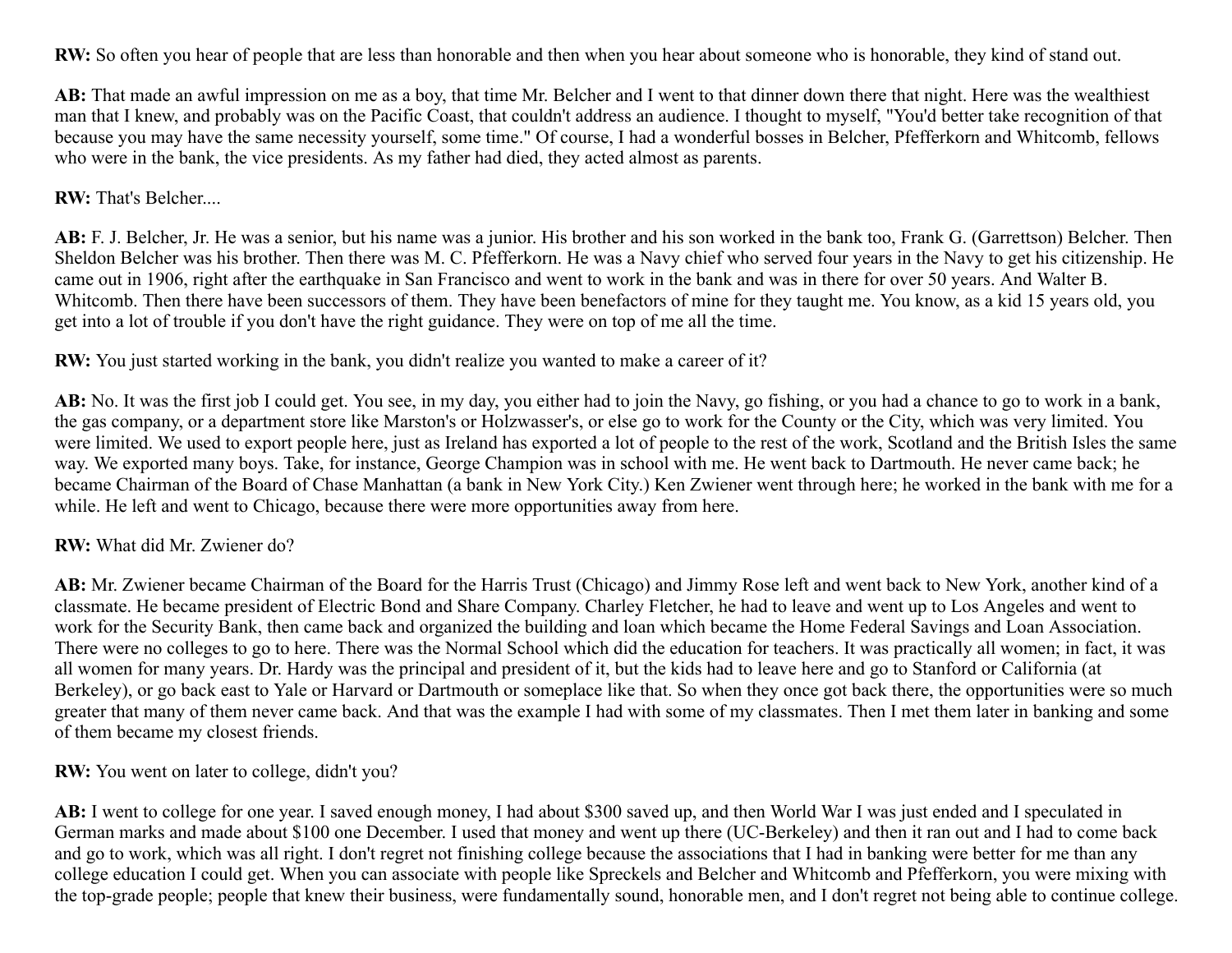**RW:** You were getting lab work, not theory.

**AB:** As I say, I finished high school working and so when I got into the bank, I started the same thing myself with the other boys. We took boys out of college, who wanted make their way through college or high school, and gave them part-time work. They would work in the bank, and in doing that they got an idea of what they should be taking in school. They knew they needed some commercial law, they needed more mathematics, they knew they needed certain things that, if they were not working, they would have been taking some other courses. So it permitted them to centralize on the education that would be effectively used in business. The first twenty boys that we put through there, eighteen of them stayed with us, one of them went to Los Angeles because his family moved up there and went with the United California Bank, and the other boy wanted to go over to Imperial Valley to try his luck there on selling. He didn't like it; he came back and went to work for San Diego Federal. But twenty of them stayed in finance by getting that training. On-the-job training, you can't beat it. It is the finest way to educate an individual into business. You take him as a youth and he gets the fundamentals of it, he gets the menial work and you find out what his integrity is; what his ambitions are; and, by gosh, you can help them along. They make enough money to go to college and finish their work, it's the ideal way.

**RW:** If they look like, to you, that they are not suitable, then you can just quietly get rid of them.

**AB:** If you get a square peg for the round hole, you let them know so they won't be wasting their time and they get into a square hole someplace in another industry, if they don't like banking. Bit it was very interesting, the number of boys that they have hired down there, how many of them stayed in the bank. Practically all of our branch managers in the early days were all youngsters that worked after school. They were fundamentally versed in the conduct of the First National Bank; they knew its principles; they knew its methods of operation, they knew the territory, the area in which they were working; and therefore they were very successful.

**RW:** They went through all the different steps from teller...?

**AB:** As a messenger, then a bookkeeper, then a teller, then a savings teller, then a new accounts clerk, then assistant cashier, cashier, assistant vice president, then vice president, to president and chairman of the board. They moved me right along. I worked in every job.

**RW:** You know, the thing I was going to ask you was some of our deals are non-decision making work. In other words, accounting, a lot of that.

**AB:** Bookkeeping, very menial. But it was very exacting work, you couldn't make mistakes. The posting in those days was on the Burroughs machines. When I went to work in the bank, they were just going out of the hand posting, what they called the Boston ledger, where it was all done in pen and ink. You never got a job in a bank unless you were a good penman. They just stopped that and bought the first Burroughs machines that were ever used in the city of San Diego. That Burroughs machine was the workhorse. Like the DC-3 in aviation, it was the unit that put all the banks together and they all utilized that. Then from that they've gone into the IBM and the computers, you know, since that time. But the training that the boys got on that old style bookkeeping was more effective in banking because they could break the ledgers up. Originally, the ledgers were A to K, L to R, S to Z. That was about an even balance of respective business. You changed the bookkeepers about every six months; one would post A to K, then after six months, post L to R, 'til you got so you knew the whole banking system. You knew everybody so you could almost tell what their balances were. When a customer came in, you knew him by name, you knew him by signature, you knew him by what his bank balance was, you knew what he did; you had a contact with him. You don't get that with the machines today. It goes in there as a number and, bingo, you've pushed the wrong button and ten million dollars flies out.

**RW:** The thing I was looking for -- you get to a point where you have to make a decision on who you are going to loan money to, who you are going to trust --when does that come into play?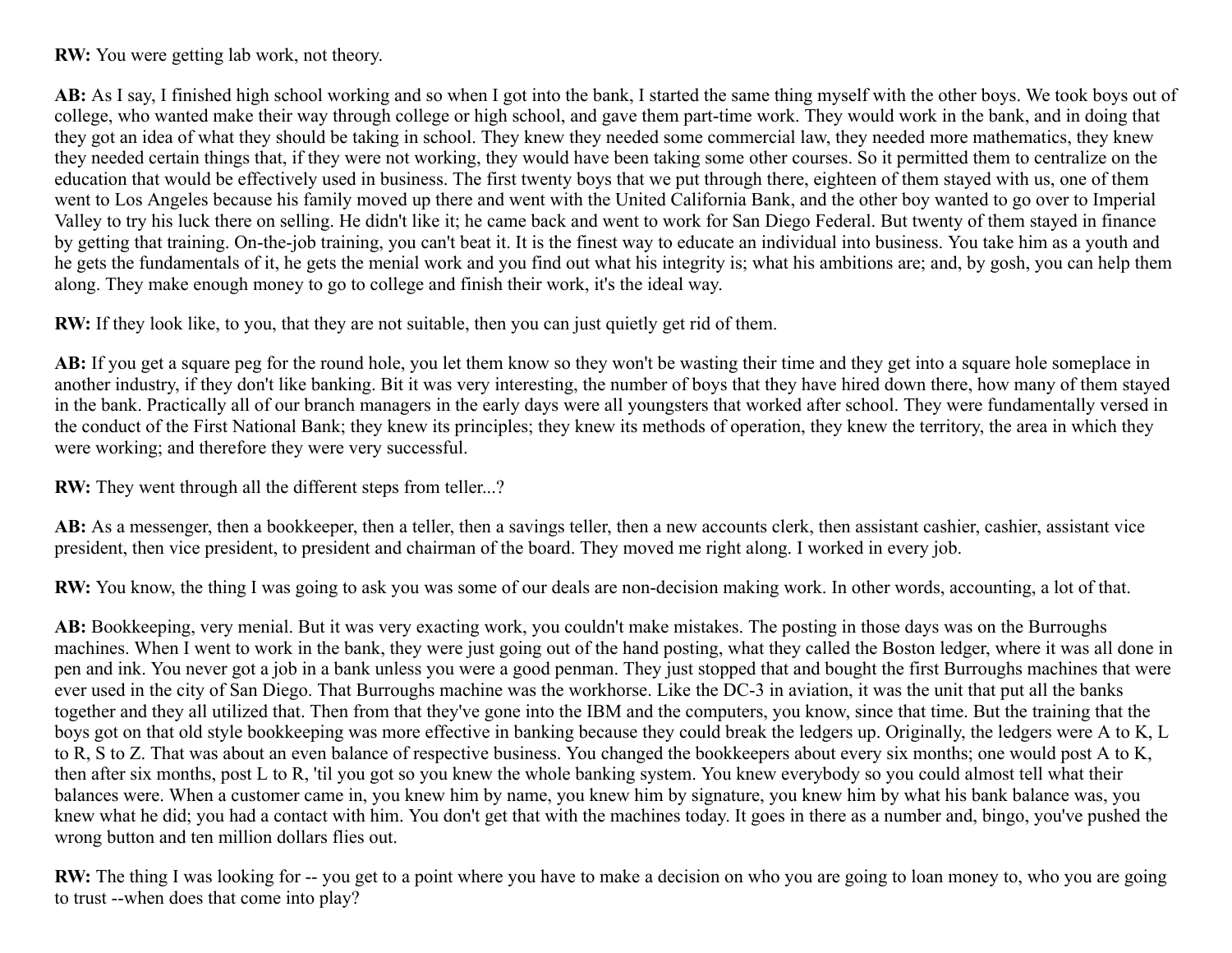**AB:** You learn that as you go along on the various steps. When you are a teller, you learn the characteristics of the account: number one, who has overdrafts, who has a balance and who doesn't. Then you go through a system of training. It's all based on character, capacity, collateral and capability. If he doesn't have the right character, you shouldn't be doing business with him. Character: what is character? Is he honorable? Does he treat his help right? Does he run a good business? Capacity: How is he performing in his job? Is he expansive? Is he energetic? Is he capable? Is he doing well? Is he making money? That's another analysis. Capital: How much does he have in the business? Does he have anough to make himself successful? If he doesn't, then perhaps he had better have some collateral. You've got a system that works out. The fundamentals are the same today as they were 2000 years ago, the fundamentals of lending. In recent years, the new method, they've thrown in another "C", Circumstances. That's cost them more money, then violate the right, because if the circumstances are right, the economy is going up and everything and all of a sudden, it turns the other way and you have a bad loan. But basically all credit is extended on that basis: character, capacity, capital, collateral, and conditions. I said "circumstances", I mean "conditions". Circumstances is the same word in many respects. But the economic conditions might be awfully good but you can violate some of the capital requirements or the capacity for operating because many people can make money under certain conditions, but when the going is rough, that's when they weed out.

**RW:** An interesting thing -- a gal I know who works in a bank, told me this three years ago. What I will always remember is that a fellow will drive in, in a Mercedes-Benz, dressed up, coming in to borrow some money to live on. And a guy comes in, like a farmer in levis, and he can buy the bank.

**AB:** That is true. You have all types of people. You've got to be able to visualize that. You have certain methods by which you do it, and after you get to know people, you've had experience with them, and find the relationship of their payment habits and the living habits, well, then you can repeat the loans because it's been satisfactory to you. That's a peculiar thing. You get someone who negates the principles of good credit, forgets to pay and have other reasons to use the money, then they think you are prejudiced. It isn't prejudice; it's experience. They mix prejudice with experience. Somebody comes in to me and he beats me once, he is never going to beat me the second time. He's had it! That's not prejudice; that's experience with that fellow. What I mean is, they mix those two words so many times that it is irritating.

**RW:** Do you think you are a shrewd moneylender, or you've just had enough experience?

AB: Oh, I don't think there is any such thing as a shrewd man in lending. You are consistently analytical. If that is shrewdness, that's what it takes in credit extension, the analysis: the analysis of those four "C's". One fellow might take those "C's" and analyze them differently. The deepness into which you are going, and the thoroughness. The goal of adequate lending is, "a loan well made is half repaid." In other words, if you don't do your homework before you make the loan, you are going to have trouble in the end.

**RW:** That's the same when renting out an apartment.

AB: That is true. If you get the wrong tenant in there, you might do it the first time, but the next time you've got to learn something.

**RW:** OK. So, if I wanted to go make a loan somewhere, if they were smart they would have checked me out thoroughly.

**AB:** They have means of getting your background: what your paying habits were with other collectors, other collections, such as maybe your department store operations, or buying a car, or buying a home, or buying some other instrument or something. They get a record from the central agencies. Then your conduct within the bank is very important. Are you a saver? Are you a spender? Are you thrifty? Are your balances maintained properly, don't have any overdrafts? All those things add up, you know, so you get all this information before you make the loan, not after.

**RW:** That's what I really wanted to find out, that part. But can we go back to the early 20's, after the war?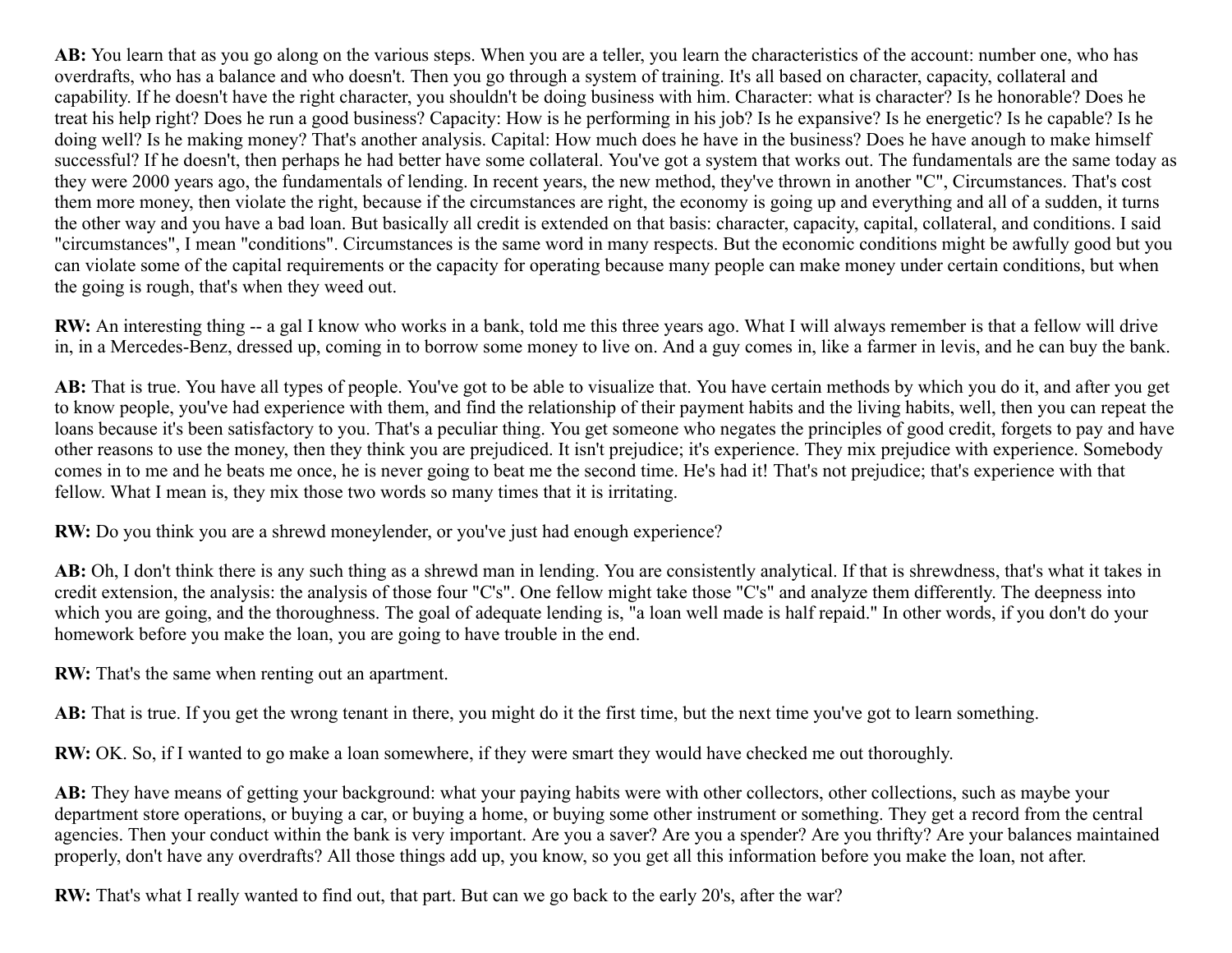**AB:** Still in Prohibition.

**RW:** Yeah, how did that affect here?

**AB:** Well, it didn't affect the economy very much. We had some of the liquor dealers that closed up, some of them changed into other businesses; others closed the place. Lawson's up there on Broadway, he had a big liquor store. The night that Prohibition went out everybody who wanted liquor went up there and bought all they could, you know, and put it away. You could own the stuff as long as you weren't buying it. It was for your own use; you couldn't dispense it to people for a price. Old D.F. Garrettson, the chairman of our board, liked a little bourbon highball at night. He used to buy his bourbon from Kentucky in a barrel and they put it in his basement. One day his wife called up and said "Tell David the house is on fire!" We went in and told David that there was a fire up at the house and he said, "Oh my God, Andy, phone her right back and say, "Don't let those firemen in the basement." They got the fire out without too much trouble. He lived at 1st and Laurel.

**RW:** I read an interesting account of the Coast Guard version of the Prohibition days. The author, I think, was a real shrewd Coast Guard commander. He said that that was the beginning of the decline of the United States because the people thought it was fun to beat the "Feds."

**AB:** I joined the Rowing Club when I was 17 years of age and we used to row every morning.

Those rum-runners were running in the bay and out in the ocean all the time, you know, and they would unload that liquor at different places along the Strand and pick it up in trucks and run it down and around. Sometimes they would take it over the Strand and put it on another boat and bring it into the bay. When you'd get a foggy morning, those guys were running up and down there all the time.. There was no way you could catch them. There was very little of the Revenue Service here at that time on the bay. The Coast Guard is the outgrowth of the Internal Revenue. But there was a lot of it going on. We used to see those shore boats running up and down the bay. And it ran for a certain period of time. I've never been addicted to liquor; I have no use for it; I serve it in the house for anybody that wants it, but I've never had a glass of beer or an ounce of hard liquor in my life. I never saw it in the house when I lived with my mother and father. She didn't believe in it; she was a strict Presbyterian. The fact is, going to communion, she wouldn't even let me take any grape juice.

**RW:** Are you still active in the Presbyterian Church?

AB: No. I don't go so much; my wife goes very diligently every Sunday to the services. I convene with the good Lord on the golf course. I've needed His help lots of times. We probably ask for more than we give when it comes to shooting golf.

**RW:** The '20s was sort of a growth time, wasn't it?

**AB:** Yes. It went along up to the time of about '29, San Diego was growing, there was nothing that could hold it back. It didn't have a fast growth, but it had a good climate; it had some fishing industry; the Navy was concentrating here; the tourist trade was beginning to develop; we had lemons and oranges, and then the introduction of avocados came along just about that time. Agriculture picked up in the form of chicken and turkey production and then we raised a lot of celery down at Chula Vista; and also, strawberries came into being.

**RW:** Before that, honey used to be quite a big thing.

**AB:** Yes, there was quite a production of honey here. We had the bee dealers. Wright was the honey bee dealer down on 5th Street there. That was pretty good, and then the production of eggs and poultry became very important. You know, when they dumped the culls -- they had to sort those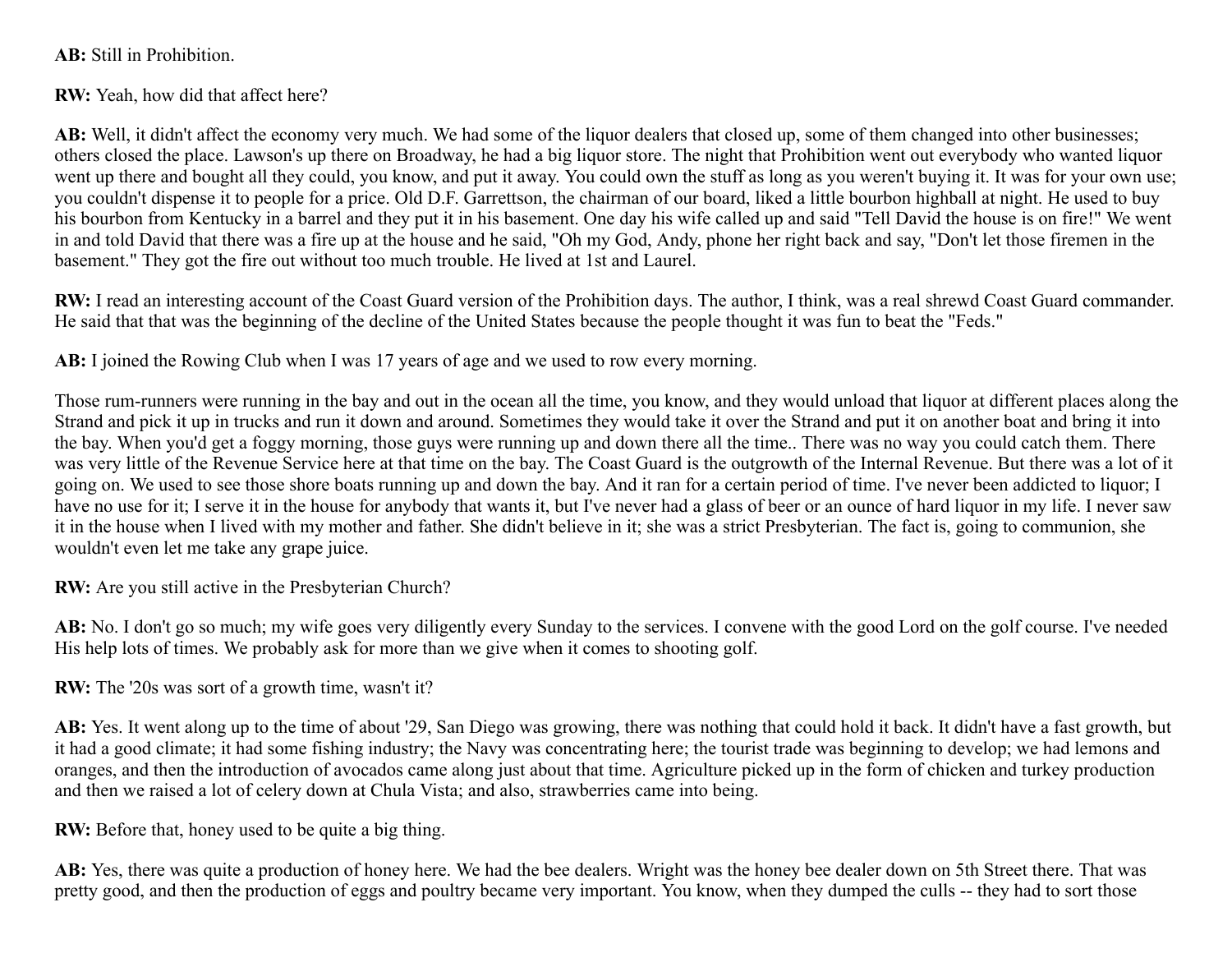lemons --we used to get a top-grade fruit in those days. Oranges could have no blemish on them, lemons were perfect, and the culls that they didn't use, in those days they didn't use them for juices as they do now. They dumped them in the bay. I've seen that bay at the lower end there just yellow and orange with those things. Citrus is about half the density of saltwater, half of it floats and half of it is down. And you'd row your boats through that stuff. It was a very interesting and unique thing with that citrus. The Army engineers, when they built the entrance to that bay and put up the breaker there, the water breaker off Point Zuniga, the angle in which they placed that was very important and one of the things they did to find out what the angle flow was, they took citrus and watched it go out of the bay. It would float out and then it went a little bit south and turned a little bit north. Consequently, this bay has had the least necessity for dredging its entrance as any bay on the Pacific Coast.

**RW:** That is true, you don't see them dredging out there.

**AB:** They've had them here. The 71 feet out there at the end of Ballast Point which is the deepest and where the submarines are now located, that big bay of deep water is there and then it shoaled off down at the other end quite perceptively, but then that was because of the mud and everything that came in from the river in the wintertime down from National City, Chula Vista and Imperial Beach. And of course the salt works came in there which has been a wonderful business. That was developed by Babcock, the same fellow who built the Coronado Hotel. Then Henry Fenton bought it from the Merchants National bank. They inherited it because they couldn't make a success of it. He sold it to Henry Fenton and Fenton never had a bad year the whole time he owned it. The heirs now have it and it's good. Nature dries the water up and they get the production from the saltwater. Very good industry.

**RW:** During that period of time, you were working more in the bank, not as a messenger anymore?

AB: I was a messenger for a couple or three years and became a bookkeeper. Then I graduated from the bookkeeper's to the teller's cage. Then I graduated from the teller's cage to the new accounts desk.

**RW:** This was all in the '20s?

**AB:** Well, no, not all of it in the '20s. I was at the new accounts desk in 1927 when I was married for the first time.

**RW:** When did you graduate from high school?

**AB:** I graduated in 1920. I graduated from grammar school in '14, but I stayed out for two or three years, trying to get a dollar or two together so I could finish up. So I graduated from high school in February of 1920. I went to the University the following fall, say September of 1920, and stayed until April of 1921. At the University of California at Berkeley.

**RW:** Did you meet some pretty exciting people at that time, or do you recall some interesting things that happened during that time?

**AB:** Well, I had joined the Rowing Club. Of course, in those days, practically everybody who amounted to anything was in that Rowing Club; the mayors, the presidents of the banks, truck drivers, department store George Marston; all of them belonged to that Rowing Club. They were disciplined; there was no monkey business, you either rowed or swam or lay in the sun, you didn't get into any trouble because there were older people supervising you all the time.

**RW:** Did you join for health reasons or for social reasons?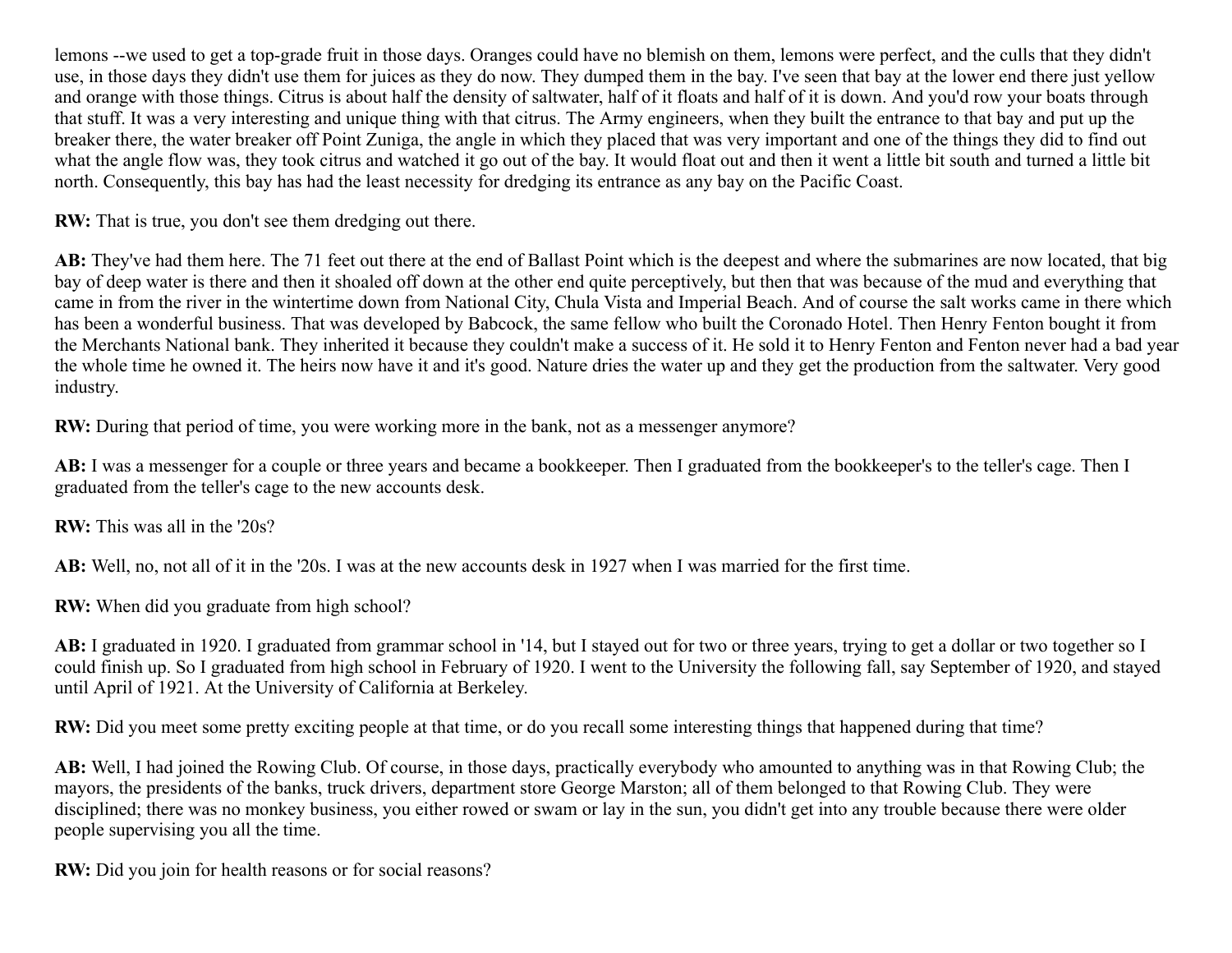**AB:** I joined for athletic use. The only other use then was the YMCA and I'd rather be outdoors than indoors. So everybody joined the Rowing Club. You go down that list and every mayor up to Johnny Butler came out of the Rowing Club; every one of them were members, and practically every councilman, and pretty nearly every supervisor -- they all belonged to the Rowing Club. They were the businessmen, they were the doers and, of course, it's gotten into bad days now, we are doing our best to save it. I hope they move it over to Mission Bay, but we'll need some money, we'll have to raise money for that. Gotta get a location for them to keep them going. We can 't afford to lose it; it's too important a club for this area. This community has been a poor supporter of men's clubs. The San Diego Club went down the drain, the Cuyamaca Club had to be taken over by Arny Smith and is now run as a private enterprise; the University Club has had hard going. We don't have that congealing of the industrial or business heads as they do in San Francisco. San Francisco is a great city for club.

**RW:** Do you think here the men are a little more competitive than supportive?

**AB:** No, I think it's because everything is spread out here so much. The center of population now is probably up there in Clairemont. Whereas, in the early days, when these (clubs) were so successful, the population was at 5th and Broadway. In other words, you didn't go much beyond Broadway. All the businesses were south of Broadway; all the produce businesses, the merchants in papers and stocks, the Courthouse, was on Broadway; the city offices were below Broadway. The center of town --all the streetcars came in to 5th and Broadway, and that is the reason why it was the center of the city, because you had to come down here to catch another car. So those four corners were the benchmark for assessment by the County Assessor, all four corners were assessed equal value. Say, they were around 800 and some odd thousand; it was in 1929, they had the Tax Factors, Incorporated, come in and made an appraisal of the entire county and the city, and they made the appraisals of all these values. In 1933, you could have taken those values, and they were true values as of that day, cut them right in two and that's where you were. We could have bought our corner there for \$375,000, at 5th and Broadway. When I see these values now I wonder what the end result of this is. You know there is a limit as to how high or what people can pay for things, and when you reach that, what happens then?

**RW:** That is what I was going to ask you later on in the tape, but I'll do it right now. What do you think the future of San Diego is?

**AB:** Oh, I don't think you can hold San Diego back. If we don't destroy the climate, which I don't think we will. The climate alone is going to bring people here, if we had nothing else, nothing else! We could eliminate everything here and you'd be having people come, even if we didn't have a single business. But now we are getting businesses, we are getting good types of businesses. We are getting the head offices of institutions. We've got Sony, and Burroughs, IBM, and 3M, Cubic. We got some of the finest industries in the United States, General Dynamics. Reub Fleet, when he brought them here, revolutionized the water system. They had to bring water for these people, they had to build highways to get them to their homes. Those things revolutionize your thinking.

**RW:** Do you think that the future is still a good investment in San Diego?

**AB:** At this price, that's another story. At the prices they are getting, I don't know whether it is a good investment. I'd be very hesitant to be paying \$400,000 and \$500,000 for houses built for about \$55,000. I'd look twice at that. In 1929, when I was a boy on the credit and note department (desk in the bank), handling all the credits on collateral loans, on October 13th, we had that "Black Friday" and the stock market just plummeted. Stocks like Bank of Italy that were around \$600 or so dropped to or three hundred points in the market. And everything else: General Motors got down to \$5 per share. People were killing themselves, there were suicides because they thought they were wiped out. And they were too old to go back to work. We had three or four suicides right here in San Diego over that "Black Friday." Boy! that taught me a lesson! You just don't know when you retire exactly what you need. Now we are getting the opposite: instead of the depreciated values of the stocks or investments, we are getting the inflationary costs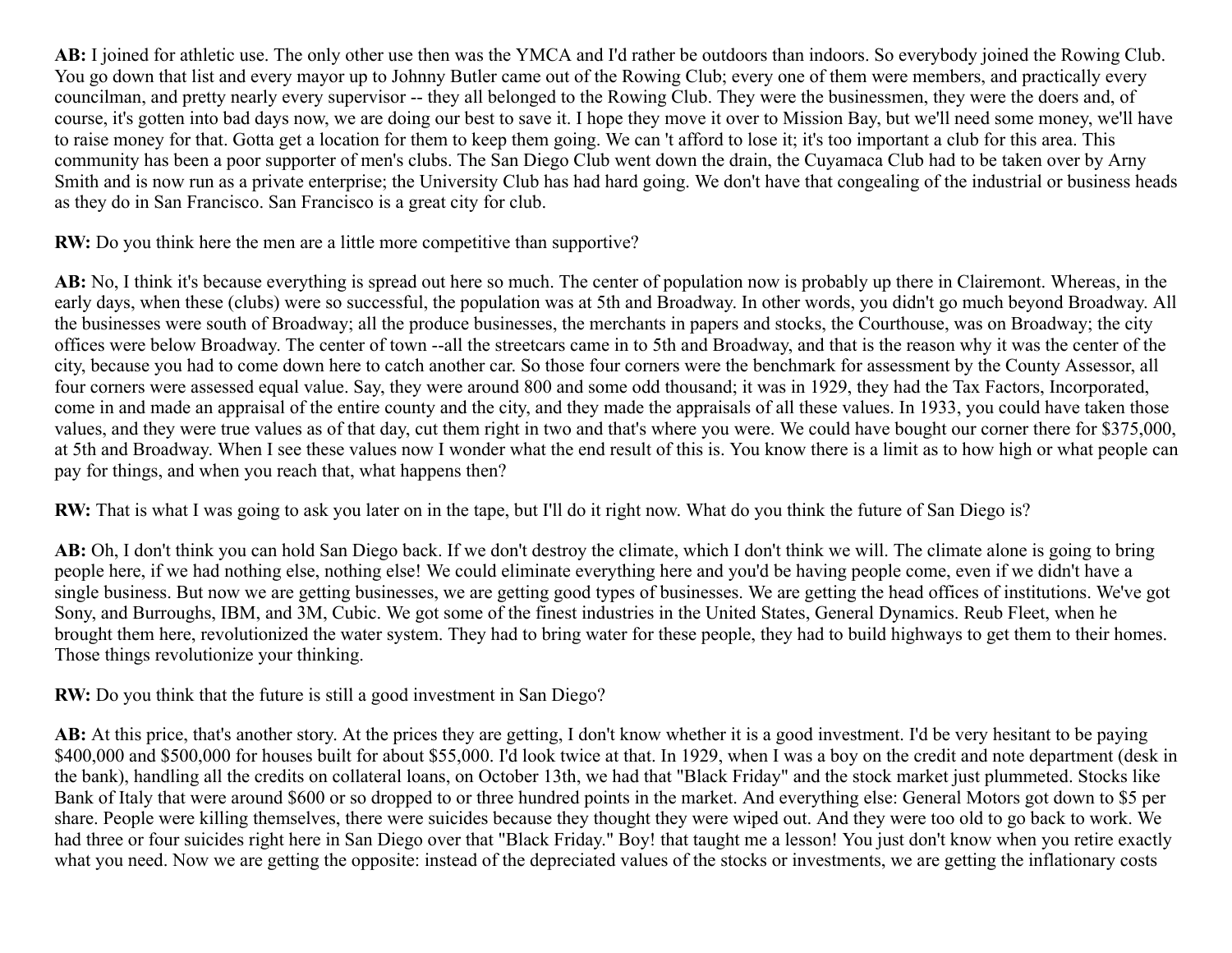which reduce the purchasing power of what you have. So, people are really scared as to whether they have enough to live on for the future. That is the problem that individuals have today on retirement. To live comfortably today may not be the same tomorrow, with the costs of everything going up.

**RW:** Did you or the bank have any idea of this "Black Friday," the depression coming on?

**AB:** Some people had an anticipation of it, but I would say the reaction of the market was pretty precipitous. Very few people had liquidated before then, in my experience in looking over the books. Ver few people had anticipated this enough to liquidate so as not to get caught.

Then, of course, in '33 we got into the depths of the depression when Roosevelt was President. I went down there one day in March, I've forgotten the exact date, but they used to deliver the telegrams and put them under the front door, and the first man in the bank would open the telegrams to see what they wanted right away, to get that going, that was the first priority in work. Well, there was a telegram there from the Comptroller of Currency (Federal) which said, "Under Executive Order all banks were to remain closed until further notice." I looked at that thing and I got ahold of Mr. Belcher and said, "Mr. Belcher, there is a telegram down here closing the bank." He said, "Who signed it?" and I said, "The Comptroller of Currency." He was the boss, he was the one who controlled the national banks. I said, "We've got plenty of money, we're not going to close, are we?" "Andy," he said, "if you don't obey that order either the President or the cashier will be going to jail and I'm not going to jail. Don't open the bank!" So then we had that to contend with. They let us pay \$10, every three days I think it was, to the families so they could get bread and butter and then we cleared the drafts on the perishables, like butter and eggs and so-forth. They we put all the assets together, all the banks of the city, to issue script. Because when the banks close, what do you expect? We knew there would be a run on the banks. Well, then, you are not going to have any money, you can't get money that fast from the Fed, so they put all these assets together and worked night and day for over four or five days, putting these assets together and appraising each other's submissions, like we'd appraise the Bank of Italy's submission and they'd appraise ours. The San Diego Trust would appraise Citizen's and so forth. So they had this all there and then we had this script printed up and had to send up a convoy to bring it down. The night before, we'd been working all night and we had some cops down there, so you worked 'til you got fatigued, you'd get a little rest and start over again. Belcher had gone back to Chicago and he came in to me and said, "Andy, what are you doing up here?" And I said, "Well, we are putting all this collateral together here to issue script," and he said, "Why?" I said, "I don't know, I've been told to do it." He said, "People will never use it." And I thought, "Ye Gods, never use it!" You know, we opened up in about two days. In the stores, people had bought stuff, like groceries and other things, and they had to pay cash and left some checks, and they had so much money in stock it was more than their insurance covered. Gosh, the stuff just poured in and we had to work all night, keeping up with the books. I often thought in a situation like that, maybe, occurs once in a man's lifetime and here was all these other bankers who said we had better get this script out and Belcher said, "We'll never use it!" There was one guy who went against the grain and he was right. That, to me, made an awful impression on me as to the ability of F. J. Belcher, Jr. I got fairly close to him during the years. He wasn't an effervescent type of man. He was very reserved, but, boy, he was a thinker!

**RW:** He is the one you visited week after week, all those years?

**AB:** No. Pfefferkorn, when he was sick. He was the one who hired me.

**RW:** Excuse me, but I don't want to lose this. You say that people would go to a store and they would pay cash, or write a check. Were the checks any good?

AB: Oh, yes, they would have bank balances, you know, with the banks.

**RW:** But the banks were closed. You were the bad guys!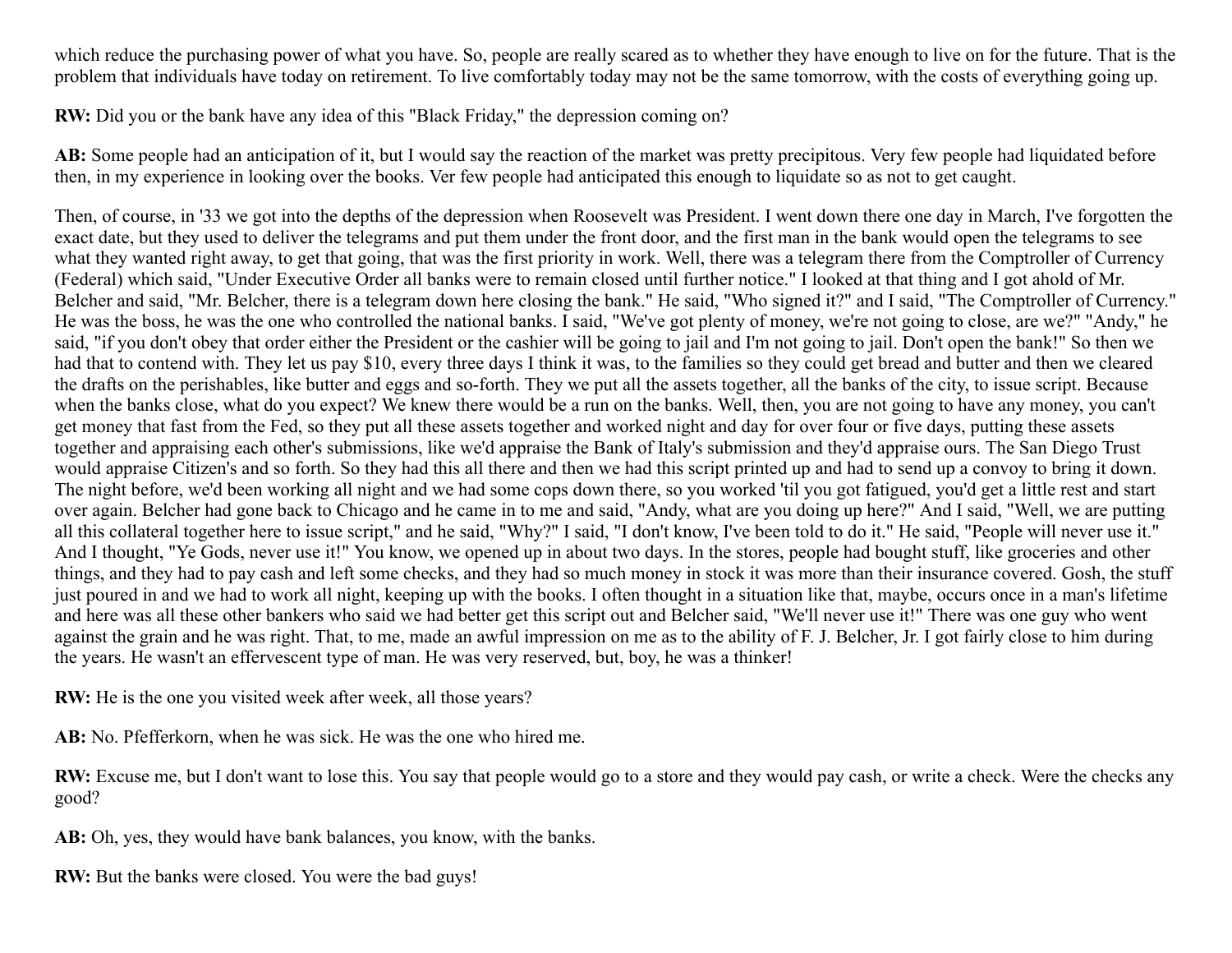**AB:** They had balances, we weren't just paying them any money. We were closed. And you thought there was going to be a run on the bank. Individuals came in and a lot of them took money, but the businesses had to continue to operate. They may have had to run their balances down somewhat but never closed them out. Then Ferris & Ferris, and Whitney, and Marston, and Holzwasser, Lion Clothing Company, they had so much money in those places and it ran over their liability with their insurance. It filled their safes, they had to get it out of there.

**RW:** Do you think people were panic-buying then?

AB: No. It was mostly necessity. You know, just because you can't get money from the bank doesn't mean that you are not going to eat. You have to eat, you have to clothe yourself, you needed utensils to repair things, and things like that. So life went on, but people began to wonder, because when that depression occurred a lot of people were out of work, it got up to 20 percent, you know, of unemployment. I can remember to this day that some people had to take a reduction in salary and I was very fortunate, I never got a salary reduction, which was the same as getting a raise because everything went down in price. If you had the same amount of money you could save \$5 or \$10 a month more. I was very fortunate, my salary wasn't reduced. But some of the officers had to reduce theirs. The lower levels, they didn't touch them, like the bookkeepers, tellers and the assistant cashiers just went along. But that was quite a lesson. I think I got some of that script. I'll show it to you before you leave, it is very interesting.

**RW:** That's another thing, one thing we would like, if you ever have anything of historical value that you would like to have in the Research Library...

**AB:** I've got a copy of that script and I think I will give you some for the museum up there.

**RW:** And a copy of this, too.

AB: Yeah, you can take that and make a copy and give it back to me. I've got another more recent one that I ought to get -- I don't know where it is. I know that I had it the other day.

**RW:** That's one thing we do, anything that you have will go into the Research Library to be retained and used.

AB: Do you have enough room for all your depository?

**RW:** Well, we are hopefully going to get a new area up at the park. It is all slated to go in there.

**AB:** They are having a few problems up there today to see if they want to move that money around a little bit. I am interested in the Hall of Champions and they are figuring on getting that 15,000 feet in there, you know. Now if that isn't built, we've got a mess.

The '20s were an exciting time. We had Prohibition, we had the cessation of war in 1918, and we had the collapse of the economy in the '30s. And then she started going up and then the war came, World War II. It put a cramp on everybody, but it soon passed. Then the Korean conflict came in, then Vietnam. Seems like it has just been a continuous series of wars and conflicts.

**RW:** Were you involved with this "geraniums", this "smokestack" business?

**AB:** 'That was going on. Louis J. Wilde was running against George Marston for mayor of the town and it was on a basis of smokestacks against geraniums. They had a replica of a locomotive going up and down Broadway. "Smokestacks instead of geraniums - Louis J. Wilde." He had that house up there at 23rd and Broadway. He was one of the originators of the United States National Bank, and he is the one who got the money, or gave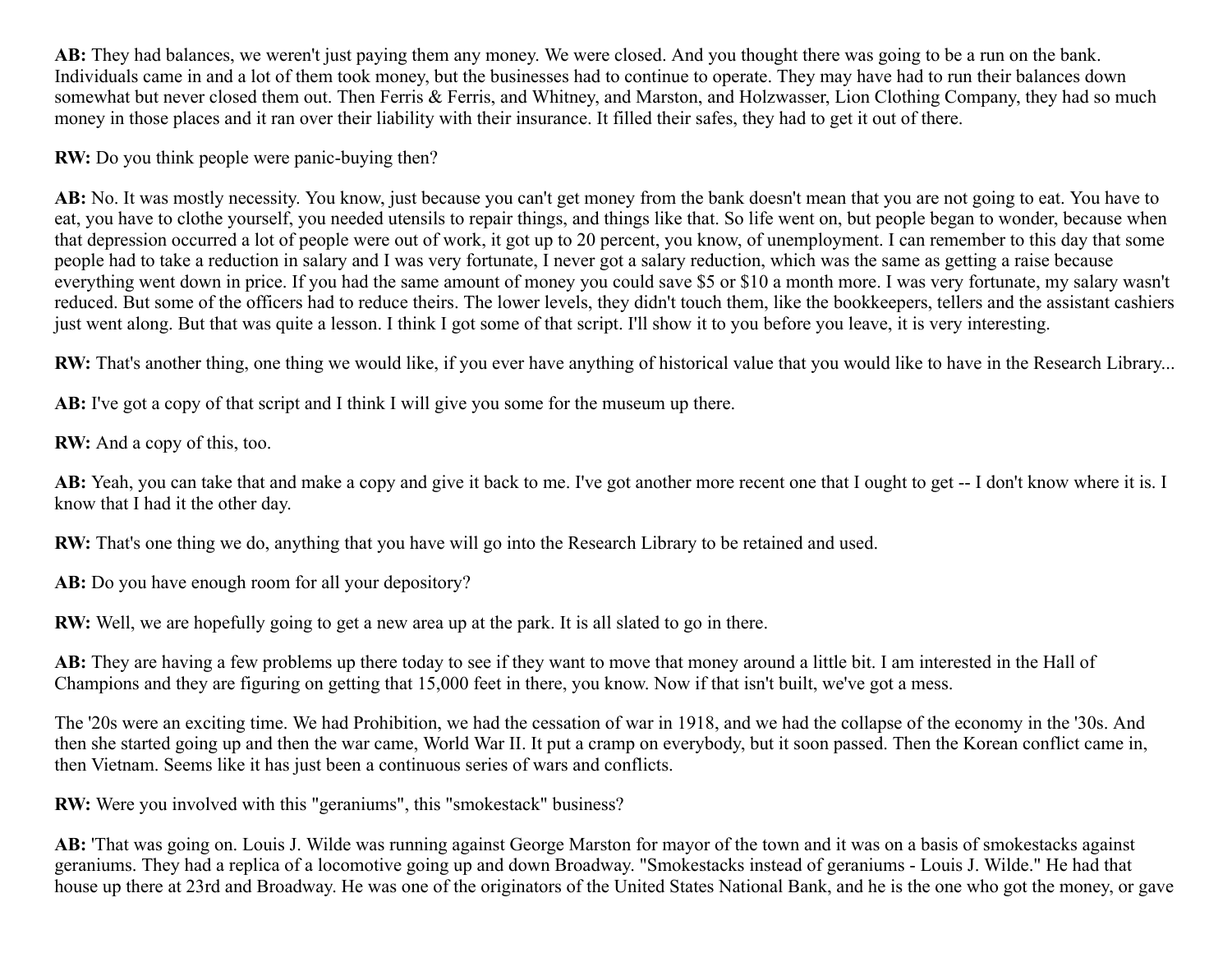the money, for that water display there at Horton Plaza. He beat Marston. I think Marston would have made a good mayor. I have a lot of respect for George Marston and Arthur Marston, because they were people who were sound and beneficial to the city. They did many things for us.

I have an experience with George Marston. He was a member of the San Diego Country Club and, in the depression, the membership went down and down and down. It went from 400 down to about 170 people. They owed the bank about \$32,000; they hadn't paid the interest for about four years, or the taxes for four or five. They owed the trade creditors about \$3500 and the membership was going down. They had 50 permanent membership, fellows who had put \$1000 up which was supposed to give them a permanent membership in the club without any further payment of dues. So this thing kept going down and it finally ended up with these 50 guys who were not paying any dues, what do you do? They made me president of the club when they were in this trouble. They owed the bank and they figured the vice president of the bank couldn't very well foreclose. So we got hold of Dempster McKee and he put the whole thing into the Federal District Court here to determine what the equity was of the respective members. So the Court decided that these permanent members would have to defend their position, either to pay the mortgage off and the debts, or they should become the same as any other member. They had that preference. So they gave me the job of talking to these fellows. I remember going to George Marston and I told him what our problem was. He said, "You know, Andy, I gave the club \$1000 and I have a contract written on that thing where I am a lifetime member without dues." I said, "You are absolutely right, Mr. Marston, that is exactly what it says. But the time has come where you've got to protect your interests. Do you want to pay the bank's mortgage of \$32,000 and the taxes of about \$5000 or \$6000, and the trade creditors?" "No," he said, "I don't intend to. Give me the other membership." Once we had him, we got the thing going. Boy, the way that thing worked out! But he was a very logical man and he wanted the thing right, but he said, "I've got this contract" and I said, "You are absolutely right, you've got the contract."

**RW:** But you were shrewd enough to present it that way, though.

**AB:** Well, that was just common sense, I guess. You know, he taught me a lesson. You better be right when you went to him. I couldn't deny he didn't have a contract, because it was written right in the thing. There was no use negating that. So I said, "Sure you have, but now do you want to protect that interest that you have, you've got this interest in the club, but you owe the bank \$32,000 if you are going to do that, \$3500 to trade creditors, and you haven't paid the taxes for nearly five years." So I gave him the names of the other memberships. It worked out, we saved the club.

When they gave that land to the Federal Government for the Naval Training Station, F.J. Belcher, Jr. was the selector for a new location. The club should have gone north of the river out there in Mission Valley, but there was no water there. That's the reason that land was selling from \$10 to \$100 an acre. You could buy anything you wanted up there for \$100 an acre on the other side of the valley where Mira Mesa, Linda Vista and all those places, there was no water there. The wells they drilled were dry. There is no well water there, very little, and consequently they went down south. In those days, in the '20s, why everybody used to leave and go down to get a drink in Tijuana, so Chula Vista was right on the road. Belcher bought that 140 acres there for about \$33,000, 140, and a fraction, acres. We organized about 400 members and they bought that under the name of the Chula Vista Land and Improvement Company. It was a holding company; you had to have an interest in that in order to be a member of the club, and then you had a membership in the club. Then we finally consolidated the two, the Chula Vista Land and Improvement Company and the San Diego Country Club became one. One was the holding company for the land and the other was the membership in the club. Belcher was one of the lifebloods in saving that thing. He did so many things. He was treasurer of the money organized to get the land to give to the Government. He was treasurer of the fund that was organized to build that little harborette over at Coronado when the bay wasn't deep enough for the dreadnaughts to come in, and they wanted landing space for the shore boats to come in from the roadsteads. He was a great guy, Belcher.

**RW:** That was something I was going to ask you, people whom you don't normally hear about. Like, everybody hears about Marston, Spreckels; but Belcher is a name I never heard about. That's great, I'm glad you mentioned him.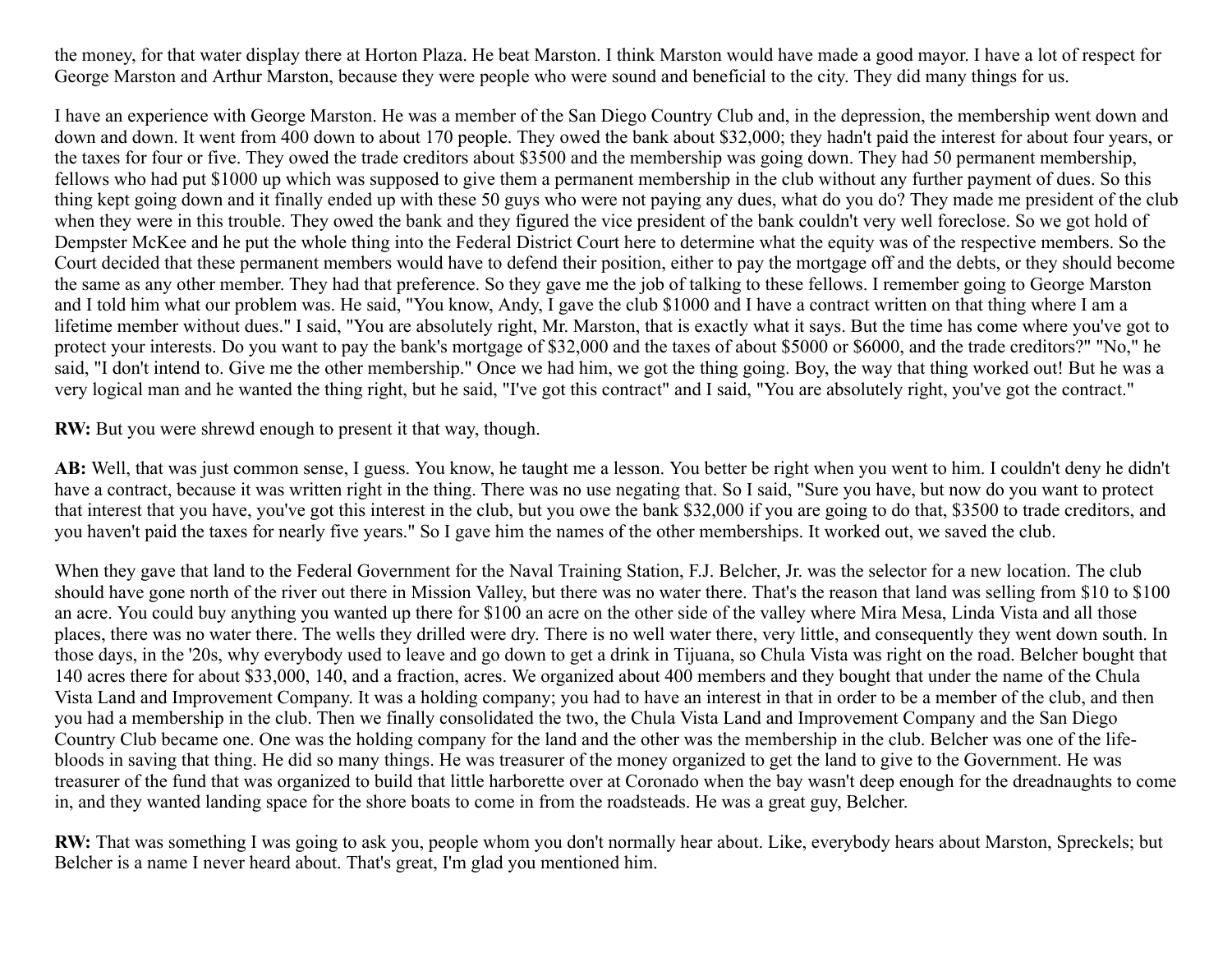**AB:** He always kind of kept in the background, but an important part of it.

**RW:** I find that in things I've been involved with, I kind of like to stay in the background so as to make things happen. It's more fun that way.

**AB:** And Kettner. I talk with people today and all they know is a street down there named "Kettner." There used to be a fireboat named *Bill Kettner.* Old Chief Almgren (Louis) used to be a great friend of his. He named the first fireboat we had the *Bill Kettner.* It would only go about six knots, the fire was all out by the time it got down the bay. Yes, those were great people: Chief Almgren of the Fire Department; and take the mayors of those times. My closest crony was Harley Knox, who, I think, was one of the great guys in our local politics. I don't think there is anyone who has had a better record of doing something for the community than Harley.

**RW:** He was mayor when I came here in '41.

**AB:** Was he? Then you know him. He and I grew up together, raised our families about the same time. He was in the dairy business and I went into the bank and we used to row together every morning. We went around the world together; we rowed up and down the coast. Absolutely one of the finest men that God every invented to live on this planet. Just honorable and energetic, capable, very capable. He got those two barrels for us, you know, from the Navy to bring the water in. We wouldn't have had a city without it. He took the chances at the right time. He got things going; he had everybody with him. The growth of the city was stirring then and of course World War II came along.

**RW:** You are talking about 1935, '36, '37?

**AB:** And into the '40s at the beginning of the war, '41 and '42. But I can't say enough for the ability of Harley Knox as far as doing something for the community. He was successful in his dairy operation; he was a wonderful father to three wonderful daughters, had a wonderful wife. He had the happy faculty of just being able to get things done by getting the cooperation of the people.

**RW:** Especially the Council.

**AB:** Yes. No man can do these things by himself. He has to have the ability to bring others in. And Harley had that faculty.

**RW:** I understand that some of the mayors before him were less than honorable.

**AB:** Well, we didn't have too much, we had a little trouble, but you go back -- Percy Benbough was a high grade guy. Harley took his place, you know, when he died of cancer. His first term was a part term of Benbough's, before he was elected again. Benbough did a lot of good in this town in his own way. He distributed a lot of money around to the poor, turkeys and stuff at Thanksgiving and Christmas, which nobody knew about. He would go out in his car and deliver the stuff himself. A pretty high grade guy. We had one mayor that used to have trouble with drinking. He cracked up the "Black Maria" that they had there, about every other week or so. But, on the whole, San Diego has been blessed with fairly good government. I think that is one of the reasons for its success. Not a hundred percent, I don't think any city has over its terminology or time, but basically we've had honest people; not too astute, some of them, but if they are honest you are better off than having a shrewd guy who is a bit dishonest.

**RW:** Didn't you bump heads with Dail, though?

**AB:** Charley Dail? Yeah. I was on the Harbor Commission and I resigned there when I found out that I didn't know what they were doing with the airport. They told us on Tuesday to go ahead with the development of Lindbergh Field, and on Thursday when we came in, they said "This doesn't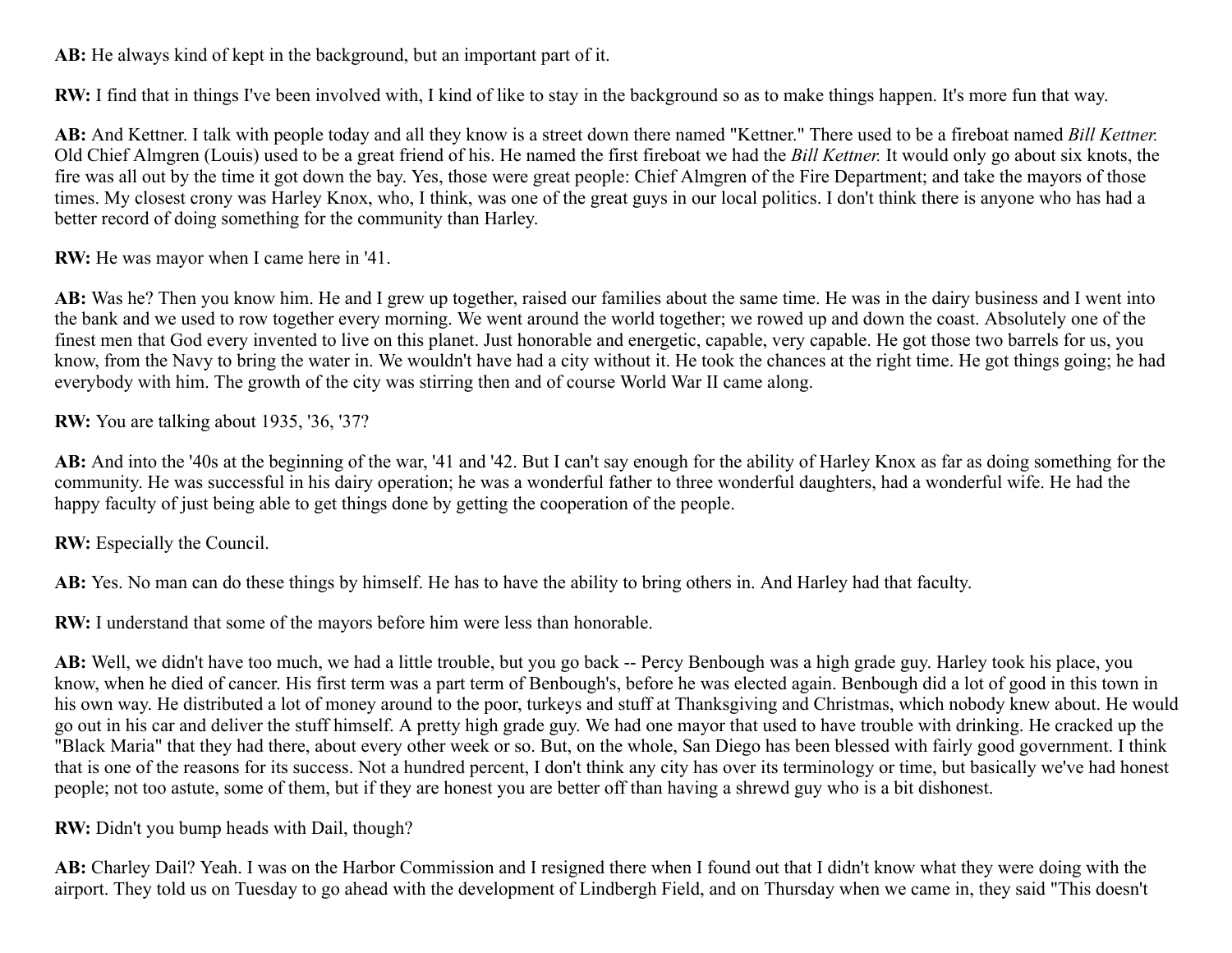go," after we made the contract. I said, "Wait a minute, did you know this Tuesday?" And he wouldn't answer the question. So I said, "You need a new Commissioner in my place. You've got to have the cards above the table as far as I am concerned."

**RW:** Why didn't you stay and fight?

**AB:** Well, because you don't know whom you are fighting. They have the power of appointment and rejection, you know. You don't get elected to that thing, you get appointed. He'd have the right to pull me off of there if he wanted, by his submission to the Council. I was on there 14 years and that was enough. When I found that their word was being violated, in that particular situation, I said, "There is no man who is smart enough to stay under conditions like that."

**RW:** Did you know a Carl Reupsch?

**AB:** Carl Reupsch, he was the Business Manager when I was there, a very intelligent man.

**RW:** I did an interview with him over Christmas and naturally I know some things about the harbor and some of the people. He couldn't speak highly enough about John Bate, but he couldn't say too much for Joe Brennan.

**AB:** Well, he wasn't there too long with Brennan.

**RW:** Yes, I know, but he picked up the pieces.

**AB:** Yeah, that's right. Well, Joe ran the thing in his own way. He had great attributes of being able to get along with people and do things with very little money. And if the law said, well, you shouldn't do this, and if it looked like it needed to be done, it happened. Carl was a very competent man. I like Carl, he was a good man; his wife, too , a fine wife.

**RW:** They just got back from China.

**AB:** They go all over, every year they take another trip. Carl saved his money and bought some real estate and then he has his pension and his wife was a nurse. I think they were frugal and, in doing that, they are able to make these trips now; and more power to them as long as they've got their health. I wish them the best.

**RW:** You know, I'm gaining, out of these interviews, because I look at you fellows and I say, "These are things they've done and there is no reason why I can't do it."

AB: That's right. There is a lot of common sense to it. It's not really great intelligence, it's a matter of fundamentals. You know, I look back at some of these people and they all had to struggle, things didn't come easy here. The Campbell boys on the waterfront; and Wiley Ambrose of Westgate. They had problems with the fishermen, they had problems with the help, they had problems with the Government. It's the same now, but they systematically answered them and accomplished those results regardless of them. Old "Cap" Hall, I have great admiration for old "Cap" Oakley Hall. He was a young fellow, he may be a graduate from grammar school, I don't know, but I don't think he graduated from high school. He is one of the most astute men that I have every seen in real estate. He could analyze real estate. I'll never forget one time when we wanted to put a branch down there at Rosecrans and Midway. There wasn't much down there at that time, we were pioneering a little bit. So the board, as a general run of the mill, wasn't too much in favor of it. He asked me, "Andy," he said, "what's your cost on this?" "Well," I said, "we can't buy it, but we can get a 50-year lease and it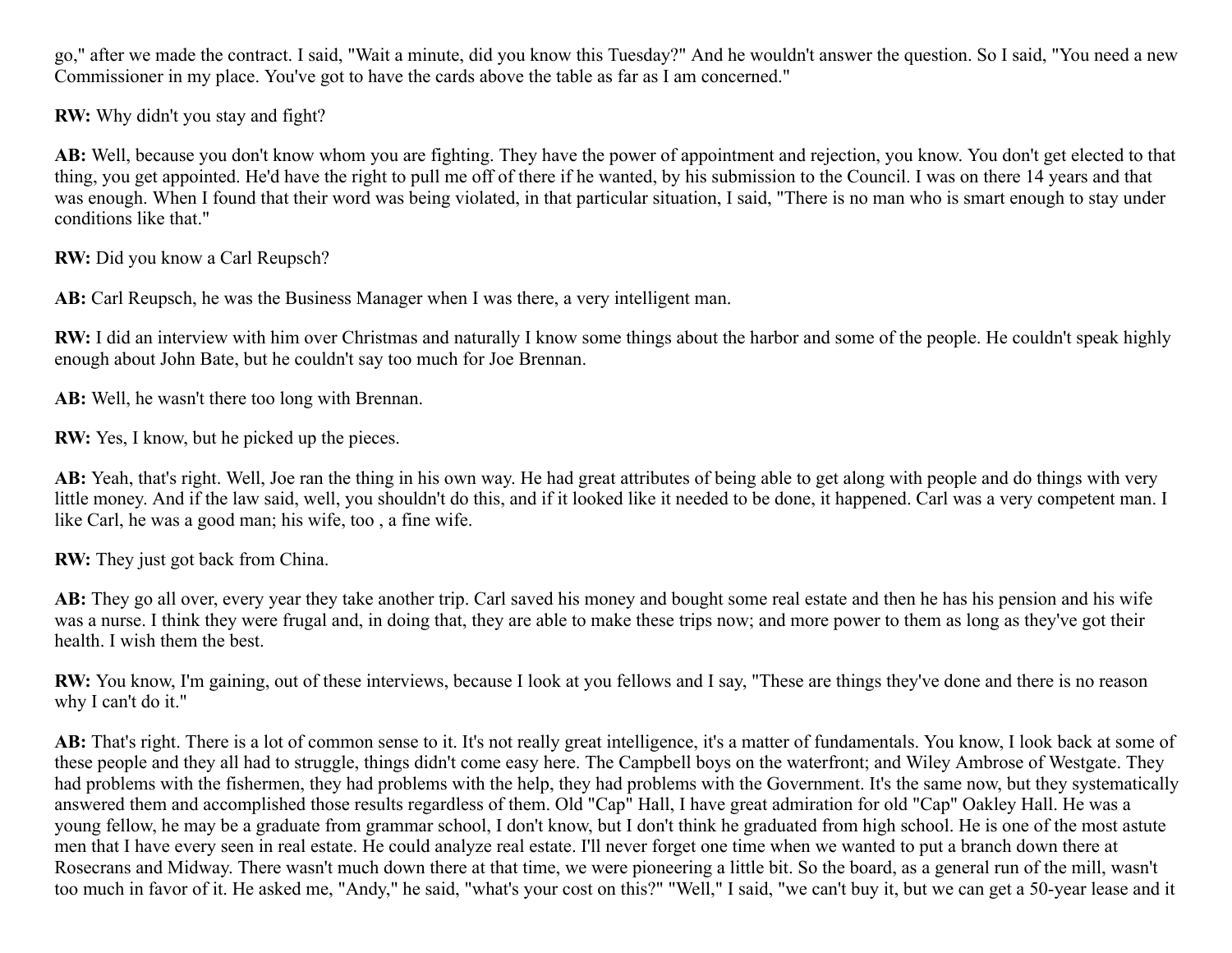will cost us \$330 a month." He turned to the board and said, "If the board doesn't want this, I'll take it." They all voted for it right away. If Hall would take it there was nothing wrong with it. Oh, he was a great friend of mine, "Cap" Hall.

**RW:** I knew his son, Bud Hall.

**AB:** Bud, yes. They've sold the marina down there, he and his brother. I had to laugh at Oakley Hall. He did most of the things in his office, he didn't let those boys do enough. He had two good, capable boys and they could do anything in that business that he could do, but, just like any father, you always think that you do it better than they do. He was in business with Ralph Chandler. Those businesses down there with the building, the oil business and the tugs and the seining marina: there were fifty partners and when they got about 80 years of age, he said, "Ralph, we ought to divide this business some day. We are getting old, and if they have to do it in the estate, we might as well do it while we are alive." So Ralph said, "All right, you work out a deal there and see how it goes." "Cap" Hall came to me and said, "I can't get that fellow to make up his mind." And I said, "Well, what did he tell you?" He said, "He wants me to divide the business but he can't make up his mind what he would like to have." So I said, "Why don't you do this, "Cap", why don't you divide it in two and give him first choice." So he said, "That's a good idea." So he divided the businesses in two and said, "Now, Ralph, take your pick." He couldn't make up his mind what he wanted and "Cap" Hall got his pick. He wanted the ship repair because he had his yacht and he wanted a place to take it for repair. So they both ended up with equal distribution, but he couldn't get Ralph to make up his mind as to what he wanted, so they did that and it came out all right.

**RW:** But he knew how the other guy would react to that?

**AB:** Well, if one person divides a deal and says, "Now, you take your choice." You can't do anything more fair than that. If there is an inequality there you are giving it to him. If it is an equal thing, you are both equal. If there is something that you'd rather have, you take it. It's an honest way to divide a common interest.. You divide it in two in equal values from the appraisals and the income, net worths and so forth. "So there it is, Ralph, now you take your choice, you take whatever you want." He didn't know what he wanted, so he said, "Cap" you take what you want." It's a very interesting system.

But, fundamentally, the fishing industry was good. The tuna men came up the hard way. There was one 2-man boat and gradually they worked in 10 or 12. Now they've got these five and six million dollar clippers, you know. We have always found those fellows, the fishermen, they are like agriculturalists, like the farmer. A person who is close to nature is usually a very honest man. He has to compete with climate; got to compete with weather, to make a living and he knows if he don't do it right, it is going to catch up with him. We've financed probably sixty to seventy percent of that fleet and never lost a nickel on a tuna boat loan and never had one paid on time, they never paid one on time. Because when they would go out fishing they never knew when they were going to get back. But I knew as long as they were on the paper, we'd never have to worry about it being paid. We never lost a nickel on a boat and we financed a lot of them, all sizes, from the small boats right up to the big one.

**RW:** That sounds like, for you, it was another example of judgmental thinking based on previous experiences.

**AB:** Well, what happened with some of that tuna trade, there were a lot of people who were not acquainted with the trade, like doctors or dentists or other business people who were getting into the business. You know when you go into a business that you don't know anything about, there are a lot of problems in those businesses, you don't know how to answer it, don't know what to do. But these people who grew up at the sea like the Medinas and Joe Marsh, the Soares and Modestas, all those people they grew up barefooted on those boats. They knew how to fish and they knew how to run the boats. We never had any trouble with them, as long as we had a real fisherman on that boat as Captain, that's all you needed. They grew up the hard way. But when you have a bunch of people who think there is a big profit, they'd have to take a weak sister as a skipper and you can't have a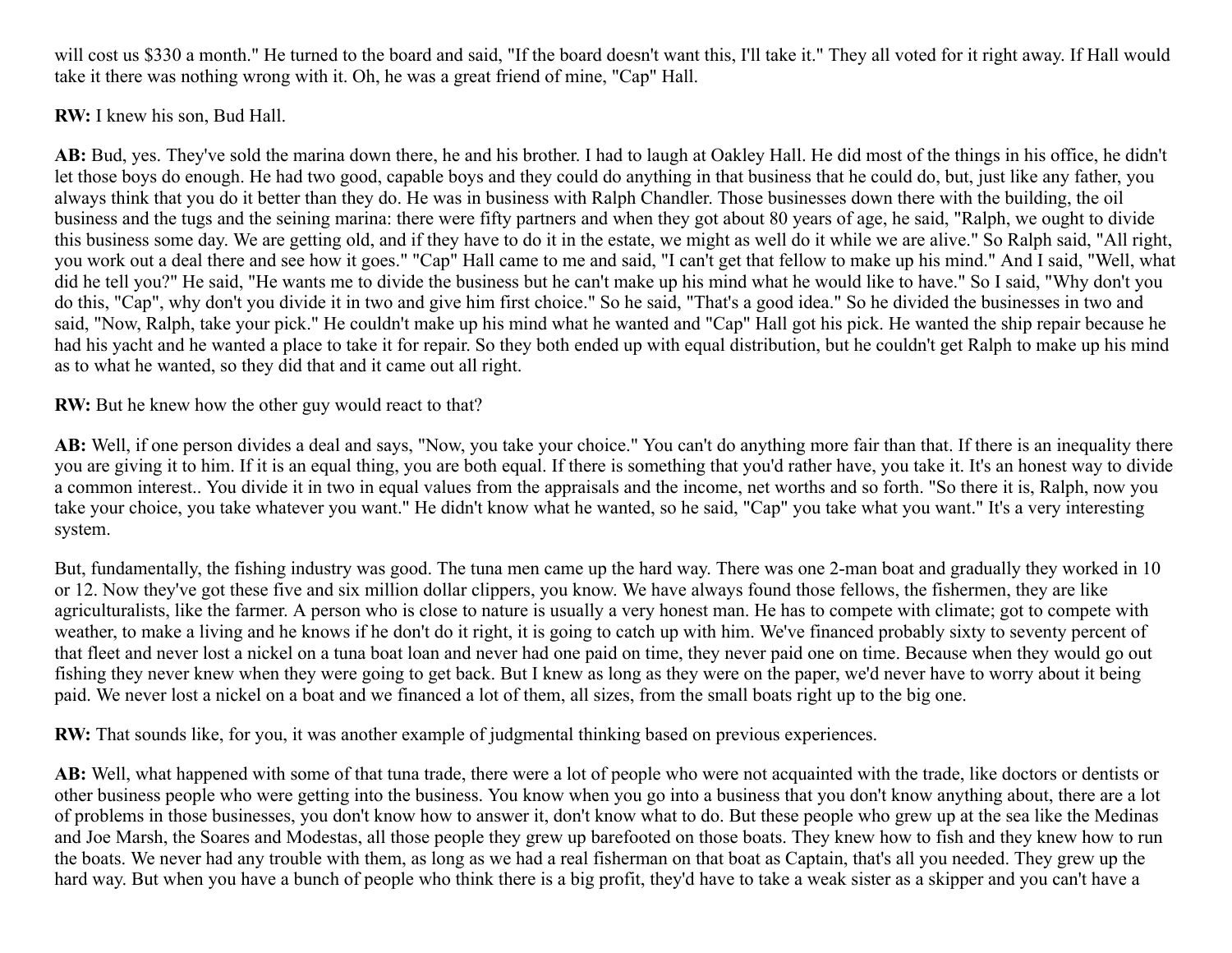weak skipper, not on a tuna boat. You've got to have a strong man. So it worked out very successfully. We were very fortunate in there and I've still got some wonderful friends in the tuna business. I see them every once in a while, have lunch with them occasionally. Joe Marsh, Manuel Medina, Soares, all good people, and they've all done well.

**RW:** Well, they worked hard at it, they paid their dues.

AB: The harder they worked, the luckier they got.

**RW:** Isn't that amazing, I wish a lot of people would find that out. I own an apartment house and the guys at work kid me about it, and I say, "Yeah, but I'm in debt and I'm working harder than I ever did. So I'm lucky?"

**AB:** They'll think you are lucky when you get it all paid off and then say, "Gee, aren't you lucky." But you really had to go through a period there of acquisition and development.

San Diego has been awfully good to the people here. Take the family operations, all have been successful. When I say "family" I mean people like the Jessops, like the Marston family, like the Fox family, like the Streicher family. When they all work in the business they never fail. Yes, the Anthony Ghios is another one, a wonderful example; the Gildred brothers. When a family works at a deal you never have a failure because they can work overtime, don't have to worry about paying somebody, they take the responsibilities and it works out. If any family came in for money, I'd give it to them what they wanted, for I knew they'd never let you down. And some of the families, the old Jewish custom of helping each other in another business and all taking a part of the business. So, if one failed, they had something else to start with. That's a pretty fundamental way of doing things. You get a lot of families in which the boys would go out, maybe one fellow would go into one business and another would go into another, but they would all have a little interest in each other's business. So if anyone failed for any reason, they've got something to start with.

**RW:** Well, that brings up somebody that was strange to town. Who is this guy, Reuben Fleet, who comes popping in here?

**AB:** Reuben Fleet was the president of the Fleet Aircraft Company in Rochester, and then on Long Island, New York. He was a flyer in World War I.

**RW:** Excuse me, when I said it that way, I know who Fleet is and there is a book out on him, but I'm just presenting it like: here comes Fleet to San Diego and you are a banker and you are used to dealing with people you know.

**AB:** We get the history of him from the other banks. In other words, we knew what his capacity was back there from his conduct there. We knew what his balance sheets were. He was a top grade guy. He was influential in a lot of changes here. There were 40,000 people working for that Consolidated (Vultee Corportion) you know, a great aircraft. He was a very forceful man. I have a lot of respect for him. He asked me one time if I would like to go to work for him as treasurer of the concern. He went to my boss, Belcher, to ask if he would have any objection, but Belcher told him "No," as he wanted me to stay in the bank. I didn't know that until after he got turned down by Belcher. I might have gone, you can't tell.

**RW:** O.K., then it still falls back on good sound banking principles, doesn't it?

AB: Oh yes, the fundamentals of banking, as I say, they are over 2000 years old and if you never forget those fundamentals, you are not going to be one hundred percent, but you are going to be 95 percent. So you don't have too much exposure. You have to learn the game from the bottom up. Nowadays, they are trying to train these boys who come out of college and they will give them may six or eight months on a desk, in a training program, and turn them into a loan officer. Well, you don't learn loans in a year, I'll tell you that. I tell you when you go through a depression, we had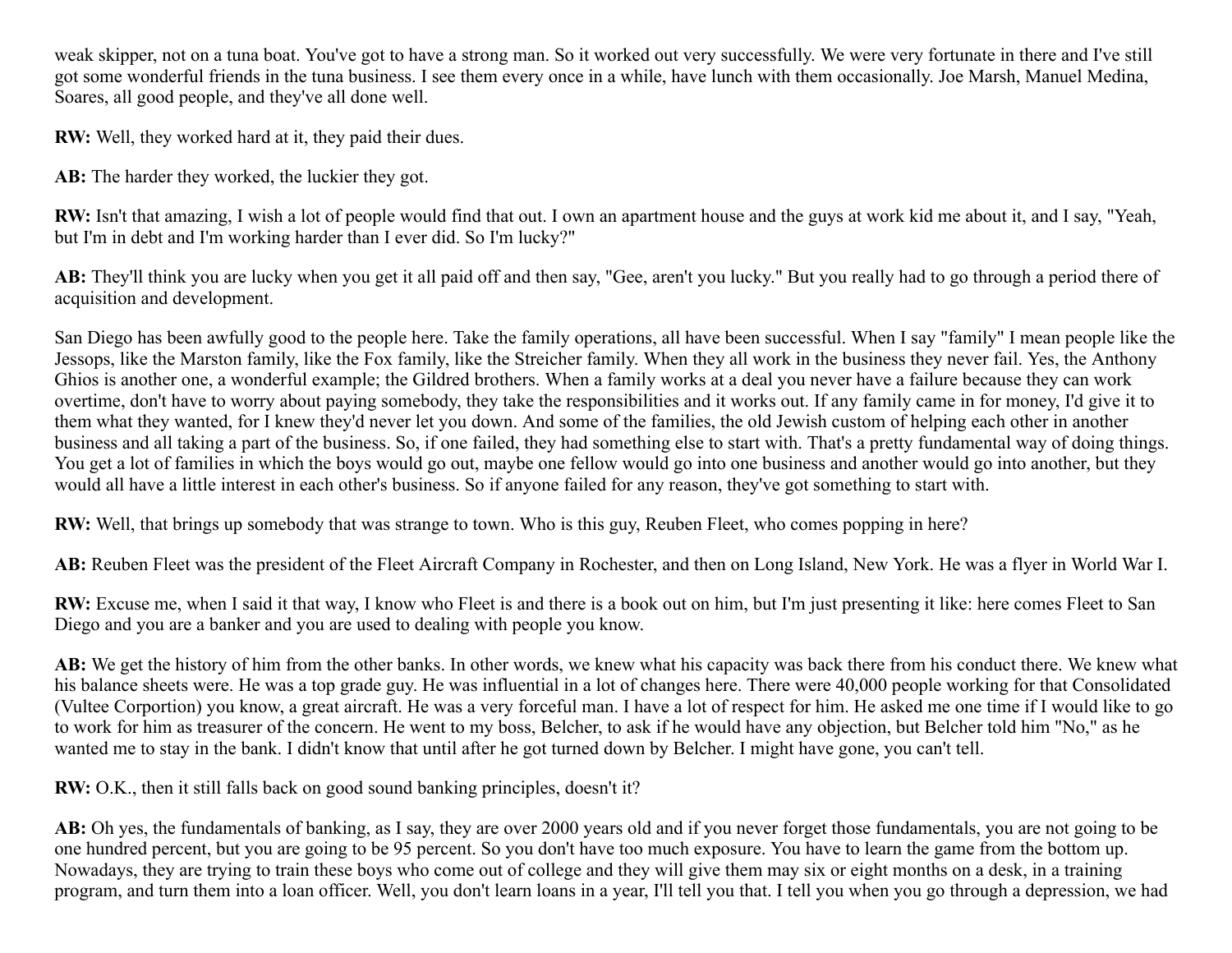to collect eggs to pay off notes, we had to sell fishing rods, hunting dogs, old wrecks, everything imaginable, from people who owned pianos. You know when they are out of work, they can't pay. They'd say, "Well, I've got these chickens and we'd have somebody pick up the eggs and sell the eggs and apply it on the note., One account we had out there in Lakeside, our collector out there would pick up 10 or 12 dozen eggs every Friday, bring them in and sell them to the bank employees. Got the note whittled down though.

#### **RW:** How about the Chinese Community?

**AB:** They were limited, very limited, but they were very unified and some of them were great gamblers. They always had a numbers game going. One of the games that they had was clearing house numbers. You buy tickets and the tickets with the last 5 numbers of the clearing house total would be the winner. Whoever had the greatest number of those. We'd clear at 11:00 and about 11:30 we would have the figures and they'd get that figure. You see, that's a figure put together by something that nobody would have any control on. We were the clearing house secretarial division of the clearing house at the First National Bank, so we did all the work there. Those fellows would pick this thing up and that would be the numbers they would have on their ticket sales. They would pay if you had 5 numbers equal, you got so much, 3 numbers, 2 numbers, and so forth.

## **RW:** As businessmen, were they pretty sharp? Honest?

AB: In the first place, a Chinaman doesn't need as much to live on as the average individual. His diet is different, his clothes requirement is different, his rental requirement is different. He lives at a different station of life than the rest of the people. Therefore, all things being equal, he can put more money away. Many of them come here with ties in China and they used to remit every month to their wives back there, or had relatives back there and they'd send money back. And we had a lot of that going. Some of those Chinamen would get the gold pieces and they would put them in a gunnysack and stand over a basin and jiggle these sacks all day and abrade the coin and maybe wash it out and bring the coins back. We'd ship them up to the Federal Reserve, and in \$5000 we'd probably be \$20 short. When the coins came in they used to weigh them, you know. When we had a surplus, we always had a surplus of money, in a growing community you have a surplus of cash coming in that you have to dispose of; put in the Federal Reserve. We sent these gold pieces up; these eagles, double eagles, half eagles, and quarter eagles; then you'd always be getting a bill back for abrasion. Of course it wears out with use, as gold is soft, it wears faster than some of the other metals. But they used to jiggle these things, you know, and we used to lose a few dollars once in awhile that way. They're smart. But they had some nice little stores down there, some merchandise stores. And some trouble with the Tongs. We didn't have the real tong wars here. They had an occasion or two there, but not like in San Francisco. I used to walk through that Chinatown every night going to the Rowing Club, down 5th Street.

The center of town was 5th and Market, originally. Market Street was the widest street we had and that's where the Union Depot was going to go for the railroad. Spreckels came in and bought the land on Broadway all down that lower part, so they moved the station. I know my father-in-law bought the corner of 1st and Market. He paid \$35,000 for it and when he died in the late '30s, it wasn't worth that much; it was worth less, as the town moved up. Once the station went up on Broadway and the County Courthouse, and the City went there, all the business moved up that way, and Market Street lost its precedence as an area for further development. The Dobson boys there were farriers, they used to shoe horses there. I used to go down and collect the rent from them and the two boys would stop work. They owed \$35 per month and they would each take out \$17.50 from their pockets and pay the bill. That's the way they kept the thing going all day long. Any bill that came in, they each paid half. It was very interesting. Some of the oldtime people who really knew their business. Of course, they went into welding later. The farriering became a minor job. There are a lot of horses here, but they are all out in the back country, so they went into welding and repairs.

Yes, there were some good old families here. The Hellers were a good responsible family, S.J. Wines Coffee Company was a local; Wiley Ambrose of Westgate Seafood Produces Company.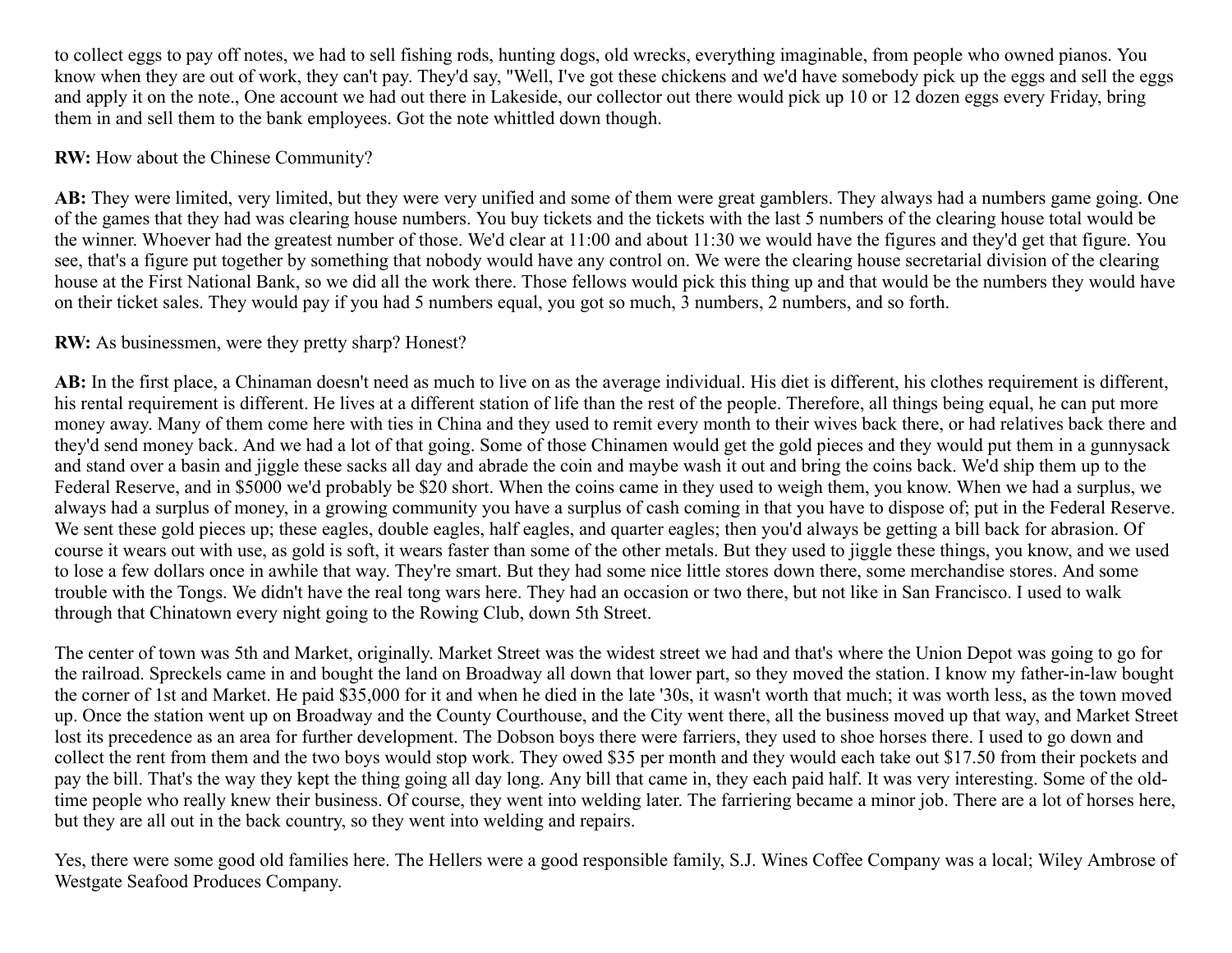#### **RW:** You are going to tell a story about the Star of India?

**AB:** Yes. There was a General Douglas C. McDougal, one of the first commanding officers of the Marine Recruit Depot here. That auditorium is named after him, the McDougal Auditorium, and he was one of the few men that served in every service in the United States. He was in the Internal Revenue Service, the Cutter service originally; he was a soldier, he was a sailor, and he was a marine. Before that he served on that Star of India, made a trip on it as a boy. When I went down there with him he showed me where his billet was on that thing. He went around the Horn. He had a picture; he said it was very unusual to get clear weather to get any picture down there, it's usually foggy and cloudy and everything else. He had served time on that thing and he knew the ship forwards and backwards. We had lunch one time and we went down. He was a great guy. He had a boy in the Marine Corps who was killed, either the day of the Armistice or the day before. That really shook him up. But a really great guy; a typical Marine, a great stalwart, he had a little moustache. Just the type of guy that, if you got in an argument, you'd like to have on your side. I had great respect for him. He served in every service of the United States: the Internal Revenue Service which was the forerunner of the Coast Guard and the Marines and the Army and the Navy. They didn't have any Air Force at that time.

The Air Force was the Signal Corps at North Island. I joined the reserves over there right after the war when I was a boy, I guess it must have been about '19 or '20. I flew over there with them. They had old "Jenny's", de Havlland's. Captain Arnold, who became General "Hap" Arnold, was in command at that time. But they had a lot of awfully good aviators over there; fellows that really made history. When you look at the experiences there at North Island: first refueling flight, first seaplane landing, first landing on the old *Langley* [an aircraft carrier], and the Fleet crew was there too, they had some of us training there. You see, when [Reuben] Fleet came out I asked him "Why did you come to San Diego?" "Well," he said, "Andy, there were about two places we could come. We didn't want to go to Florida, but we could have ended up at Santa Monica or down here. But I wanted certain things when I put a factory up: I wanted a good climate where people would like to live. I wanted a climate that wouldn't interfere with my construction, like Buffalo [New York]; in the wintertime you can't get to work. I wanted a public airport because I couldn't afford to put my own airport in. And I wanted one near water because we were going to make water planes. I wanted an area that would be receptive to our coming. Where would we find all that? San Diego!"

#### **RW:** He did his homework!

**AB:** Boy, did he do his homework! He never did anything without doing his homework. He was pretty thorough, that fellow. I have to laugh, I can't find anybody that didn't take credit for getting him here; whereas, in reality, everything was in the wind to bring him here. He made up his own mind. You go down that roster of the Chamber of Commerce, everybody had something to do with bringing Fleet here. Yes, I have his book. It is very informative. There is one thing wrong in that book. When they put this sewer system through here, I went to him and told him I was against it, so he went and hired an engineer; had a bunch of papers and he told me, "Here, you read this, the guy says it's all right." He writes in the book that after I read this, I became convinced that it was all right. But I never did. I knew it was no use of me arguing with him any more. He'd made up his mind. Well, I'd made up mine, so we might as well quit because we would become enemies if we had stayed with it long enough. But in the book he says that I was convinced and I wasn't convinced. The thing should have gone down towards the Tijuana area. That's where the flow was on the old pipeline.

**RW:** I know it comes across the bay, then under Point Loma and crosses...

**AB:** Yeah, right down Scott Street and then out to the bay there and right to the point there on the civilian side of the line between the military.

**RW:** And you objected to it because of where the outfall was?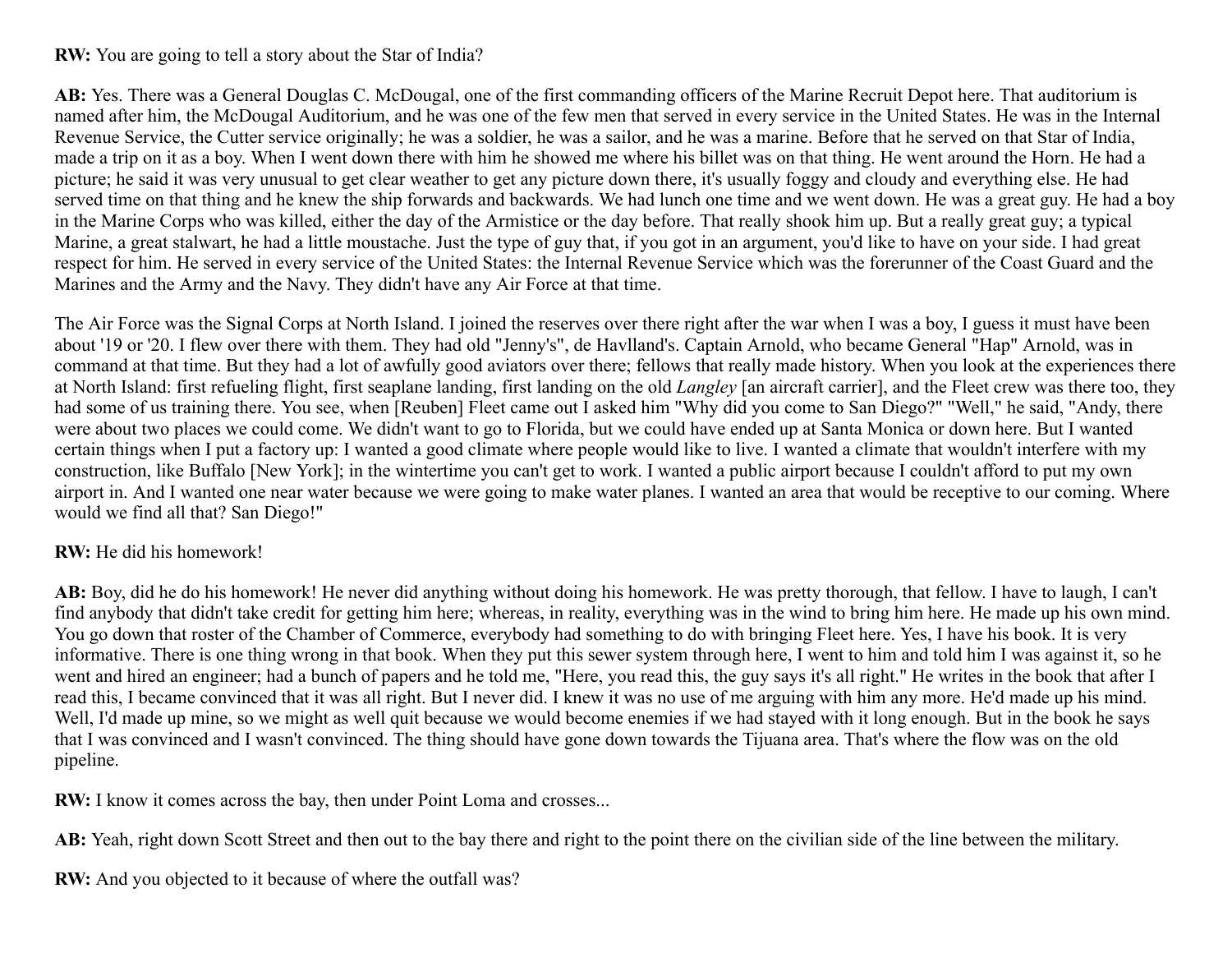**AB:** I didn't believe it belonged there and I didn't want a pumping plant right in the middle of town, when they already had the lines all flowing south. And you've got to pick up some of that from Chula Vista and National City, which had a higher density of population than the parties up north. Then they were going to take on the Tijuana sewage. So they should have taken the whole thing down there. And the reason they didn't, they would have had to go out three miles to get depth for the outfall, whereas, here they had to go out only about a mile to get depth. Down there, if they had gone out three more miles, we wouldn't have had that stuff here; they would have had clearer water. I can smell it once in a while when I go up there and you can certainly smell this around here once in a while on the roadway going into town.

**RW:** During the '40s it was just a boom town, wasn't it?

**AB:** Well, it was military and construction of airplanes. And you needed housing. You had to have houses for the people to live in. Convair went to 40,000 people (employees) so you had to have water, you had to have roads, and you had to have houses. You had to have all the things that make civilization. And the services came with it: cleaning establishments, and food, and everything else as there were people here to sell it to. Consequently, we had boom expansion. But the prices didn't get out of line, like they are today. You would have thought that if there was any time you would put an imperfection on values, [that would have been the time], but, boy, there was nothing like this today.

**RW:** You could get a milkshake for 10 cents instead of \$1.10 as it is now.

**AB:** Right, that is absolutely right. The finest confectionery store in the city as next door to the bank down at 5th and Broadway -- I've forgotten the name for the moment, it will come back. Malted milk [was] 10 cents, 15 cents with cream; ice cream and cream, you could make a lunch out of it. Their best chocolates, Ingersoll's was the name, I think, were 35 cents a pound. Suit of clothes was \$10, walk up a flight and save \$5, with Foreman & Clark. I graduated in short pants from high school and the first long pants suit that I ever bought, for \$12.50, I got a suit of clothes, a pair of shoes, and some socks and a hat.

**RW:** You mentioned water. Did Ed Fletcher have a big say about that?

AB: Fletcher was the smartest man in water of anybody in the county or city. He knew where every basin was, he knew where every stream was. He rode that thing in a buckboard, or walked it, or rode a bicycle in the back country. He knew every spot. The city would have done better hiring that guy than any other engineer we had. Because he knew where the locations were, and he acquired some of them, so they had to pay him off to buy them. In my opinion, they were wrong in bucking Fletcher, which some of the City Managers did. I think the reason they bucked him was because he knew more about it than they did. But if the city had hired that fellow as a consultant, they would have been ahead of the game. He was pretty knowledgeable.

# **RW:**

I heard he was a pretty shrewd guy; you wouldn't want to do business with him.

**AB:** He was a good businessman. He was a landowner; he was an acquirer of land. He was busted during the depression. He had land without any income, and he had to struggle through, but he struggled through with the gall and the energy to make the thing go. He had to compromise here and there. For instance, we had one piece of property we had to take back. It was the property where Miramar is now, the Miramar Station. There were 90 acres in there, where the dirigible base was. We used to have dirigible here. I forget how much it was; anyhow, we thought it was worth about \$13,000; the Government thought it was worth about \$8,000. They paid us \$11,000 for the 90 acres, which is the central part of Miramar.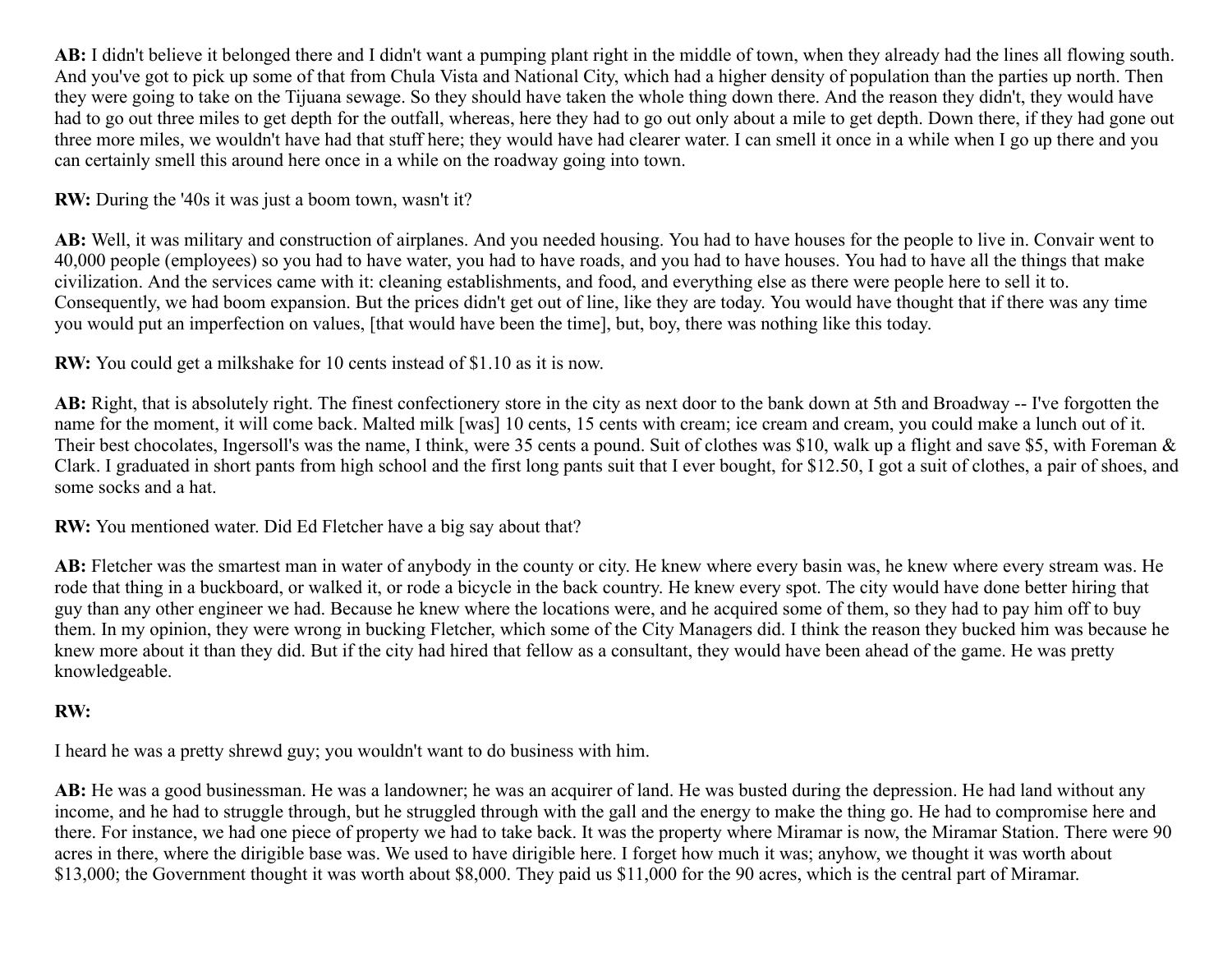But Fletcher was a great operator and a great salesman. He was Senator, too, you know, for the State. He knew his highways and he knew his waterways and he raised a fine family, every one of them. They were all alive when he passed on. One of the boys, "Dutch", who was a contemporary of mine, died. He was in the District Attorney's office in Oakland, Alameda County. But they've all been successful and all good families. It is a great tribute to him and his wife, Mary C. Batchelder Fletcher.

**RW:** I've often wanted to find out something. I heard that the City was offered Miramar right after the second World War and they didn't want to take it?

AB: Harley Knox was the Mayor then and he made a deal whereby we could use that for civilian aircraft. The aircraft transportation companies, Western, American and other carriers, weren't keen for it but they had that option. When they didn't exercise it, then the Federal Government of the Navy closed it off and they used it for, and I think they still do, in case of an emergency we can still get a plane in there. You have to, under the law, just like on the law of the sea. But in case of an emergency they can go in there. I've landed there when San Diego was fogbound. I don't know whether they will let them do that now or not. But basically, we were going to have joint use. Joint use occurs in the rest of the world. You take a look at Berlin, joint use; London, joint use; Aden in Saudi Arabia is joint use; Nairobi is joint use. Joint use of airports around the world.

**RW:** You mean, it's like Heathrow [London] is used for military planes as well as civilian?

**AB:** The military planes have their own air force too, but they still can put their military in; and the same way at Berlin, etc.

**RW:** I've been to Berlin, but I've never flown into there. You know, in talking to Carl Reupsch, he said that this is the way fields should be done. Instead of going to Brown Field, joint use Miramar. He says there is no reason why it can't be done. And they can do the carrier landings over at San Clemente.

**AB:** San Clemente or over in Imperial Valley. Well, you've got to convince the Navy. The Navy doesn't like joint use of anything, for two reasons: in the first place, it usurps their command in many cases. They could have accidents, and the uses are, they are both aviation, but they are singular in that they have faster equipped planes, and they are in and out, landings and everything that goes with it. I can see how they would avoid it. It's just like that Marine Base. If the Marines move out of that, the Navy has the next choice. They are not going to let it go, they can use it. Good quarters are there, good grounds and everything. They could expand their training program there, and gosh, if I was running that Navy there, I'd rather train those boys out here than I would at Great Lakes [Chicago], where the weather is such that in the wintertime you can't get them out.

**RW:** But I thought it would be better for them to be at Pendleton.

**AB:** Yes, but if they go, the Navy has a choice there and then it goes to the educational establishments, so the city doesn't get that until about four or five people have preference in there. Which means they could be losing it. I think they have a law of succession, successive ownership, in lands that are given up by the Government. Certain people have a preference in there. One of them is educational institutions. But the military has first. One section of the military gives up, another section has the right to come in. Who knows, maybe the Navy would like to get in there. If you get the Marines out of there, you may still have the Navy there.

**RW:** How do you feel about the airport being here?

AB: I don't worry about the airport. I think it is a very centralized airport. You've got to put up with noise, there is no way you are going to avoid it. Except in the future we will find some way to silence the motors to some extent. It is the most centralized airport in a major city in the United States,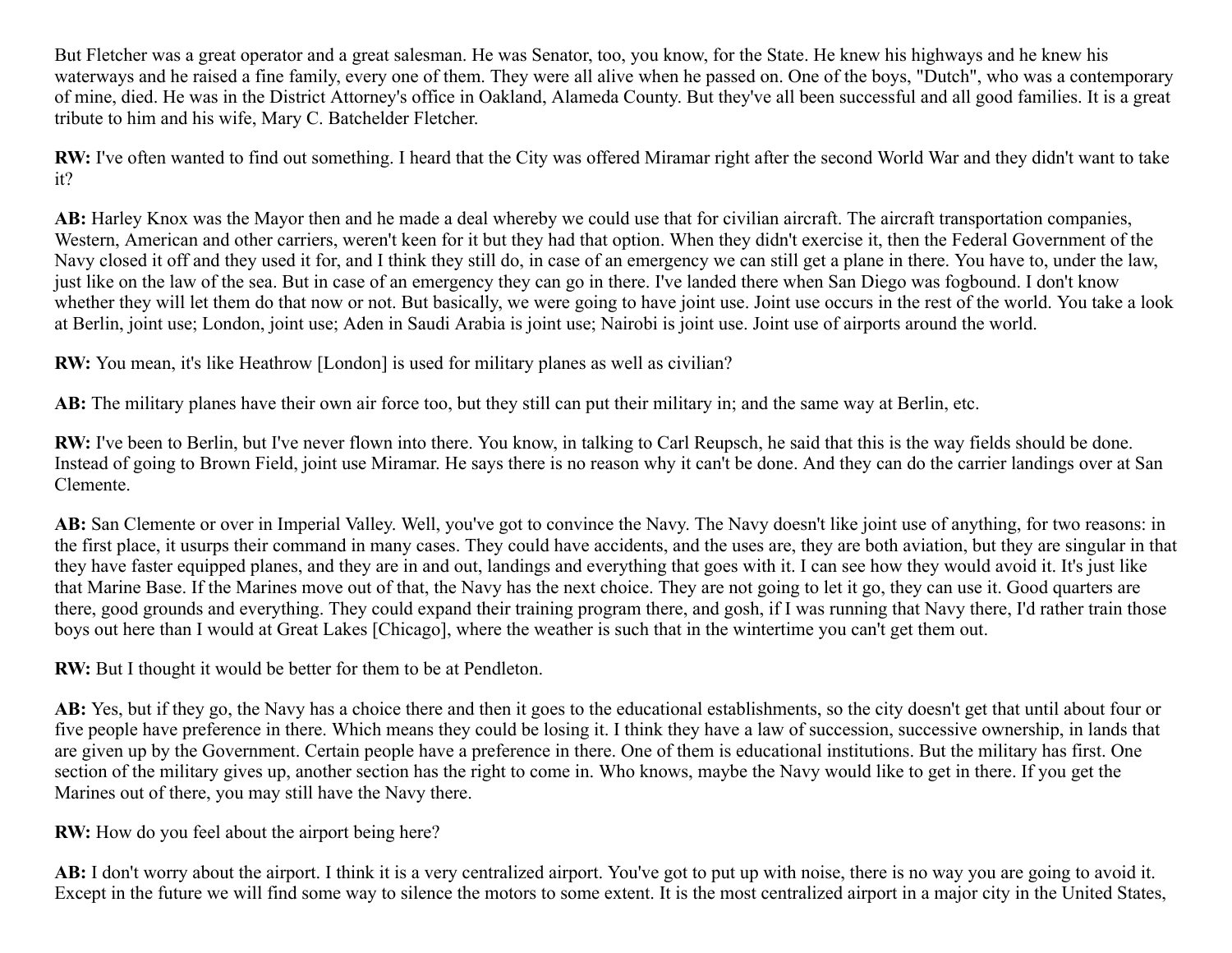if not the world. Kansas City had a proximity that was very good, but it is not as good, or better, not as good as San Diego. Nairobi has an airport that is very good, but they are out about 20 or more miles from the city by the time you come in. You are going to have to put up with the noise, and if you don't have the noise at Point Loma, you are going to have it at Palomar or some other place, or down at Brown Field and Chula Vista. It's just who gets the noise. I'd like to have North Island out of here, but gosh, if you lose North Island, you're liable to have the hammer and sickle flying on your masthead instead of the Stars and Stripes. You've got to put up with some things here for your own defense. Just like these nuclear submarines. People are kicking about that. Well, hell, we've got to have them and who am I to say somebody else should be stuck with them. I'm a citizen, same as they are, and if this is where it should be, I have to accept it. The same way with North Island. Most of those people came in there after the airport was built. They moved in there. Personally, I think they are right, going ahead with that development myself. My daughter lives there and sometimes going down to see her, I have to stop talking because there is so much noise with those planes going in or out. They come in at night when the wind is down below 5 and go out in the morning, you get a lot of noise and everything, but in some cases it isn't as loud as some of the rock and roll music we have to put up with. My granddaughters used to be studying down there and when they had that rock and roll going it wasn't much different than the airplanes.

**RW:** In the '50s you took over the presidency of the bank?

**AB:** I forget when it was. I think it was in '52, yeah, [looking at the records] January 25, 1950.

**RW:** Were you overawed by the appointment, or did you accept it as another step up"

**AB:** No, it was interesting. You see, George H. Schmidt was the president, but he died very unexpectedly. He had arterial disorders; he had hardening of the arteries where there was no elasticity left. They would break inside his body, they'd fix that and it would break in some other place. So he'd be healthy and then all of a sudden this thing would break. So when the time came as he went on, Mr. Belcher was still chairman of the board, but he was also president of the J.D. & A.B. Spreckels Securities Co. in San Francisco and he lived up there. He used to come down three days a week for the board meetings. When this happened they called me and asked me if I would take charge.

What they did was keep Belcher as president and me as executive vice president. Then they said, "What's your objective here on this thing?" and I said, "Well, my objectives would be to follow the policies of my predecessors; I don't see anything wrong with that. They are an independent bank; they've kept their independence; they've grown with San Diego and the idea is to serve the community that you get in to; make some money for your stockholders, and we've certainly been doing that." I said, "It would be my idea to expand locally and get the branches in the areas as the area matured." They said, "And what do you think your salary would be?" I said, "I don't think my salary ought to be anything more than it is now. I'd better find out whether I can do the job and I'll leave it up to you fellows when we get this thing, in about a year from now, see if you are satisfied." Old Cap Hall came to me and asked me, "I never heard about anybody doing that before; they all think they are underpaid." I said, "That is true and I may be, but these days I think that is the best way, because I don't want you fellows to wonder." So that is the way it worked out. It worked out satisfactorily, both from my standpoint and, I think, from theirs.

I went along with it and they adjusted my pay accordingly, which was satisfactory. I saved some money and made a few investments through the Trust Department which we had organized to a very high degree of efficiency and investment quality. I think it was one of the best in the United States, as far as that's concerned, because we did most of the business in the city in there. We had good people running it and good analysts, and everybody that went in there made some money that turned their money over to them. So with that development, Belcher finally said, "There is no use of me coming down here anymore. Borthwick can run this thing all right." And that's the way it went. So I was happy again to have had that association with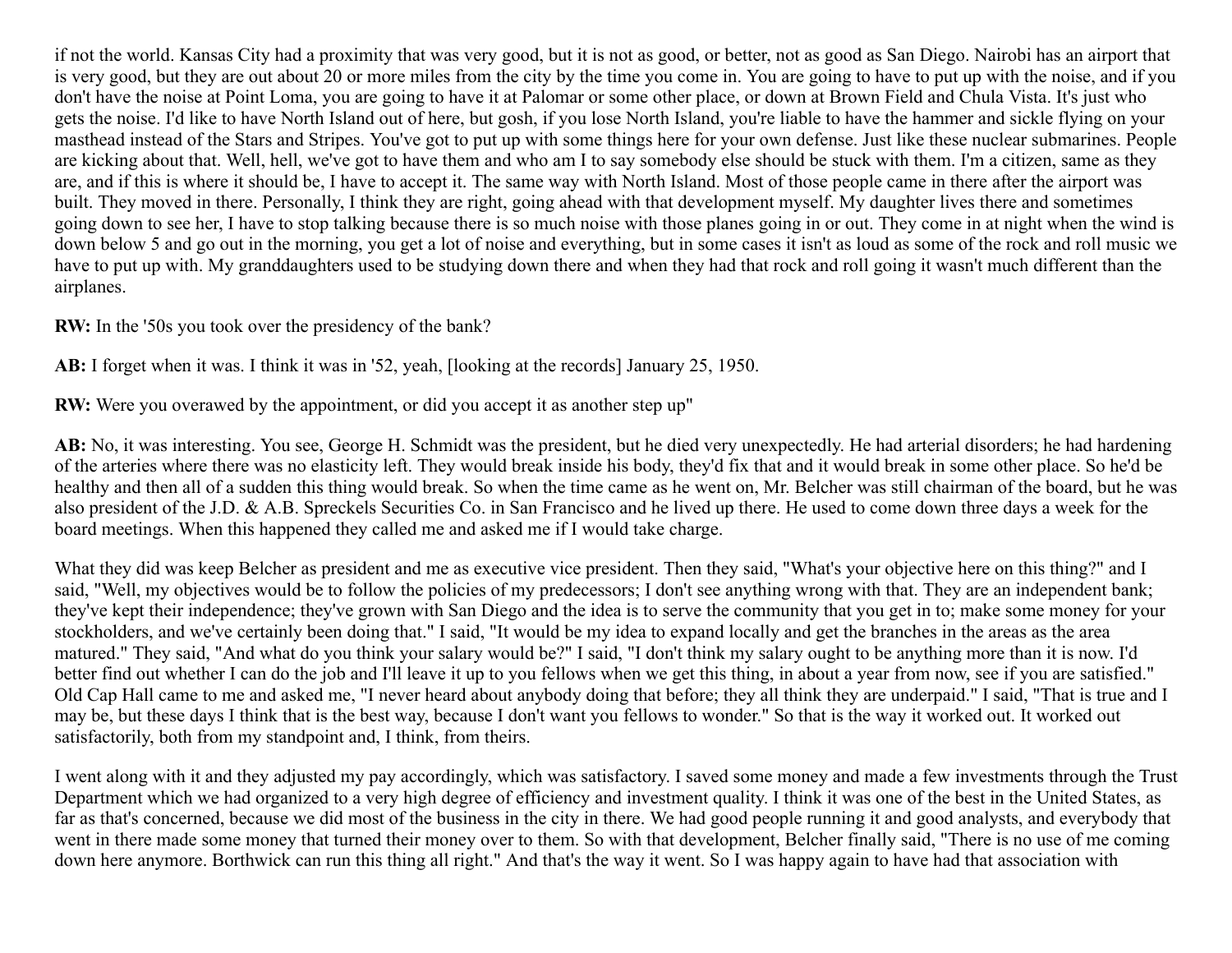Belcher. He was a great friend of mine at that time. He saw me through some of the problems that we had and I think I helped him too. It was a mutual deal.

**RW:** Did you relieve....

AB: He was 73 years of age. He used to like baseball. He was catcher at Fordham during his college days. Then when he would come down, if baseball was on during the spring and summer, why we had a box down there, so I used to take him down and have dinner at the Cuyamaca Club and then go to the ball game, if it was a Saturday afternoon. One Saturday afternoon, one morning he called up and said, "What about the ball game?" And I said, "Well, I was going to play golf this afternoon, but Georgia wants to go to the ball game. She'll pick you up, have lunch down at the Cuyamaca Club and go on down. I'll pick you up at night and take you down to the plane." "Oh," he said, "that is fine." So we did that and I went down and picked him up when I came back from golf. On the way over he said, "Andy, what's wrong with the banking business?" And I said, "What do you mean, 'what's wrong with the banking business?'" "Well," he said, "all these fellows are dying; there's George Schmidt and Russ Easterman and Jack Miller and Morrison, they are all dying with their boots on." I said, "Well, I don't know about that. I hadn't thought about that." He said, "You know, when my time comes, I hope I just go to sleep." When I put him on the plane that night he wasn't feeling too well, and he got up and called the doctor. The doctor sent him a prescription which never got to him. The next morning he was dead; he died in his sleep.

Isn't that remarkable! That a man got his wish like that, he was 73 [years old.] He had his ups and downs. He had a bad time in the depression with his own finances. He had a big investment in the bank and the bank stock went down just like everybody else's, but he stomached it through and he just made the most of the problem; made the best of it, and then had his wish that way. It is one of those things where you can't deny a man death when it comes under the circumstances in which he would like. Can you imagine that! That very night! He had mentioned that to me, he said, "I hope when my time comes I go to sleep and don't wake up." And he went up there and by gosh he went to sleep and he was dead the next morning. He lived at the Pacific Union Club up there across the street from the Mark Hopkins Hotel up on top of Nob Hill.

RW: How do you feel about all that, you personally"

**AB:** About what, his life"

**RW:** No, your life, and as far as your future.

**AB:** I figure I've had my day. When you get around 80 years of age, you are fortunate if you have fairly good health. I've been through a cancer operation which I think I've overcome. I, at least, have had no recurrence of it, no symptoms of it in the examinations, so I think maybe I'm good for another year or two. So I can play a little golf once in a while. I like to travel; we go over to Honolulu a couple of times a year, go over to Britain, my old home country. I like to go over there and gad around the British Isles a little bit. We've been around the world, we've been to Africa four or five times. I've been over there on some of the Zoo's Safaris. We bought some animals over there for them and went over when they captured some rhinos.

Another man that I got associated with a little later in life, about the last twenty years, was Charlie Schroeder, Director of the Zoo. There is one of the great guys in the City of San Diego, one of the great ones. He was a man devoted, fully competent to run the Zoo, More competent than probably anybody else I ever saw or knew. He did a job in a wonderful manner; had a very modest income; he was dedicated to that Zoo. He is the father, the originator of the idea, of the Wild Animal Park. No matter what the rest of us have done, I have helped him in the financing, etc. I was president for four years of the Zoological Society. We went through some rough times in the building of it, getting some money and everything without which he probably couldn't have done it. But he and Charley Faust and Hal, the engineer up there; those fellows thought that thing out. They designed it and then they brought in an architect to do the engineering, and I can't say enough about those fellows, their dedication.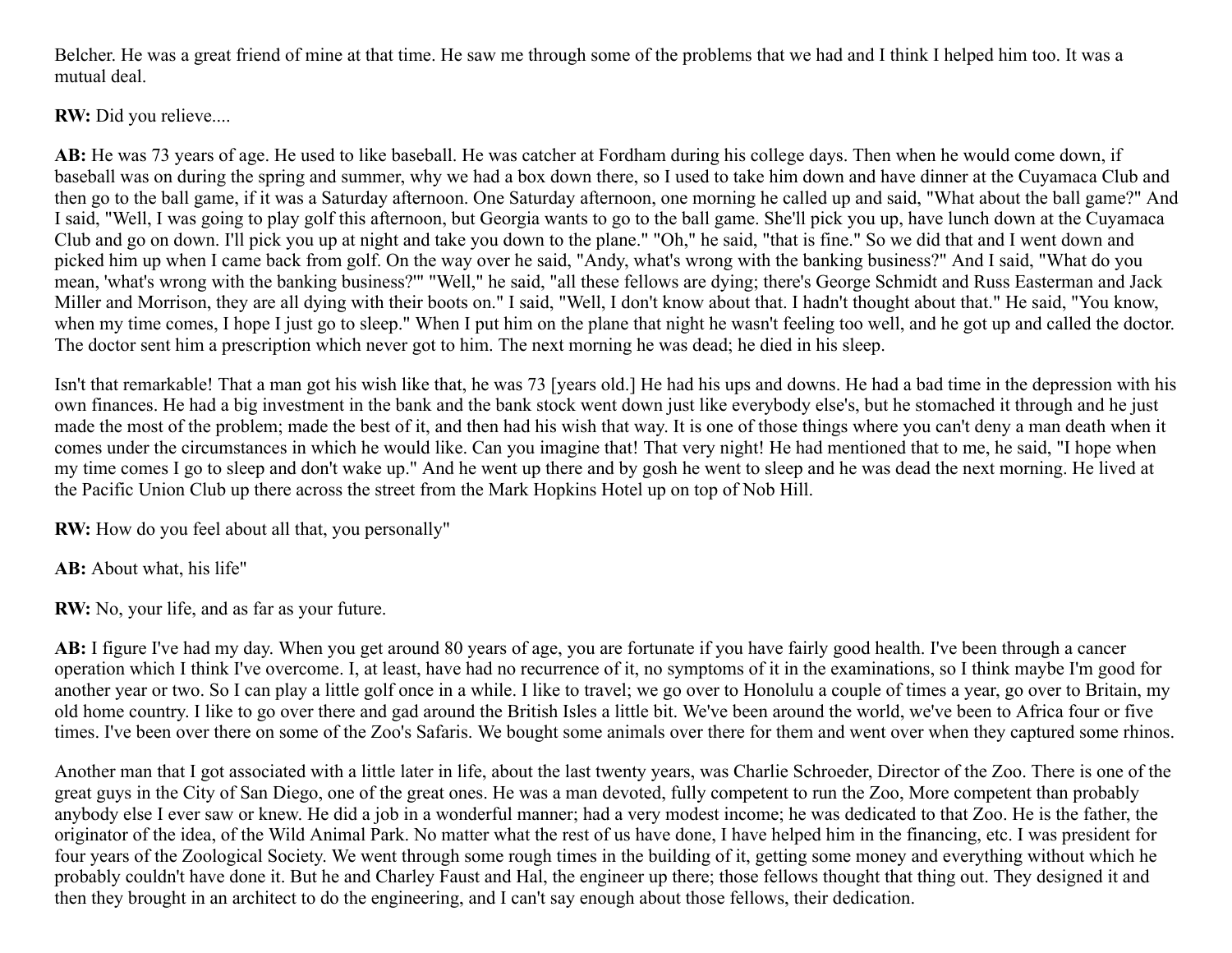I think it is the greatest exhibition of animal life of its type in the world. And it is going to get better; there is only one way. Its fame will be just as famous as the Zoo itself. In my opinion, there will be more people attending that in the future, if the accommodations are developed so that you can handle the people, than it is here. We've got parking places up there where you can put 20,000 cars; on land that is available. There are 1800 acres in there. That train ride is the finest viewing of animals that I know of, and I've seen all the major zoos and animal parks in the world from here to Nairobi and down in South America, Australia, New Zealand and all through Britain and Europe. We started that thing although he was knocked down by the directors for about fifteen years. Nobody would take it on, we just didn't want to specialize. But he just kept on it and kept on it 'til it was like a drop of water on a rock. Finally he cracked it and got enough in his favor. He is just the type of fellow. If you only gave him \$1 a month, it would never have bothered him if he could live. He just wanted to develop that Zoo and the Park. You should get his story some time on the Zoo, because he followed Belle Benchley. It was Wegeforth who was the great man, because he started it and got it going. And Benchley operated under his direction. But the thing really started taking bloom when Dr. Schroeder got hold of it. And then he got the idea of the Wild Animal Park. I thrill every time I go up there and look at the layout because it was done so systematically and so thoughtfully that there is very little that you could change today. Going back to redo that thing, I don't know what you would change. That's good planning!

#### **RW:** Does it look like Africa to you, does it really look like that?

**AB:** Yes, that's the way. It is really closer to that than anything I've seen. Actually, Ian Player, who is the brother of Gary Player [the golf pro] was in charge of all the reserves in South Africa. He was the one we bought the rhinos from, which were the first animals we thought would give an insignia, to get something that would be impressive. The rhino is one of the biggest animals alive, one of the ugliest, but a long lifer and a healthy animal. They eat two to three hundred pounds a day of alfalfa hay and so forth. You look at those things and you wonder why the Good Lord let them take that appearance. You know, they are just fascinating to me. I can look at that rhino, and I say, "Why is that designed that way, why did it come out that way?" You have to visualize what went on. That was the hinge that we got. We got twenty of them from him, Ian. He came into the Zoo one day. We were sitting down and having breakfast. He used to come up and see us once in a while from South Africa, and we'd say, "What are you doing over here?" And he'd say, "I've got some rhinos to sell." We had paid \$49,000 for that Indian rhino, a bull. It's up there where they've got that female who had those three youngsters, one of which is alive now. The rhino is a disappearing animal, you know, it's on the downgrade, so I didn't know how much they were worth and I thought, "Gee, for \$49,000!" I said, "How many have you got to sell?" "A hundred," he said. I looked at the guy in amazement, 100 rhinos, I didn't know there were that many over there. So I said, "Excuse us," and I took Charley outside and I said, "Say, Charley, I don't know how much this guy wants for these things, but you know that would make a wonderful thing to tie that Park into, with that rhino; it's such an unusual animal." "Yeah," he said, "but we don't have any money." We'd been using every cent we could get to build that thing. So I went back and I said, "Ian how much do you want for those rhinos?" He said, "I want 2000 rand FOB Durban, in crate, and I will provide all the fodder and have all your medicines and everything there for them. And I'll send my man over, or you can send your man over." A rand was \$1.40, that's \$2800. So I said, "How much do you think it will cost to ship them?" He said, "I think you will spend just about that amount shipping them." I said, "How often do those ships sail?" [He replied,] "Not very often, only about every 60 or 90 days." So I said, "We'll take twenty." And Charley said, "Oh my God, we don't have any money like that, you've got 20 of those, that's \$56,000 and it is going to cost another \$56,000 to get them over here." "Well," I said, "Charley, I'm the curator today, that's your problem."

So, we bought them and they shipped them over, sent a man over. I went over when they were capturing them, with the wife, and we watched him capture them and left it up to him as to what age and sex we would get. I think they got six males and fourteen females. They came in and the day they left Durban they had a storm at sea. When they got into Galveston it was just lousy weather. That ship's crew pitched in and helped our man, helped him because you know when you've got a rolling sea, you have to wash these things down every day and feed them and watch them for infections and hitting against the wood in that carrier, they could be damaged. But when they got them over here, the Public Health Service treated them so severely that the skins came off like a snake and we lost two on account of that treatment. They died. When Ian Player heard about that, he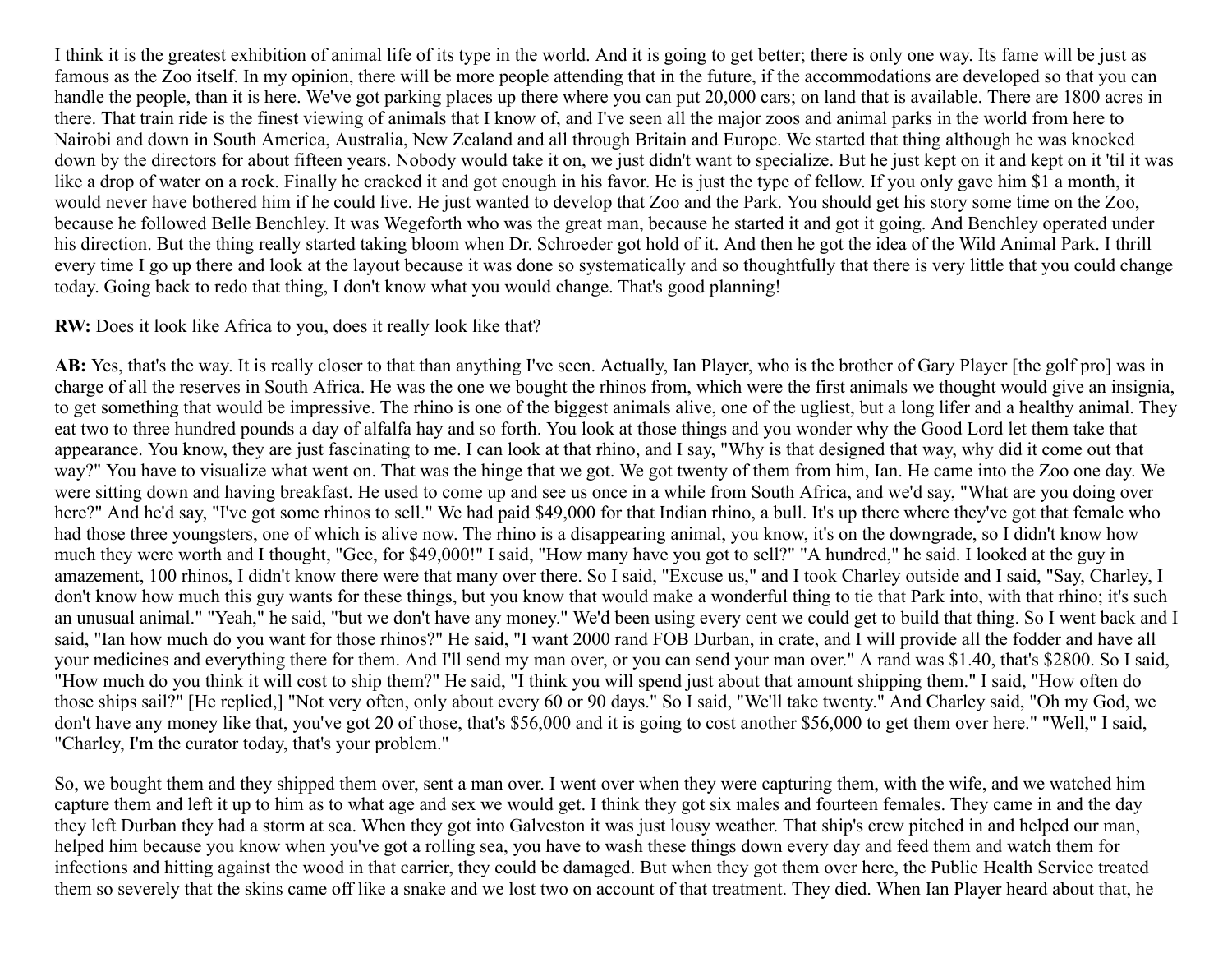went to his board and said, "These people lost two of those rhinos. It wasn't our fault, they were in good shape when they left here. But I think we ought to give them two." And Texas lost one, they had a shipment of two at the same time. One of theirs died en route. So they gave us two more, but we had to pay to bring them over, but they gave them to us for nothing.

In the course of this purchase, when Ian went back he wrote and told us that he would rather have some equipment, he wanted a truck and a trailer so he could transport these [animals] to other parts of Africa to get them going. He took seventy white rhinos and developed up to 1100 during the time he had there. So we awarded him our gold medal for conservation. We got these rhinos there and put them in. He wanted some equipment so I said, "Charley," I said, "we've got a problem. They have that apartheid situation there and our State Department won't let you give them anything." "Well," he said, "it is doing something to preserve the natural attributes out there and I think we can get an exemption." So we went to the State Department and got a release. We bought him a truck and a trailer from the Solar people here, they manufacture the trucks back east, the International Harvester Corporation, and we put them on a ship in Wilmington and we had pictures of it taken, batten down the hatches. When the ship got to Durban we got a wire back, "Ship's arrived; equipment's not here!" "Charley," I said, "at how many ports do they stop?" He said they only stop at one port between North and South America. We checked back with the company. We didn't understand it; it must be there. The next day we got a telegram saying that what they were looking for was a lorry, and it was labeled on the inventory as a tractor. They were looking for a lorry, and it was on the dock all the time. Here the equipment on the dock and I thought, "Gosh, we had lost \$50,000 or \$60,000 like that!" But he has been an awfully good friend of ours ever since.

**RW:** You know, in looking through your list here, I've often wondered, how did you like working with people in a non-profit organization like most of these are? To coordinate and get over their ego trips, selfishness, and get something done, which you always run into. And you also run into somebody who is negative, or in the opposite direction. How did you always handle this?

**AB:** Well, you know, usually in those non-profit situations there are people dedicated to the cause, and if you get on the right side of the ones who are really dedicated to the objectives of those organizations you've got half of your troubles wiped out. Because if you've got the people that are really dedicated, they will go to work if there is somebody on the wrong side of the ledger and just stay with it. The majority overrules the minority and eventually if the minority isn't right, well, they usually drop out or change. Lots of times I've been wrong on some of the submissions and I find out that after you've been into the thing for a while, some of the other people have the right idea and you have to switch with them. But that's what you've got to do in business: make certain objectives and if you can't accomplish them you have to change the stream a little bit. If they go against you, you go sideways and make a tack. Actually, in some of these organizations, you have to put in more time than you do in your own business; you have more problems. You've got the objectives in view and you want to accomplish it.

I remember when they came down to me to head up the bond drive for the schools, I forget what year it was, quite a long time ago. I said to myself, "Why are they coming down for me?" I said, "Why do you approach me for this, there are a lot of people who have more time?" They said, "We don't want people who have time, we want the busiest guy in town." "Well," I said, "I may not be the busiest but I've got my hands full. Why do you pick me?" They said, "We are picking you for two or three reasons. In the first place, you are a graduate of San Diego High School system. In the second place, you've got a responsible job in the City. And in the third place, you fellows usually know more about the people with money than anybody else in town." "Well," I said, your analyses are pretty good so far." So I headed it up and I think we only put through bonds of \$8,000 or \$12,000, maybe even \$6,000, I've forgotten the exact amounts, they weren't anything like what they are today with 100 million or 85 million, or something like that. But they went over pretty nearly 90 because the people were sold on education. For water, the harbor and education never had a bit of trouble in San Diego for eighty years.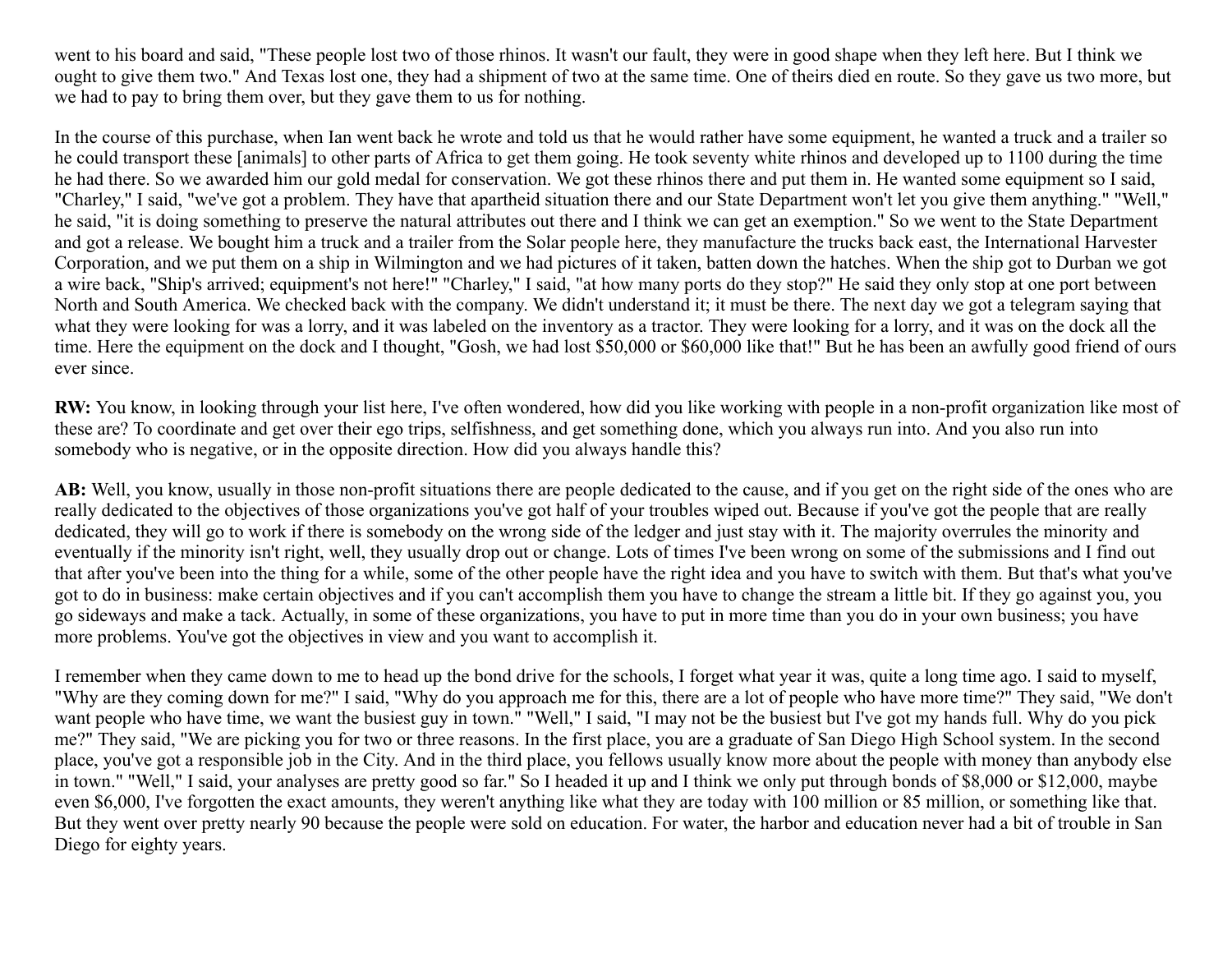Now they are beginning to get trouble. The lack of discipline in the schools is one of the reasons. If you look back at those old annuals that come out of the high school, you'll see every boy and girl, every boy had a suit of clothes and a tie on, and you couldn't go to school without it. You had to go up there just like you were a business man, and the girls were the same. When the girls overdressed, they made them wear those middies. They didn't like that and they revolted and they finally had to reduce that and let them go back. But you go up there now, they are in dungarees, they are in corduroys and the lousiest looking stuff you could imagine. Well, Gould and Wise, who ran the high school in my day; and Dr. Hardy was the first principal before he took on the Normal School; they used to take those kids into the library, they had no reading hall, only the library. Then the meeting hall was the stadium, we used to meet in the stadium when the weather was fair. They finally built that auditorium, but it wasn't in my day. He made a statement that impressed me all my life. He said, "I want to tell you people something. You are boys and girls, growing into men and women, and there are two things I want you to do, and you are going to have to do them. You've got to act the part and dress the part, and if there is anybody here who cannot afford a suit of clothes, I want to know about it." He would go downtown and get George Marston or Sam Fox or the other fellow, I've forgotten his name, who had the other department store; and they'd get a suit of clothes. And you came there dressed every day, just like you were going to business. And that discipline, I think, is what they are missing today. If you go up there looking like a bum, you are going to act like a bum; long hair, beards, dirty clothes. I can't stomach that; I don't go for it. What kind of an army would you have if everybody wore what they wanted? Gosh, you'd have no discipline at all!

**RW:** I've been getting quite an education this last year because I've been dating a school teacher. I was talking to her tonight and she was practically in tears because of the parents. She says the kids who don't give her problems are the ones with the parents she can talk to. The parents come to the school. The kids she has problems with are the ones whose parents don't come to the school, they don't care. The kids come to school dirty, hungry, frustrated.

**AB:** You know, they talk abut these "poor people." I don't know what they mean by "poor people," because the wage level today is so high that, if people adjust their affairs properly, there is no reason not to provide food and clothes for themselves. I never ate one meal in that cafeteria in my life. My mother prepared sandwiches for me every day and I ate the sandwich and bought a 5 cent carton of milk, and maybe I had another nickel for an ice cream bar. If I didn't need that hot food, why in the hell do these people need it? They are too lazy to make up a lunch for the kids. Too lazy, I think, in many cases. You can't tell me that they don't have the money. When you are talking about the scale averaging somewhere around \$7,800 or \$8,000 a year, they ought to be able to buy some food some place along the line, and properly dress them. I am not sympathetic with this preparation of food in the schools. I think it is wrong; I think it is a waste of money! It would be better used some other way. That cafeteria had the least attendance. The greatest percentage of the girls and boys were just like me. Harley Knox, Arny Smith, all the rest of them, we always brought our lunch and we'd trade sandwiches once in a while when you got tired of a fig jelly sandwich. But, you'd probably trade for a grape with somebody you know, or probably trade for an orange or an apple. If you got the same type of sandwich too often, everybody in my association did the same thing. As far as I was concerned, they didn't need the cafeteria. All they needed was that little cupola out there where they had the milk, the ice cream, and the candy bars. Now they won't let them have candy bars, they think it is junk food. It makes you laugh, doesn't it?

**RW:** You know, what you are saying is true, because it's just taking over the parenthood. The trouble is with these parents, they aren't doing the job. And then they wonder why their kids are in trouble later on. They act as though they didn't have anything to do with it. You're going to get me on a soapbox!

**AB:** It's the second generation, the generation that hasn't had the discipline, the parents haven't had the discipline, so the kids don't get it. Old man Gould and Wise, hey, they ran that thing; you had to be there on time. And I couldn't go to high school because I had to go to work, so finally Belcher told me, "You better finish high school." So I went up there and I told them what my problem was and they said, "Andy, we'll fix it so you can get all your classes before 12 o'clock. So I went there at a quarter to eight, and got out at a quarter to twelve, and I got to the bank at twelve. I had no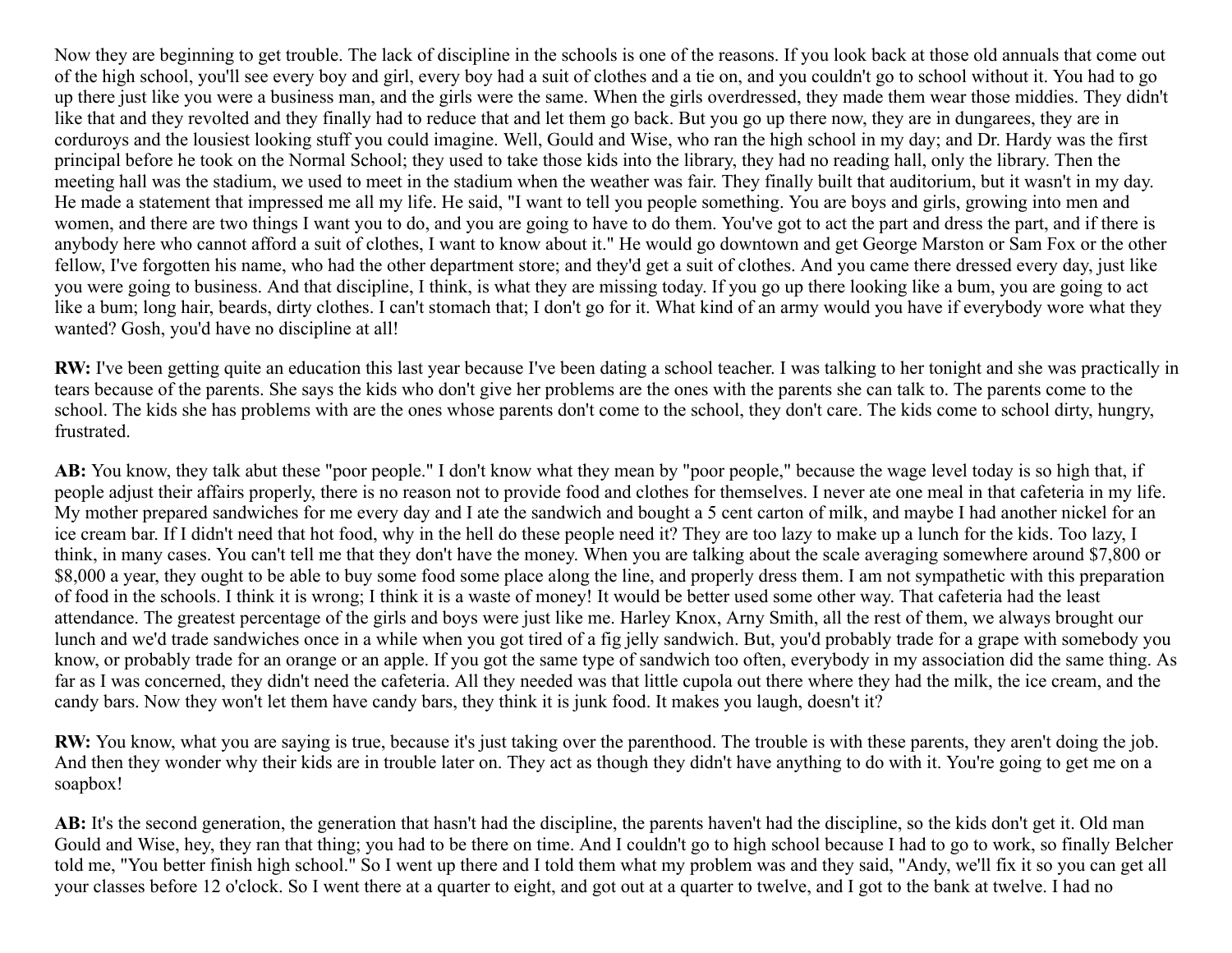recreation period, I got that after work down at the Rowing Club. I rowed and swam and got more exercise than if I had been in a class. I took all my classes, one after the other. My major classes were English, history, mathematics and science, general science and physics. Mathematics up to geometry, a little commercial law, the things I needed in the bank as much as anything. I was always appreciative of how both Mr. Gould and Mr. Wise gave me the opportunity to rearrange my program so I could get there and get out. It showed that they were interested in students.

**RW:** I don't know if the administration of these schools is still that way.

**AB:** Well, I've seen some awfully good people in that school system that are just like you mentioned, that lady friend of yours. They almost get despondent because they can't control them. You know, when you are in business if you can't get control you fire them. But what do you do with the school kids, it's pretty hard to fire them!

**RW:** She says the problem is the Civil Rights law, it's one of the biggest mistakes. You can't touch them.

**AB:** It's pitiful that you can't. Now here is an interesting thing. I have a friend who is the head man at the New York Military Academy at Cornwall. He is a retired general, out of the Army. He went out young, in his fifties, and he didn't want to quit work so he took on the responsibility of directing that military academy. They have too many applicants. I asked him, "Why is it that you have no trouble?" He said, "It's discipline. The boys and girls want it and certainly the parents do, and we give it to them." And he said, "The colleges that are getting more discipline are getting the people." I think there is some merit to that. I think people are going to wake up because the lack of discipline is bad.

**RW:** You know, I agree with you, because I can sense in my growing up, when I got out of line, something happened, and I backed down. One thing she pointed out to me was that there was an open house, she is teaching at McKinley in East San Diego, and they had the photographs of the graduating classes going way back to the beginning, up to the present. And, like you say, back in the '30s they had similar clothes, then they would line up and have their picture taken. They were all very sober expressions. She said now if you were to do that, the kids are all smiling, laughing and carrying on. They seem to be more happy. Now whether this is good or not, I don't know, but I think what Mr. Gould was saying is true. As you grow up you need a discipline in order to acquire things. Some people want what you've got without working for it.

**AB:** Well, he was a disciplinarian; he ran a strict school. Pretty near all these boys who I mentioned who were contemporaries of mine, like Zweiner, Champion, and Rose, they were all appreciative of the discipline and training they got in high school. I mean, it's funny, they mentioned, "Boy, we had to toe the mark in that high school." And I thought to myself, there were times when we used to resent it, but it was a good thing. You see, that football team they had up there in '16 went up to the University of California at Berkley and they took up pretty near half of the team: Brick Muller, O. Cortis, Cort Majors, Sampson, "Pesky" Sprott and one or two others and they never lost a game for four years. "Nibs" Price was the coach, California hired him, so he got these boys to go up there, and they never lost a game for four years.

And there wasn't a scholarship among them, they all had to make their own way. I know, because I was there too. Here is what they used to do. They would play football on Saturday afternoon and they would leave and go over to the docks and work as stevedores. They had to go over in a gang because, if they went over singly, the longshoremen would have killed them. But they would go over there and work for 50 cents an hour. Then Sampson, one of the fellows, when he would come back to Oakland, the ferry used to land down at the foot of Broadway in Oakland, the coal outfit was down there. All the sorority and fraternity houses burned coal in those days, so he had an old Model T Ford in that yard, and he would take and deliver the coal. He got 10 cents a sack for delivering the coal. And "Pesky" became the bookkeeper in the Adjutant's office of ROTC, which everybody had to go into, and he got \$30 a month. And then they turned over the ships' stores to him, that is, the laundry and everything, and he made \$5 or \$10 a month on that. And that's how those kids got through college. No scholarships or anything, and never lost a game for four years! They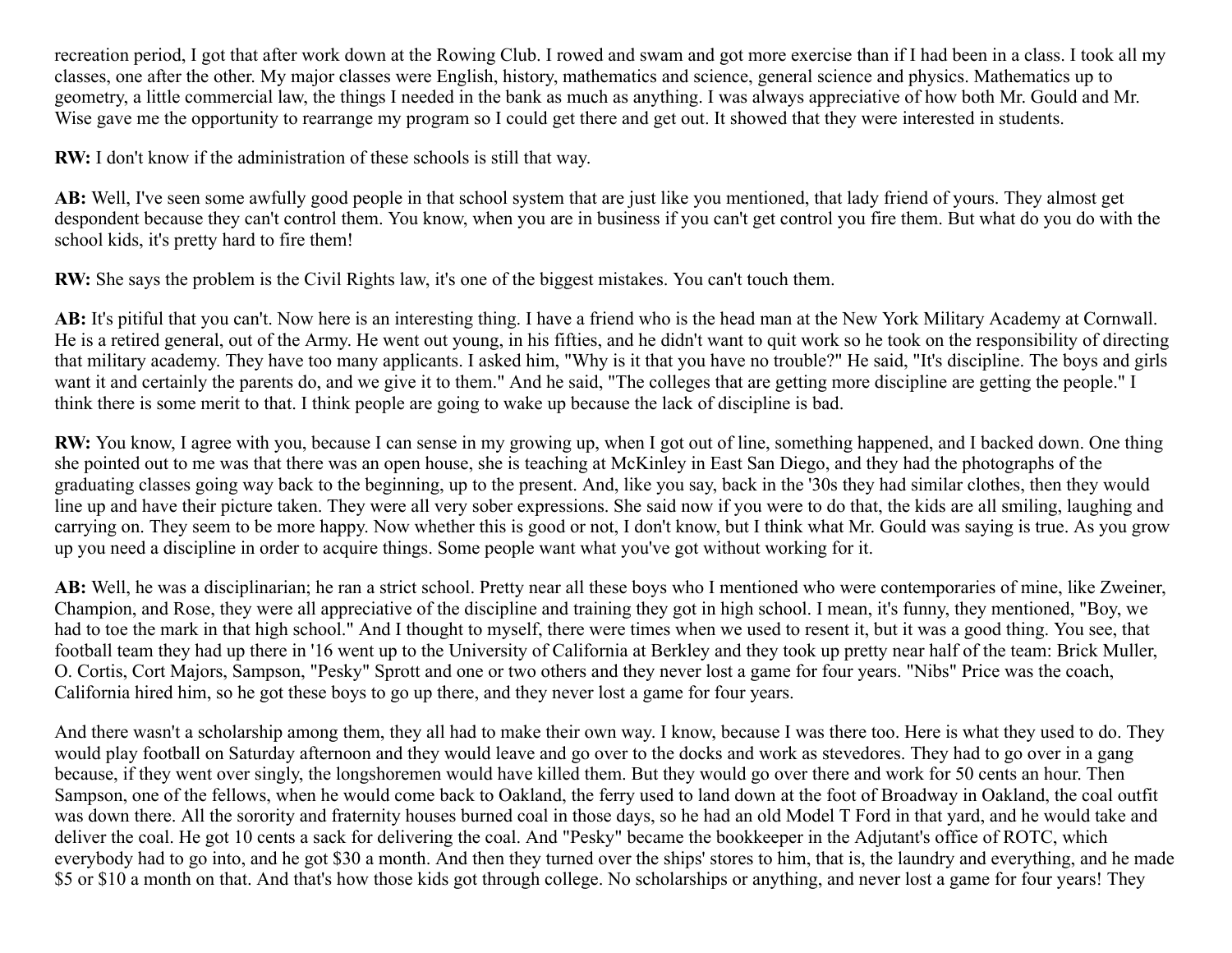beat Ohio State; they tied Washington and Jefferson; they were in the Rose Bowl football games twice, which is all they could go in. They won the Pacific Coast PAC 8 for the four years, never lost a game!

They hung together, those boys, they helped each other even after college. "Pesky" was probably the greatest halfback they ever had up there, in my opinion. And he was in Olympic games too, in the quarter-mile. He got a bronze medal. And "Brick" Muller, of course, was a high jumper. "Pesky" when he came out, went to work for one of the bond houses that was up there. He made a lot of money. He was making about \$20,000, which in those days was almost like making \$700,000 or \$800,000 now, because \$3,000 would have been good wages. But he got to drinking; he got bad; and he got so bad he would have to borrow a half dollar to get home on. And by gosh, those fellows got hold of him and they straightened him out. Got him another job, he quit drinking, he got deaf. In order to make some extra money he used to go down to Tracy [California]. These freight cars would get lost and if you could find them you'd get \$10. He would have these numbers and go through all the yards and find these missing cars. And, by gosh, they were moving some of those cars one day and he didn't know it. He couldn't hear on account of his deafness, and he got killed. But that is how that crowd stuck together, they'd bail each other out. They all stayed up there in that bay area, "Pesky" and Cort Majors and Sampson. "Brick" went into surgery, he became a surgeon, practiced down at Fresno. He is dead. Cort Majors is still alive. Oh, and the other one was Stan Barnes. The man was in the U.S. Attorney's office in Washington, then became a Federal Judge in Los Angeles. "Stu" Barnes, we used to call him, "S-t-u." A great friend of George Champion's and Zweiner's.

**RW:** They were all graduates of the 1920 class, then?

**AB:** No, they were the graduates of a class previous, they were older. They called them the "'16 crew," that was in 1916, so they went up there about '16, so they graduated in 1919. But you know, they had a wonderful record, those fellows. Brick played end and Pesky, halfback; Cort Majors on the line, and Sampson was on the line and in the backfield, Stu Barnes was a guard and tackle. They had a wonderful record and they ought to commemorate them up at the high school. Then, since that time, they've had some good ones: Bert Ritchie, a colored boy, one of the top backfield men, broke the color line pretty much for USC; and Cotton Warburton. They've had some great athletes out of that high school and should have a nice bas relief depicting the activities, football and baseball, they had national championship baseball teams, too. They've had a good record.

**RW:** To get back, more into San Diego, did you know Armisted Carter?

**AB:** Oh yes, I've known "Army" since World War I. He was a clerk-teller over there at the Southern Commerce Bank at 4th and Broadway in the Grant Hotel building. Then he went into the Army and when he came back, he went back in there. Then he left and went with Blythe & Co., selling securities and he was fairly successful. He had done all right, has bought real estate and so forth. I've known Army, we are very good friends.

**RW:** The reason why I bring it up, we were talking about the depression earlier. When the depression came along he said he was something like \$40,000 in debt. I said, "Didn't it bother you?" And he said, "No, all the other guys were the same way."

**AB:** It bothered him. You look back and you got out of it, you don't have the problem now. He used to sell some securities to my father-in-law, Mr. Thompson, and when all this thing broke, he went up to Mr. Thompson and he said, "I'm awfully sorry, Mr.Thompson, that this market has gone this way and I am sorry I sold you this stuff." He [Mr. Thompson] said, "Look here, Carter, you didn't sell that stuff to me, I bought it. I'm free, white and twenty-one and whatever happened is my fault, not yours." Carter says that this is the only man that he ever sold to that had that attitude. He was a great guy, Mr. Thompson. He was a pioneer of Montana. He went in there when the carcasses of the buffalo were still lying around. He had a general store at a little town at the end of the line, and was in business with Arthur Miles, whose father was one of Custer's men at the Little Big Horn. Great people, they really were hardy. They came up the hard way with no luxuries of life.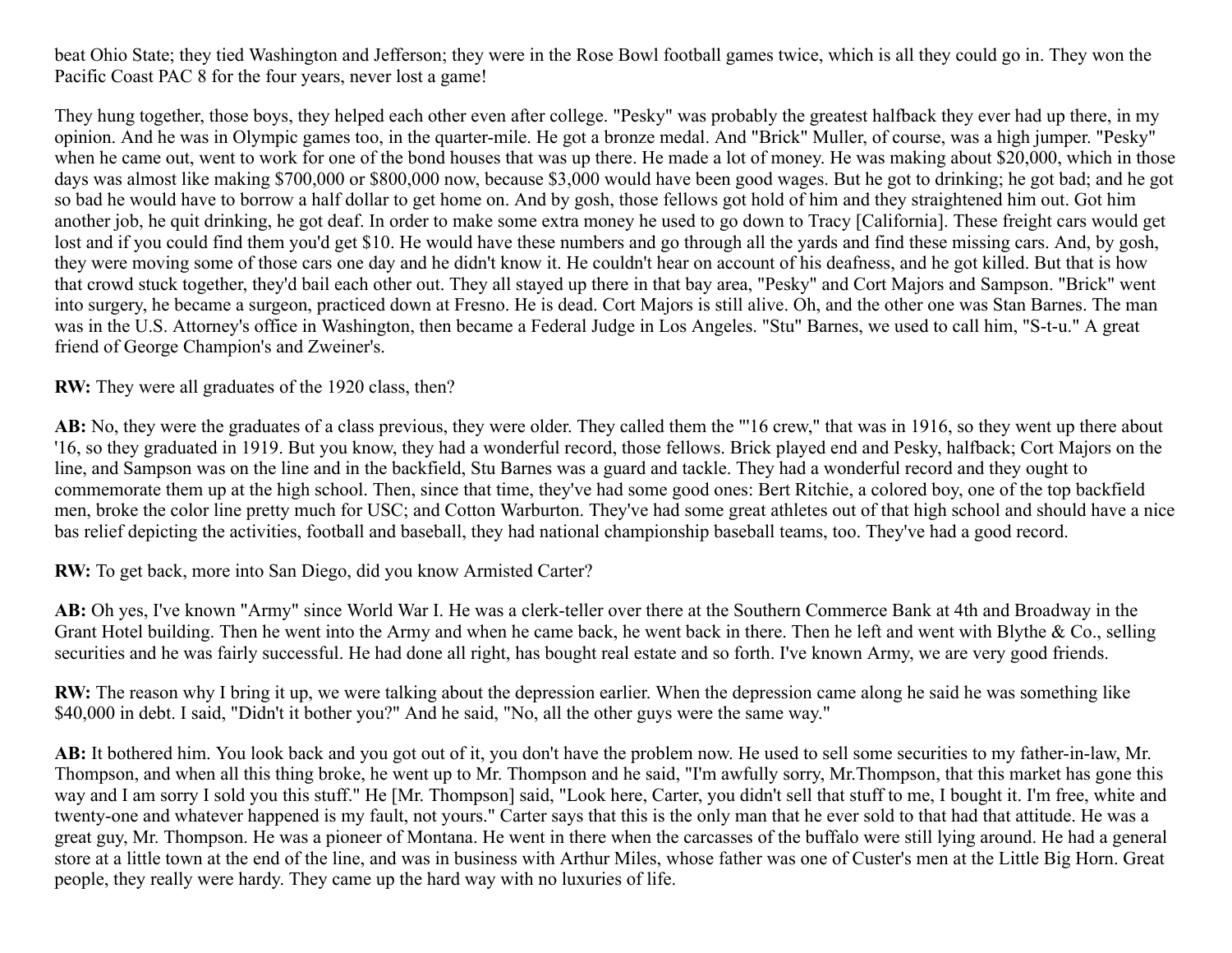**RW:** Are you fairly up-to-date with what San Diego business is doing?

**AB:** Well, I'm not. I haven't gone down and looked at the plans. I read the papers and some of the things amaze me. If they can accomplish what they set out to do, there are going to do a wonderful thing. The downtown development, I mean.

**RW:** What I am leading up to is another question along the same line. Do you see the same quality of men now that you dealt with coming up?

**AB:** The whole plane of thinking is entirely different. Today, the average man who is in that thing has never been through a depression. There is nothing more salutary than to go through a depression. My mother told me that during the [President] Cleveland administration she never had more than \$35 a month for us to live on and she said it was a struggle. The same was in the '30s. I was fortunate, I was working and getting about \$110 a month. I didn't get any reduction, so I didn't feel it, but when you take a man getting \$400 a month and gets \$75 cut off of that, it begins to pinch him. Then you've got people out of work and you had a 20% unemployed situation. You know, they talk about this five and six percent, what would they do if they had twenty percent? I think you'd have insurrection, I don't think people would stand it.

**RW:** So you are saying that the people who seem to have control of the city now...

**AB:** They are energetic, they are capable, but most of them have never been through a depression and that's a very important thing. It's a one-way street so far, everything has been going up.

**RW:** So they don't have that conservative attitude?

**AB:** That's right, they don't have the conservatism that a depression will give you.

**RW:** I remember reading a Frank Rhodes column one time about ten years ago. He said one of the best things that could happen would be a little depression.

AB: Pretty nearly every economist will tell you that. In fact, many of them say that the only way you can correct this is with a depression, because you can pass all the laws you want, but when the economics gets to the point where the supply and demand is changed, and they don't have the demand for the production, it starts to slough off and they let people off and you've got to get down to the nubbins. Instead of two cars you only need one, or maybe with one car you take the streetcar. I can remember when people changed residences in order to avoid the ten cent fare on the car. The ten cent fare started at Laurel Street on 5th Avenue and at 25th Street on the Broadway line. People were changing rentals in order to avoid that five cent per day cost, or getting closer into town where they could walk to work. I was lucky, I lived on 23rd Street and I walked to work every day.

**RW:** But you could take that nickel and buy a loaf of bread. I pay ninety-five cents for a loaf today.

**AB:** My father had a grocery store in Yonkers and boy, I worked in there; ground the coffee, the old hand-grinders. I can remember them buying a whole barrel of Baldwin apples and it cost \$4.50. It was shipped down from northern New York on the freight barges. Less than \$5 for a barrel of Baldwin apples! Cheese was about 10 cents or 12 cents per pound; eggs 13 or 14 cents a dozen; butter 15 cents; coffee anywhere from 12 to18 cents per pound, any grind that you wanted: medium, fine or coarse. I did it all by hand-grinding.

**RW:** Of course, we are dealing with a lot more people now, too.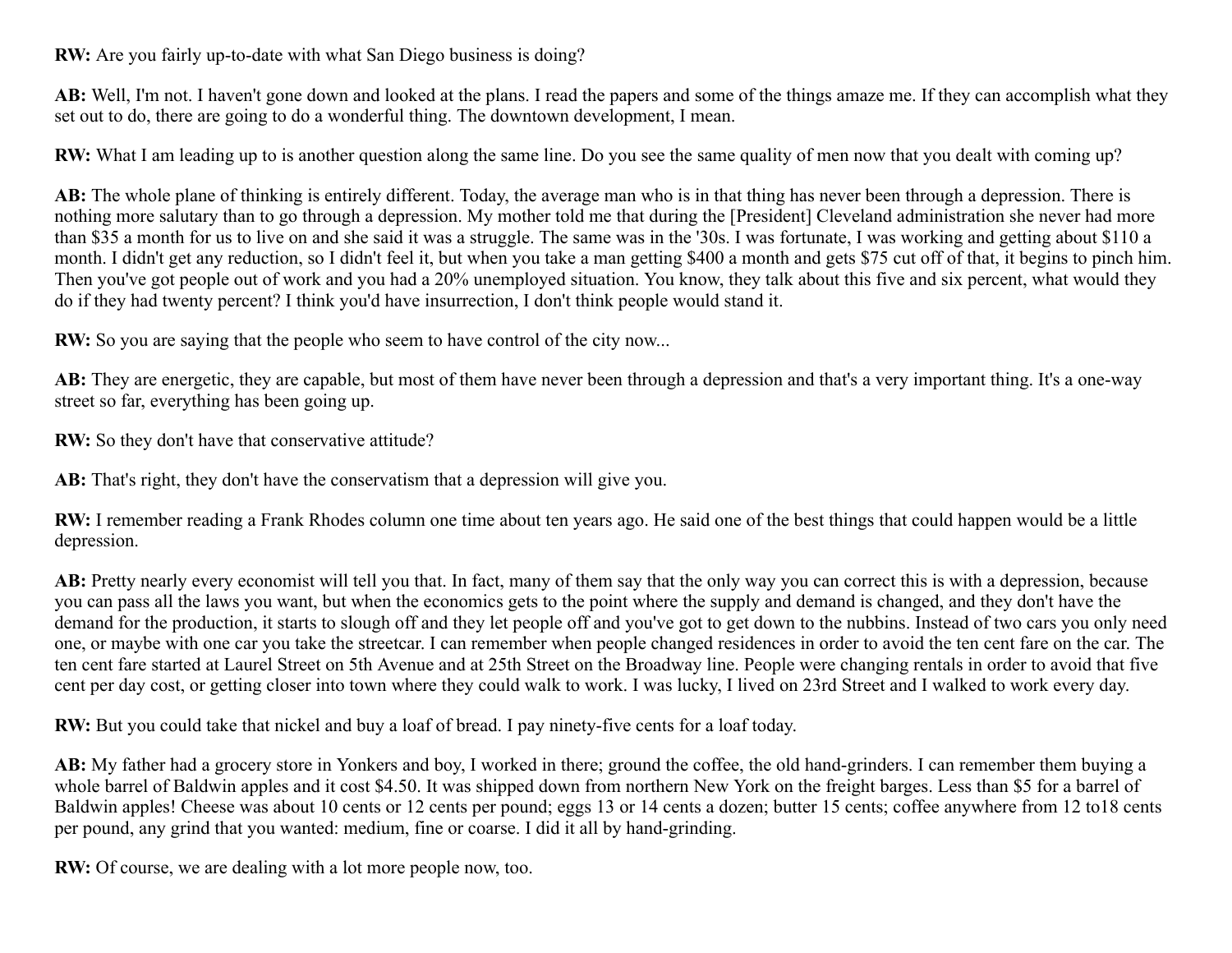**AB:** I don't think the people would take a depression, do you"

**RW:** I think they would have to, what alternatives do they have?

**AB:** Insurrection. They'd raid the stores, or they would go to the government and make them pass [laws] where they would get into an inflationary condition by issuing some money. I don't know whether people would stand it today.

**RW:** The people are not tough any more. Look what happened in Baltimore last weekend when they had that big snowstorm. They raided the stores.

**AB:** Yes, they knew the proprietors couldn't get in so they went in and broke the windows and took the liquor and stuff out. There you saw them running down the street with the stuff in their hands.

**RW:** Would that have happened in the '20s or '30s?

**AB:** No, they had the marches on Washington and they had the people selling apples, you know. I went back to the school sculls with the crews in 1932, trying out for the Olympics, and we stayed at the Penn A.C. [Pennsylvania Athletic Club]. When we would come out of the Penn A.C., in one block there would be a half dozen people asking for a dime. They were people who had good clothes, maybe not as well kept as they should be because it was the only suit they had left, but they were people who were dressed fairly well, but didn't have enough money to eat on. Now, I don't know whether people would do that today. I doubt it. I think there would be insurrection. Your house wouldn't be safe, the stores wouldn't be safe. And you've got these districts now which you didn't have so much then. You didn't have so many foreign people other than Anglo-Saxons. There is a difference in the method of living in the Anglo-Saxon law, and I don't know whether the people would take it. I hope we don't get it, but most of the economists say that just as sure as the sun rises and sets, that you've got to have these fluctuations. When you look back...I had a book that I loaned to Tom Sefton "Two Thousand Years of Interest". And this is just a repetition, a wave, all the way through.

**RW:** That would be a good investment then?

**AB:** Well, you've got to diversify. For instance, right today I doubt if anybody in their portfolio or their inventory have done any better than they had in real estate. Right now the bond income, the government bonds are the highest yields I've ever seen. You can get 10% on one-and-a-half to two years maturities today. On commercial paper you can get 11 or 12 percent. That's the highest I've ever seen government bonds. The CDs [Certificates of Deposit], two years ago were up to 12 percent. Now they are around ten and a half or eleven, with the chance of them going higher. The rates on bonds today are double what they were forty years ago all the way through: industrial, municipal, state and nationals are higher. But you can't tell. In real estate, if the political situation goes, as they try to make their way on real estate by taxing real estate, it may not be so good. We are fortunate, we've got this reduction on 13 [Proposition 13] which has alleviated some of the problems but hasn't answered the thing entirely, because they are going to pick up the differences some place along the line with other taxation, or with money from the state level. When that runs out they, in turn, have got to start increasing the income tax, or something. There is no way you are going to get rid of the problem of cost of government. But when you look back at what people have done in the past, you've gotta diversify. They should have some bonds, they should have some stocks, they should have some real estate, and maybe some materials; gold, silver, copper, something like that. The ones who have put all their eggs in one basket come out pretty good in some cases, if they have the right basket. But if they don't, they are wiped out.

**RW:** The reason I asked that question, and what I want to put on tape now, is the fact that most of these interviews deal strictly with San Diego history. But you, as a banker, have been through the bad and the good. You know, and I would like this to be on tape, sort of as a prediction type of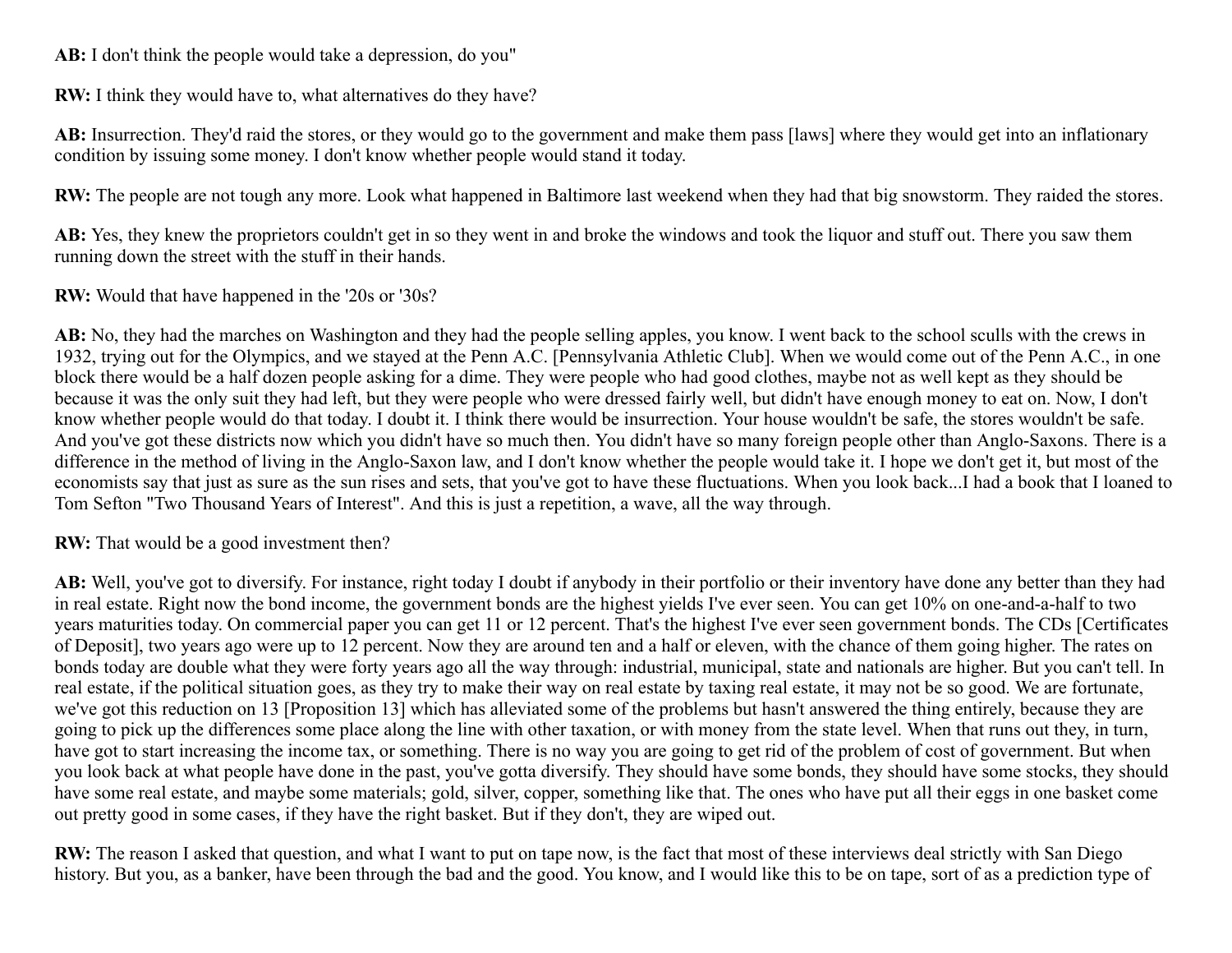thing. Because who know, ten years from now, somebody is going to hear this tape and he'll say, "Gee, that guy was right, or that guy was wrong. But he is right based on what he knows, or he's wrong based on what he knows."

**AB:** The people who have made the money in real estate haven't been the old timers, except those who had acquired some land for their businesses. In many cases, the local businesses have made more money in real estate than they have made in the business. The business gave them a living, but they saved some money off of it and bought land downtown: Jessops, Lion, Foxes and so forth. The land has done as much for them as the business.

But my experience is one of the worst that could have happened to a boy if he had any desire to buy real estate, because I saw more money lost in real estate than was ever made. I saw people wiped out where they couldn't pay their mortgages on their house. So I'm gun-shy. I've owned very little real estate. I've owned an apartment house, I own this house and I own another house, but that is about it. The people that come in here, and a lot of the foreigners; the Arabs and the Japs, they've bought acreages and that's where the money has been made. When they made that condominium down there on the bay front, Le Rondelet, why some people bought four or five of those at a crack. I don't know what came into them; they can't rent them, they can't get their money out; they can't rent them for the amount to pay for the cost of them. My gosh, they bailed out and doubled their money. I'd be the worst one [to advise] for that. I didn't see that [coming]. I was ignorant abut the possibility of real estate accumulating to that amount. But I am not ignorant of the fact that it can change. It could go down as well as up, you know.

**RW:** The thing I was thinking about, too, is when you took over the head of the bank in the early '50s, that was before the development of Mission Valley and North County.

**AB:** We were against that. We were against the development of Mission Valley for two reasons: in the first place, we'd seen that river run bank to bank three different times and we know it's coming again because when they had the big flood, there was enough water that came down to fill El Capitan [dam] three times. So all you have to do is fill it once and then you've got the overflow and that thing will be running down there. The floods were 1916, 1933, and then another, later one.

**RW:** Wasn't that before some of the dams were constructed?

**AB:** Well, Sutherland was up there, the El Capitan came later, but what I am saying is that Shelley Higgins, who was the City Attorney, who had to defend the city against Hatfield's [the Rainmaker] claim about delivering the water to the city and they had the dam burst. He had to have all of the facts of what had happened and his analysis: there is enough water that comes through that El Capitan area to fill it three times. You fill it once and that's all you need and you've got problems. Now you say the dam wasn't there then, but if enough water comes down to more than fill it, it will come down. If you look back at the history that the Copley people put out, Dick Pourade, this last book he put out, on the recent development of San Diego, you'll find that there are certain people, one was Art Jessop, who went down there and appealed to the Council not to hurry the zoning. His name appears in there, but there were others of us who went down. I went to some of the councilmen myself and I said, to leave that for the green belt, leave it for recreation and for farming and let the two exceptions stay in there, with the gravel for they needed the gravel for the construction of homes and everything, but don't make any more variances, leave it that way. Well, the pressure got on those guys with the campaigns coming and the money came in for them and the first thing you know they threw it open for that. We put our highways in the cheapest land that we can find, which is the riverbed. We went through 11th Street canyon [Cabrillo Freeway or Highway 163] for a main artery, we went through Mission Valley [Highway 8] with that main highway because it was the cheapest land, the least desirable. People didn't live down there and it was cheaper to acquire. Well, the minute you put the transportation in there you draw people. Then they want to put the businesses in there, because there is the public. That is exactly what happened.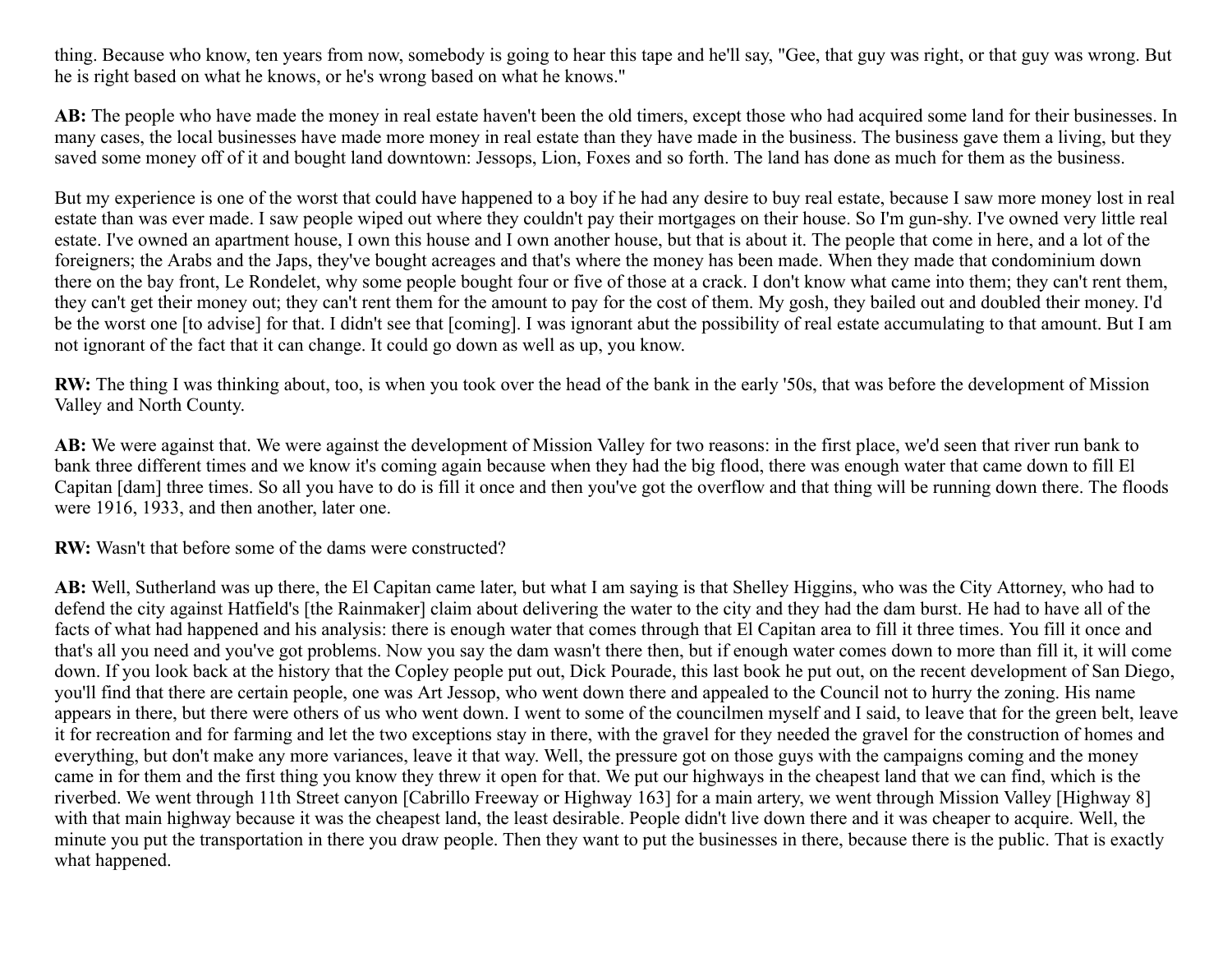**RW:** You know, when you spoke of the green belt, I immediately visualized it without Fashion Valley or Mission Valley, or the Stadium, or anything else. That would have been a garden area.

**AB:** It would have spread the population out, which is what you want. You don't want them all close together. If you went over to Britain, you'd see how they get out of those cities, you got all the farmland there, then another village, and sometimes they have industry and they all live around the industry. So they walk to work, or ride a bicycle, and they pack their lunch or go home for lunch. So they have a reduced cost of living.

Down there [Mission Valley] with all that trouble [flooding], the Federal Government is going to have to help them, but who is the Federal Government? You and I. And the same way with the County and the City, what they do, who is that? You and I. They don't have enough policemen. We've got to put money down to repair that road every year, the money is going to run out.

**RW:** Have you read about the new development they are planning east of [Highway] 805 or through the stadium area? There is a whole complex of huge concrete channels going in there and there is going to be more businesses, more housing, recreation...

**AB:** I'd hate to see that come. No, I'm not acquainted with that plan. I've kind of given up on it because we made our appeal to the Council in direct opposition to changing the zoning. They used to have dairies there, they had farms, they had that golf course, that was enough. They could have had two or three more golf courses in the center of town. They'd get wonderful play, it would have carried its weight. There is plenty of water down there. We used to get the City of San Diego's water out of that river. When I came here as a boy, that was the source of our reservoir and then, of course, when the farms came in there and the fertilization and everything, the water got foul and they wouldn't use it. So they started developing the dams more in the back country. But there still is a good source of water there that is good enough for the agriculture. You can get water there three or four feet deep anyplace. Otherwise, they wouldn't have those gravel pits in there. I'm sorry that they've [the businesses] gone there. And it's getting to be quite a venture. You know, there are millions of dollars in that valley, millions! Those hotels and motels, eating houses and the automobile places.

**RW:** Every time I drive through there I see a new building. I don't care if I go two months later, there is a new building.

AB: That's right. I have to look at a map to find my way. I had to go out to that National University the other night and I found the best way for me to go would be to go up to Fairmount Avenue and double back in order to get there. And that was the easiest way for me to reach it. Golly, I'd gotten lost on that other roadway. I used to hunt ducks and quail down in that valley. Right across the valley on 6th Street there was an olive orchard and the quail used to roost in there at night. And you'd go over there in the morning, you could knock those quail out and get them flying and get a mess of quail. And then there were ducks down there in the valley and rabbits, a lot of rabbit. I lived right on Arizona Street, up above the valley.

**RW:** We used to go gigging for frogs down there where Howard Johnson's place [the restaurant] is now.

AB: And the old Adobe Falls, we used to walk up to the Falls. But Shelley Higgins wrote a little book. I was trying to locate that, but I couldn't find it in my bookcase here. He had to analyze the whole system on account of the Hatfield suit. He was the City Attorney and he had to have all the facts. They had the flow of the water, the volume of it, the amount that came down, the number of days that it ran: they had everything. And what caused the trouble with those floods was the high tides. The high tides would come in and the water couldn't get out; it would back up like a lake. Then when it would go out, it went out with a rush and took everything with it.

**RW:** I thought that it was pretty well determined, or maybe it was just a ploy, that it was a banner year for rain anyway. Hatfield really didn't have anything to do with it.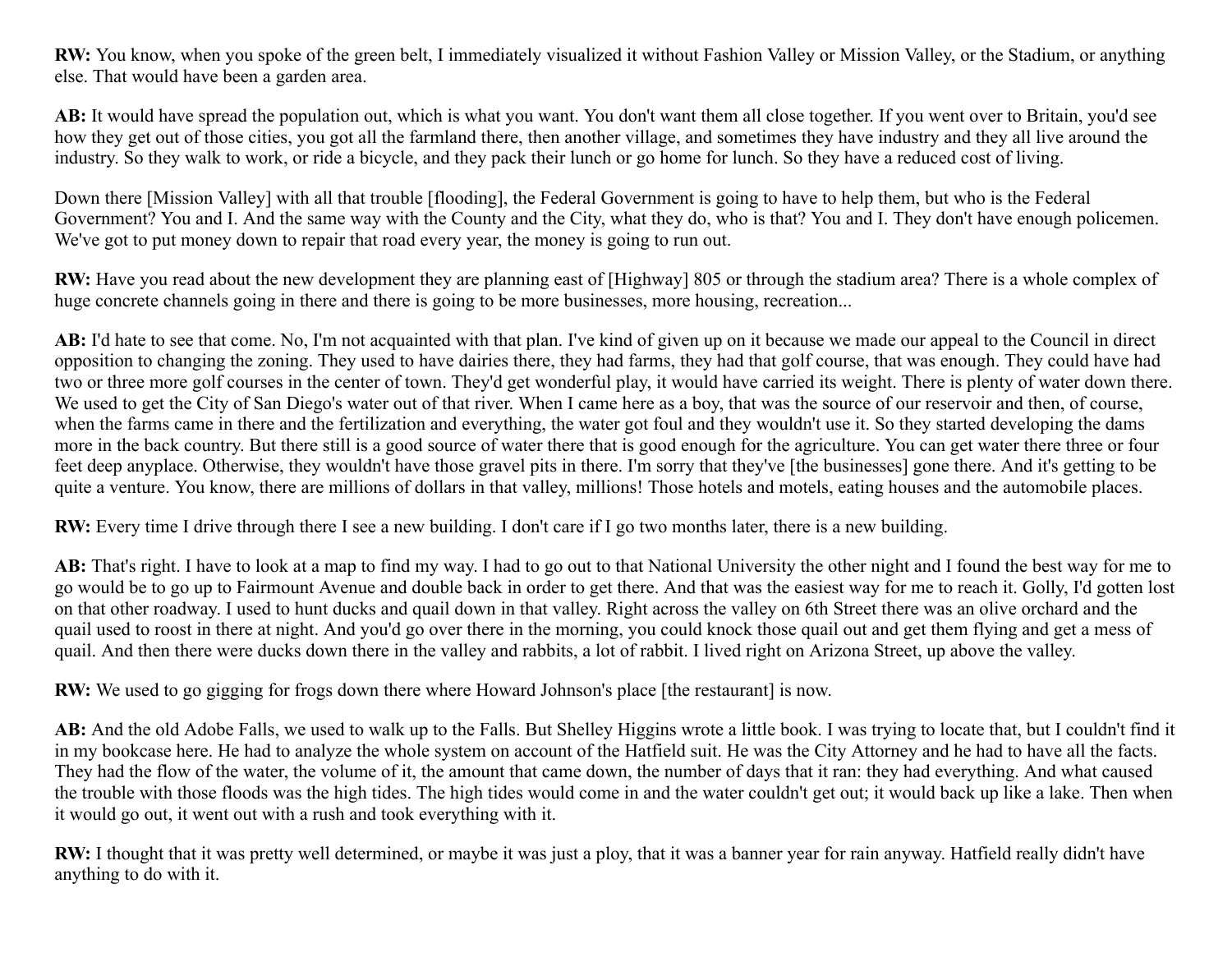**AB:** In 1916. That's right. The average rainfall, the funny part of it is that it wasn't too heavy. I've forgotten what the inches were, but it wasn't so much. But what happened was the rains like we had in November and December [of this year], we had rains that wet the ground down and then in January, for the first part of February, when we got two or three inches, everything was saturated and it ran off. And it just came down from the Cuyamacas and all those areas. And some of these areas, they haven't learned a lesson yet. Pauma Valley golf course is built in a riverbed, the water is running there now. Stardust [in Mission Valley], they built that thing, but it floods every winter and they take their lickings every year.

**RW:** From reading the articles in the papers about you, you really believe, and you've proven it, that physical exercise is one of the best things that a person can do.

**AB:** I was brought up where industry didn't owe you anything, except a wage if you performed work. But today it's a paternalistic system. When I say, "paternalistic," industry today provides the wage, vacations with pay, hospitalization, medical attention, profit sharing and a pension. That which we had to do for ourselves is now done by the Corporation, and in my opinion without that we might have Communism. The industries are doing that which Communism does in Russia. They take care of the people, medical, they give them their holidays, they give them a pension and sick pay. We do the same thing, only through industry.

**AB:** But what does the individual owe to industry? I was talking to these kids out there last night, I don't know if I got the message over to them or not. But I said it behooves the individual to present himself in good physical condition to do the work to which he is going to be assigned. He should appear in the clothing that is common for that type of work. He should be prepared to do the work in an industrious way, not only through practical experience but also by self-learning. That your education is as much at home as it is in the business and you should act the part that they require you to. If they don't want you to go to Tijuana, you don't go to Tijuana. If you need a suit of clothes, you come in a suit of clothes. What I think today is that the individual doesn't know what his responsibility to the corporation is. He knows what he wants of the corporation: he knows how much wage he wants, he wants to know about that hospitalization, about the life insurance, about his vacation, about what the pension is going to be, what the profit sharing is going to be; but he doesn't think about what he owes the corporation. And the guy that does, makes a success. 'The guy who visualizes what his responsibility is in the corporation is usually the top guy.

So, why do I say athletics? You have to keep in condition. It's not the job of industry to put you in shape, it's up to you. When I hired, if I had my choice between two people, one who was athletic and one who wasn't, I'd take the guy who was the athlete every time, because I figured he had an ambition to keep healthy and keep himself sturdy. I am not saying we didn't have some bookworms who were awful good and I've had illustrations where guys that never played a game of baseball in their life have lived longer than the guys who have. There are exceptions in very case, but you've got to take the average when you are dealing with people. I think that is the thing they are not teaching these youngsters in school.

I was talking to this National University group up there and they were in all kinds of attire, but they can't go there and take that course unless they've had four years business experience, which means that they want to benefit themselves. Otherwise, they wouldn't be there after working four years. One of the men asked me what I would look at in a corporation for a job. I told him, in my way of thinking, I'd go to a corporation that has a succession of successes, number one. One that has been in business for a period of time and is a necessity; industry or business or whatever it is. That is the reason I stayed with banking; because I knew it was a necessity. You can't get along without money. Every business has to have money. But I said the first thing that I learned was that I used to copy the boss. If he had a salt and pepper suit, by gosh, the next time I bought one, I tried to get one. I wanted to look like the top guy. I see girls down there in these Levis. Why, they couldn't come in the door when I was there. The people that we would have in charge would say, "You can't come in that way." Now a boy is well dressed if he has a blue coat and grey pants. We had to have matching suits in my day; you had to look the part. Clean shirt and tie and everything else, shoes shined and ready to go. But they come in now in great combinations. I've seen them sitting at their desks now with just a shirt; no coat on. We never permitted that. No matter how hot it was, you had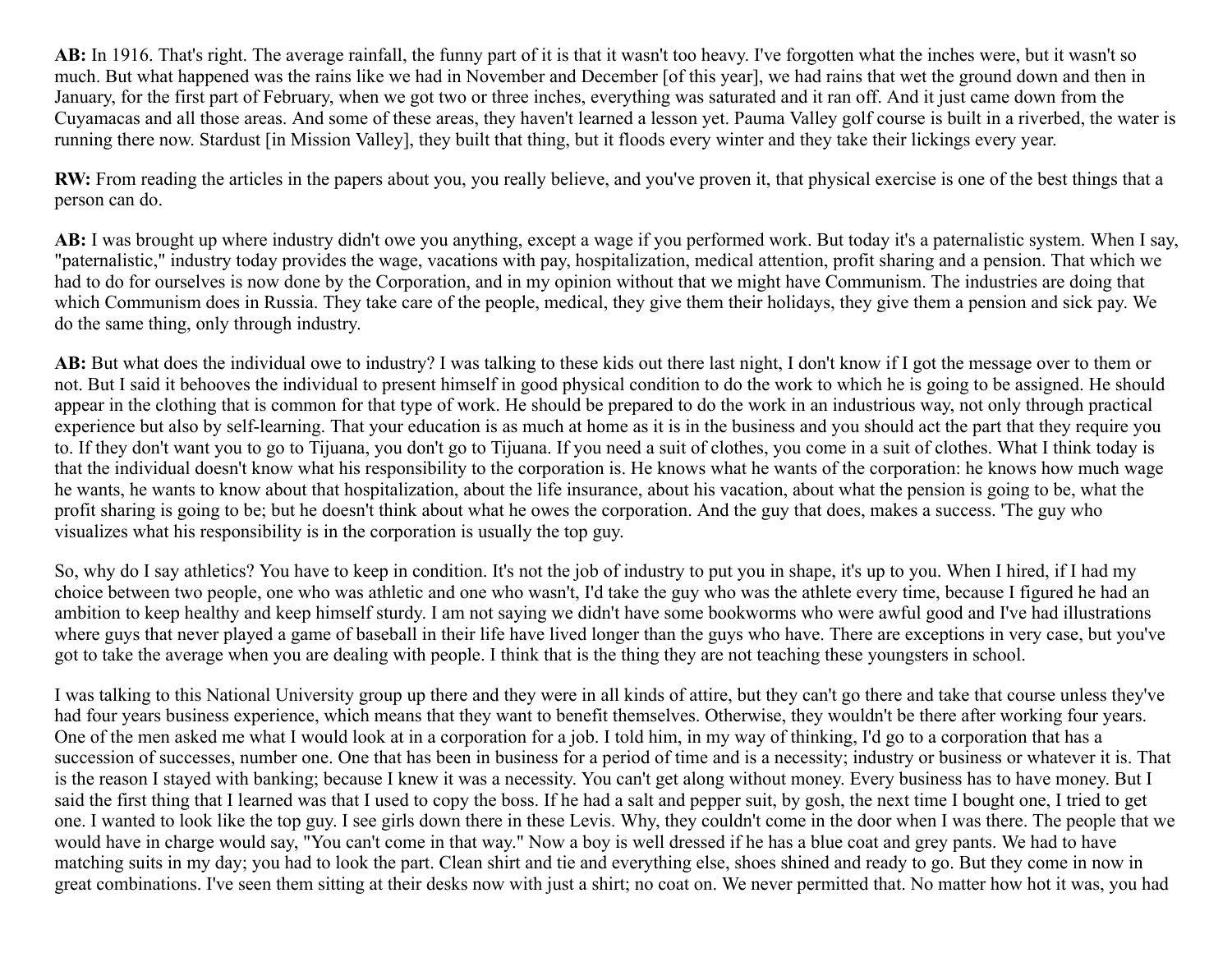to wear a coat. And we didn't have any air conditioning, The front office that I had used to get to 110°. The sun would come in there, the perspiration would just run down. I'd have to get up once in a while and go back and cool off. But it added something to the business. They took pride in it that they wanted to be known that they were the Yankees of the trade. And I think that is a good way to look at it.

**RW:** Did you see where Jim Mills, up there in the Assembly [Sacramento] was trying to get the younger members...

AB: I'm for him. I don't agree with everything Mills does and he is on the other side of the fence as far as my policies are concerned, but I am for him on that. I think that if the legislators are going to be [dressed] in wide open shirts, hairy chest, uncombed hair, beard, they do not represent me and he shouldn't be representing the State of California.

**RW:** You know their argument is it isn't the clothes, it's the character.

**AB:** The clothes to some extent determine the character of the individual. They may not think so, but they do. The first lesson I got, "You've got to dress the part, and act the part." -- I think that is one of the requisites of business.

**RW:** I've noticed myself, if I put a suit on I feel differently, I act differently.

**AB:** That's right, you are part of the progress of the country. I feel so strongly, I think that is part of the trouble in the schools. I talk to these teachers and they say, "Well, we can't force them to do it." How did I get forced to do it? I had to go there, I didn't have as much money as these kids.

**RW:** That's true, but your mother would have beat the daylights out of you if you did something less than the best, wouldn't she?

AB: If I ever came home with a report from a school teacher, I was afraid to show it to my mother. It's a funny thing, you look back at life and you wonder what you'd like to change. I don't know much that I would want to change. As a boy I grew up in Yonkers, New York, on the Hudson River. I learned to swim in the Hudson River. It was cold, we used to go in there in April and the ice was still there. I worked on a farm in the summer and I saw the old country under the clan system.

You know, the clan system of Scotland has one of the greatest methods of teaching youngsters that you could possibly imagine. In the clan system, they exchange children in the families. For instance, say your father was Chief McTavish and my folks may send me over to your father's family and send you over to my family. The necessity of being on your p's and q's in a strange family is there and you've got to do everything right, because they want to know how you are getting along and so forth. So you've got to be on time for the meals, you've got to do your duty of bringing in the coal, digging the potatoes, or milking the cow and whatever goes with it. And it's a matter of discipline that goes with it. I was sent over there for three years before I was 14. When I was 8 years old I was sent away on a farm up in Brockton, Massachusetts. Just before I came out here, the summer before, I worked on a farm in Wappingers Falls for a fellow by the name of Ephram Miller, who was the superintendent of DeLaval Works in Poughkeepsie, New York [Shepherder Works]. I used to drive a team up every morning to get the skim milk from the superintendent to mix with the bran for the hogs. It was quite an influence [on me], because I had to pick, say, 10 to 25 dozen ears of corn, Country Gentleman and Golden Bantam, and that was the pin money for the housewife. Ten cents for the one and 12 cents for the other, a dozen. And I peddled those off on the way in. Then you come back and get this milk.

I was in the bank one day, just before we moved from 5th Street, and a fellow came in. My secretary, Veronica, came over tome and said, "There is a gentleman out here who wants to see you, but he won't tell me his name." And I said, "Well, send him in." So this fellow comes in, takes off his hat, throws it on the floor and says, "You know who I am?" And I said, "Well, you're from the east." "Yeah," he said. I said, "You from New England?" He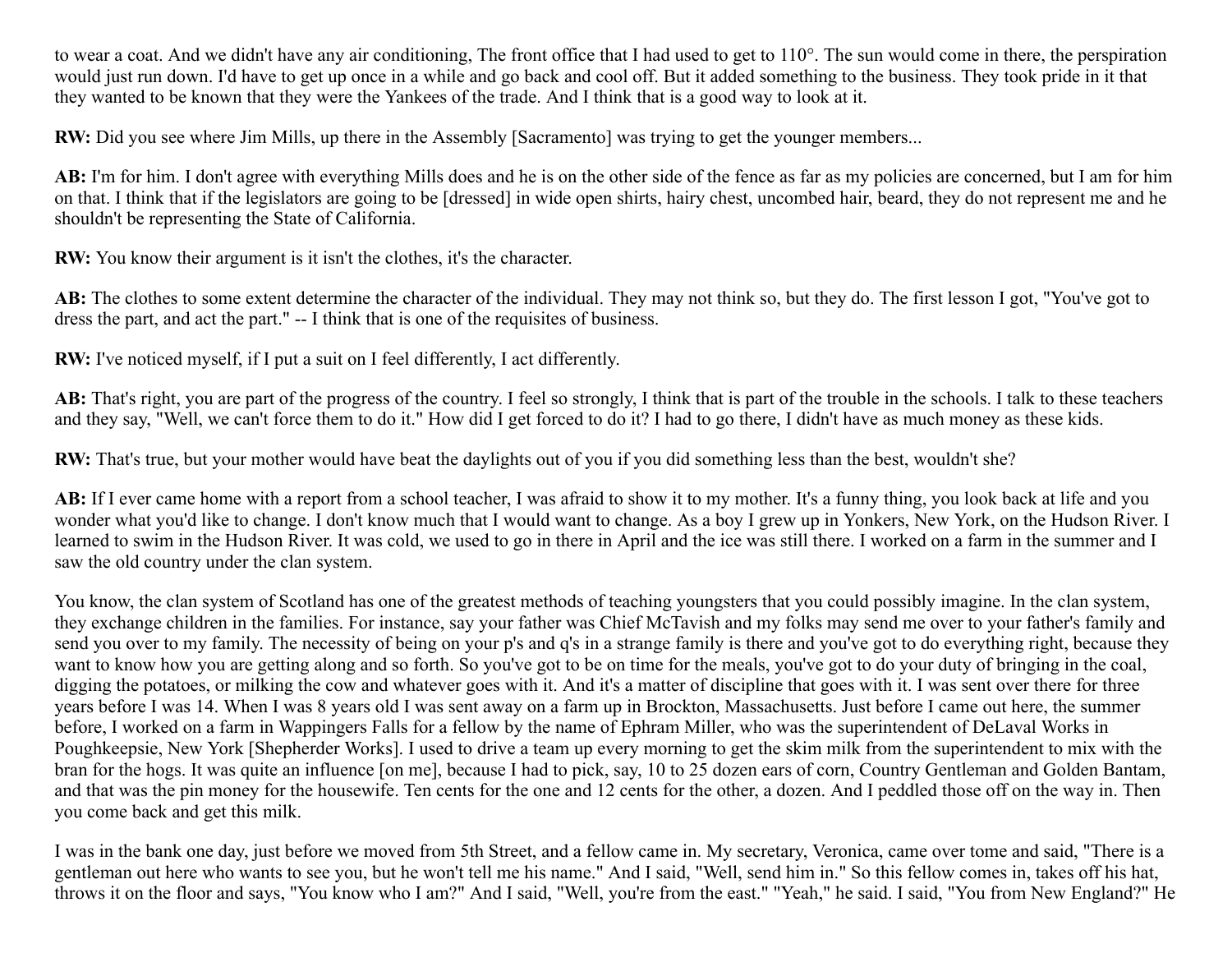said "You are pretty close.," I said, "Are you from upper New York?" He said "No," "I said, "You from lower New York?" "No." I said, "Your name is Ephram Miller and I worked on your farm when I was a boy about 13 or 14 years old at Wappingers Falls." He said, "You're right!" I only knew two people in Poughkeepsie: one was the president of the First National Bank of Poughkeepsie and this guy, and he was on the board, though I didn't know it at the time. He had come out here to visit me. He hadn't seen me, but he heard from somebody that I was in a bank. I think it must have been the president of the bank there in Poughkeepsie - I had met him down in Greenbrier. He said he had met a man and I said I used to work on a farm in Poughkeepsie and when I said Wappingers Falls, he knew it in a minute. I took him up to the zoo and we had lunch.

**RW:** You know, we started off the tape and had to erase it about the Civic Center downtown. You were partly responsible for the construction of it.

**AB:** The old Civic Center, the one down on Harbor Drive. No, that one went in , in the '30s. No, the one uptown. You see, they put on that Cedar Street mall voting and it was defeated. Cap Hall was against it and he put money into it and - what's his name at the Chamber of Commerce - put up so much money against it and they never got that through. Then they defeated the Courthouse remodeling once, because they were going to move it. So my theory was - I was on the Chamber of Commerce at the time - so I said, "Listen, the thing to do is to go back (that Courthouse today they wouldn't be able to take it out as it would be a Monument) and put a bond issue back on with the building being put back on the same property, because then you are not taking anything off the tax rolls. People would say, "Sure, it's inadequate, it's too small and everything, it's old and it's inflammable, but you will get it if you don't take more property off the tax rolls." They put it on and people voted it. Well, when they got that, they wanted to take the City [offices] out of the County's building down there [on Pacific Highway/Harbor Drive] because they were getting jammed. They could both be in it today, but they get so - Wilson has got some 20-odd help in his office. Harley Knox ran that town with half a secretary for the first two or three years, and then finally he got a full secretary. Yes, the town's bigger, but the problems are just the same.

Well, anyhow, Fletcher said, "We can put this over without a vote of the people, because we can get this money out of the pension systems, but we are short about a million six." So he came to Ewart Goodwin, Guilford Whitney, Al Sutherland, George Sears, Phil Gildred and myself, and said, "If we can get a million six we could put this whole complex together." So we got busy, I forget who was the chairman for that. Anyhow, I wanted George (Sears, he was my right-hand man) in there because I was going to have to go away for a time, back east and different places, so they got busy. They came to me first and said, "We think if the First National Bank was to act as bellwether on this we can get the money." "Well," I said, "what are you talking about?" "What do you think about \$100,000?" I said, "That's pretty steep for one small bank, to be putting up \$100,000." "Well, if you do that we think the Security Bank will come in and the other banks will follow." I told Guilford, "It doesn't work that way: they won't follow us, you'll be lucky if you get half of it." I said, "I'll go to my Board and get \$100,000." Of course, Gildred was on the Board too, and Joe Jessop, so we voted \$100,000 to start them off. Well, that helped. Gildred put in \$25,000 or \$30,000 and Jessop put in some money, and they got the thing started. But the other banks, instead of coming in with \$100,000 or \$50,000, some of them came in with \$25,000. But nevertheless, within about 90 days they had this money. Fletcher, there it is! Now go ahead! And that thing got developed. And one of the things that irritates the hell out of me - they had this parking garage there that was supposed to be maintained at a low level of cost for public parking. Hell, it's just as expensive today as it is in the lots. They get 45 cents I think for a half-hour and they charge 50 cents next door. And here they got the thing for nothing! We give them the money and they have no taxes and they charge as much as private enterprise. There is something wrong with that. The money is going to the City. But it just shows you: they talk about businesses extracting, they're worse. They got the building given to them; they have only one man running the thing, they have no taxes and they charge as much as private enterprise. Isn't that funny! It burns me up. I don't go in there now, I'd rather pay the extra 5 cents and go into the one in the Security Bank for there is always a place to park there. And there always isn't a place at the other. I told Ray Blair, "This thing irritates me more. You let Evan Jones run this thing, and he gets this thing up so he won't have to lose trade with the other places." That is exactly what he is doing. They charge 45 cents a half-hour and it's only 50 cents next door in the basement, out of the sun. But that is how that thing got in. That is the way that the Naval Training Station began. Bill Kettner said you give that land to the Government, and we'll get you the Naval Station.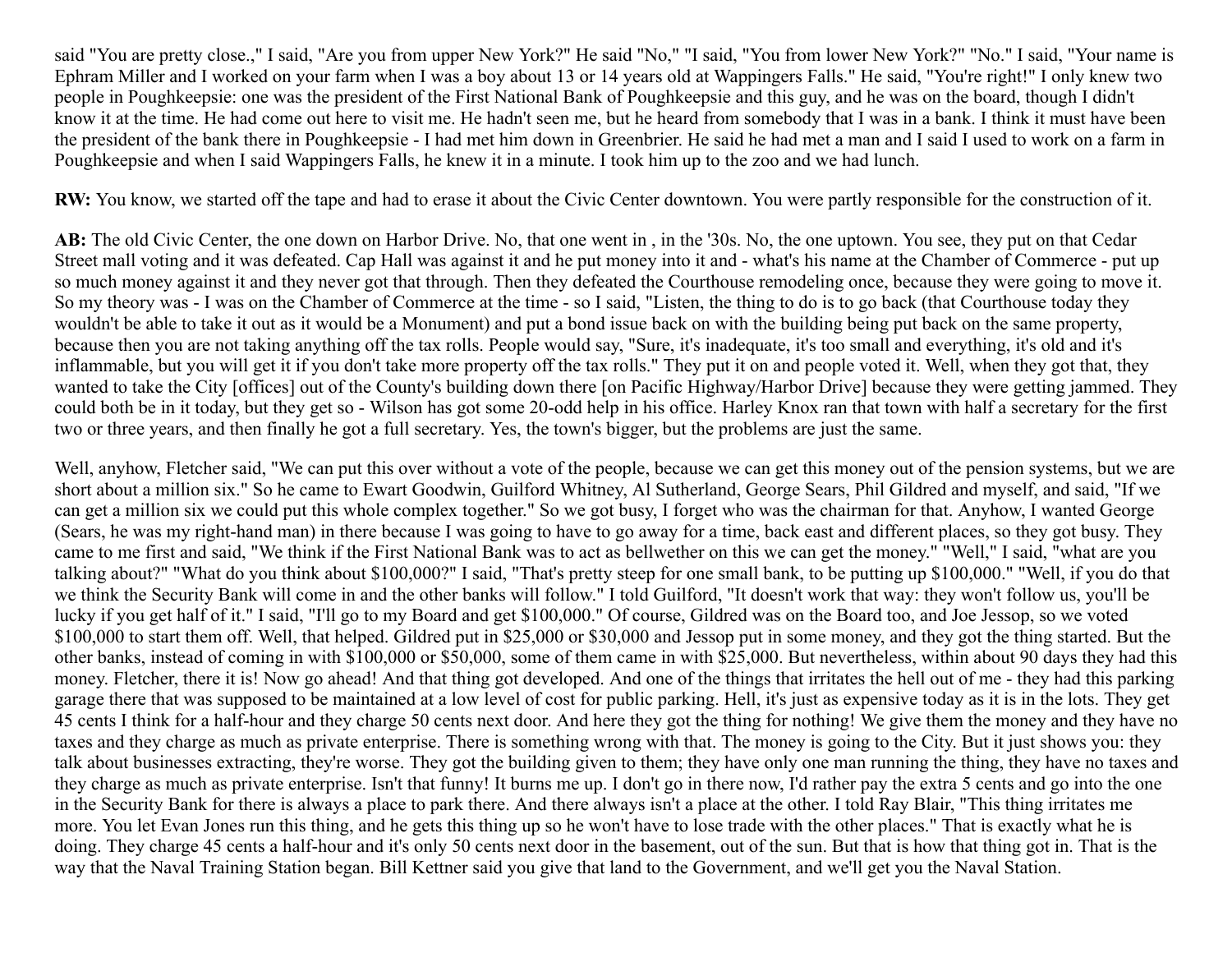**RW:** Because he knew the money would be coming in afterwards.

**AB:** He knew that if we got them the land, that they could get the appropriation, because he had dredged the bay. He got the appropriation for the Army Engineers to dredge the bay, and when he got that he knew the Navy would have more activity here. Then, when they created the other fill you know, they took out the best bait place in the whole damn bay - we used to get all our bait there where the Marine Base is - the worms and the little fish were in these small sloughs, you know. Then they cleaned it out, we lost that, we lost the golf course; they gave it to the Government. Hell, what more can the City do for the Government? No much.

**RW:** We are running out of tape and time and I want, on behalf of the Historical Society, to thank you very, very much.

**AB:** I'm glad to talk with you. Did you say you had talked with Joe Jessop?

**RW:** I never have; I wonder if I should.

**AB:** Yeah. Somebody has been talking with him, he has been taping some stuff, I thought it was you.

**RW:** No. I wonder who it was. I've often thought about it for I've run into him on the ship.

AB: He is very active on that ship. Joe is an old timer. He is a contemporary of mine. He went to Coronado High School and I went to San Diego High. We both went to college together for one year. That's all, both of us. He was in the [fraternity] house next door to me. His house bought the old Model T fire department piece of equipment from Berkeley, and they used to use it as a taxi to go from the house over to the college campus. They used to have a sign on it, "Please do not park here" and when they left at noon they would stick this sign on the parking place so they would have a place to park when they came back. Golly, I used to laugh at that. Joe's all right, a very good friend. Harley Knox was the same age. Dick's brother [refers to Jessop] is 92-1/2, going on 93 years of age.

**RW:** Is there anybody else you can think of who should be interviewed?

AB: Take Joe Jessop and did you take Johnny Bates for the waterfront? Johnny's getting kind of in is dotage a little bit, but his memory is not bad. George Sears is dead. Ewart Goodwin is dead; Harley is dead. Phil Klauber would have a good connection on account of his father. He's got the background of what his father told him, though he is reaching 65, so he's not a sprout. Joe Jessop, be sure to get Joe. I thought he would be a natural for the Historical Society. Is there anybody else who does this besides you?

**RW:** Yes, there are a couple of other people, but I don't think they have Joe. I'll find out.

**AB:** He told me he had to make an interview, probably it was for something else. Let's see, who else. You got Carl Reupsch, so you would know the waterfront pretty well. Oh, another fellow who could give you some background on aviation is a fellow who used to be the attorney for Ryan and Teledyne. He was an attorney at one time for the Harbor Department. No, not Donnelley, he was at one time. This is - Carl Reupsch would remember his name. And Claude Ryan.

**RW:** There is a whole book on him.

AB: Bea Evenson. [An interview was taken on Mrs. Evenson by Lee McCumber on 12/01/1977].